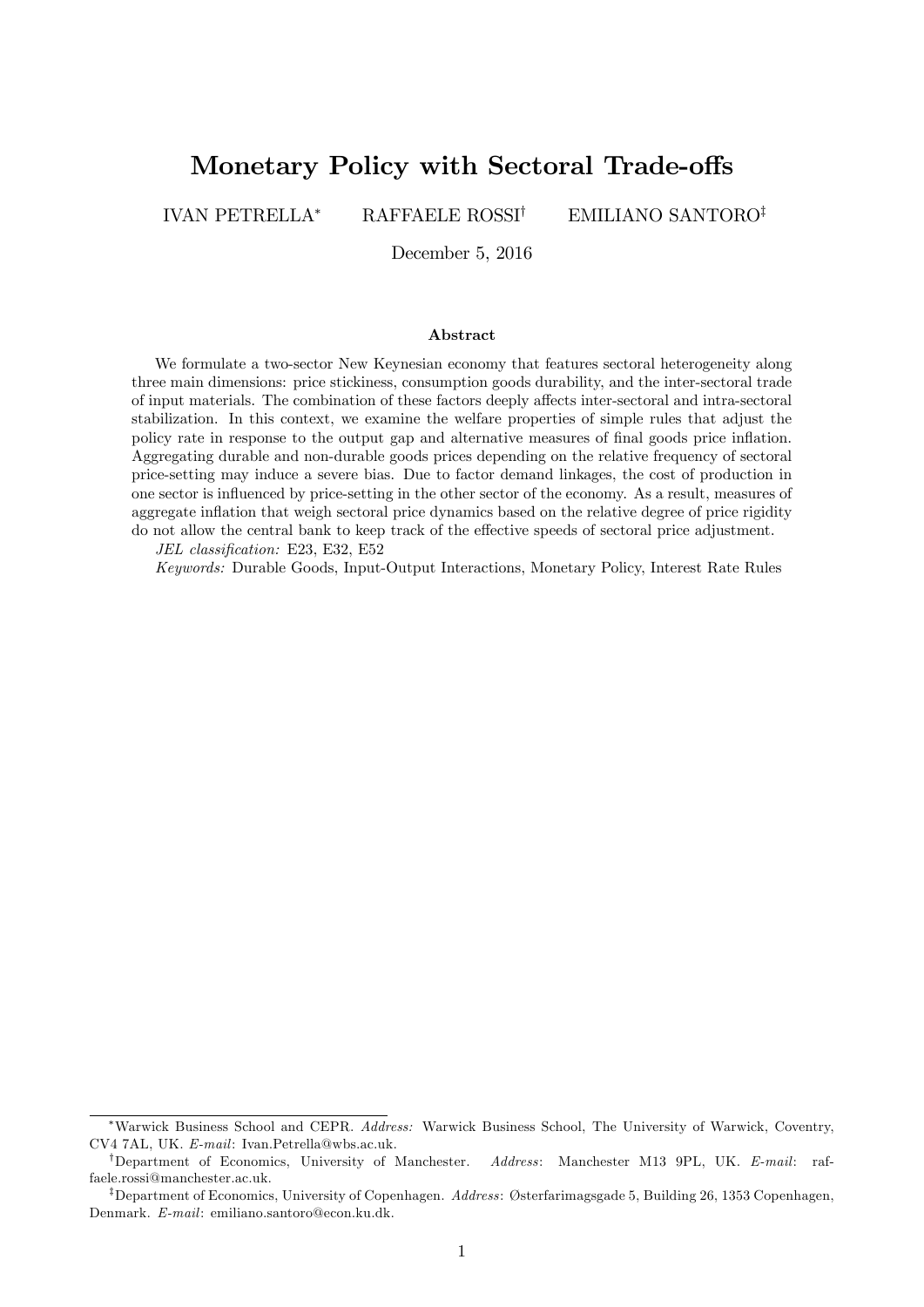## 1 Introduction

Along with major differences in the time span over which they yield consumer utility, durable and non-durable consumption goods are characterized by deep peculiarities in their production and pricesetting. Such structural traits are paramount to the monetary transmission mechanism (Barsky  $et al.,$  $2007$ ) and need to be accounted for when designing realistic multi-sector economies.<sup>[1](#page-1-0)</sup> From a normative viewpoint, the literature available to date has extensively reported that sectoral heterogeneity presents the central bank with a nontrivial trade-off. With a single instrument, the policy maker cannot replicate the frictionless equilibrium allocation in each sector of the economy. This principle applies whenever sectoral discrepancies concern at least one of the following characteristics: price rigidity (Aoki, [2001\)](#page-24-1), durability of different consumption goods (Erceg and Levin, [2006\)](#page-25-0), inter-sectoral trade of input materials (Huang and Liu, [2005;](#page-26-0) Petrella and Santoro, [2011\)](#page-27-0).<sup>[2](#page-1-1)</sup> All these factors are widely recognized to be major determinants of the relative price of goods produced by different sectors, which in turn exerts a strong influence on aggregate inflation (Reis and Watson, [2010\)](#page-27-1). Therefore, drawing predictions based on single-sector models fails to reflect the underlying sources of aggregate inflation dynamics.[3](#page-1-2) The present study addresses these issues from a normative perspective, integrating the main sources of sectoral heterogeneity into a two-sector New Keynesian economy.

In the economy under examination the monetary authority cannot attain the Pareto optimal allocation consistent with the full stabilization of sectoral productions and inflation rates, even when distortions in the labor market (i.e., imperfect labor mobility) and the goods market (i.e., monopolistic competition) are removed. Thus, we turn our attention to policy strategies capable of attaining second best outcomes. To this end, we derive an appropriate welfare metric through a quadratic approximation of households' utility and assume that the central bank pursues its policy under timeless perspective commitment (Woodford, [1999,](#page-28-0) [2003\)](#page-28-1). In doing so, the policy maker needs to account for some distinctive features that affect both inter-sectoral and intra-sectoral stabilization. As for the first aspect, [Erceg and Levin](#page-25-0) [\(2006\)](#page-25-0) showed that durables are much more interest rate-sensitive than nondurables, even though they feature a relatively lower expenditure share of households' consumption. $4$ This property exacerbates the trade-off entailed in stabilizing real activity in the two sectors, as

<span id="page-1-0"></span> $1$ Bouakez et al. [\(2014,](#page-25-1) [2009\)](#page-25-2) have shown that heterogeneity in price rigidity is a crucial factor to understand why sectoral inflation rates do not feature analogous responses to monetary policy shocks, while the degree of durability has important implications for explaining sectoral output responses.

<span id="page-1-1"></span><sup>&</sup>lt;sup>2</sup>Though other forms of sectoral heterogeneity could be envisaged, we focus on the most pervasive ones that have been explored by the literature available to date.

<span id="page-1-2"></span><sup>&</sup>lt;sup>3</sup>[Petrella and Santoro](#page-27-2) [\(2012\)](#page-27-2) report substantial heterogeneity in sectoral inflation dynamics, with variations in the income share of input materials traded among sectors representing a key driver.

<span id="page-1-3"></span><sup>&</sup>lt;sup>4</sup>The pronounced magnitude of durables' response depends on two inherent features of this type of good: first, the demand for durables is for a stock, so that changes in the stock demand translate into much larger fluctuations in the flow demand for newly produced goods; second, the presence of sectoral price rigidities mitigates the role that changes in the relative price of durables play in insulating the durables sector from shocks.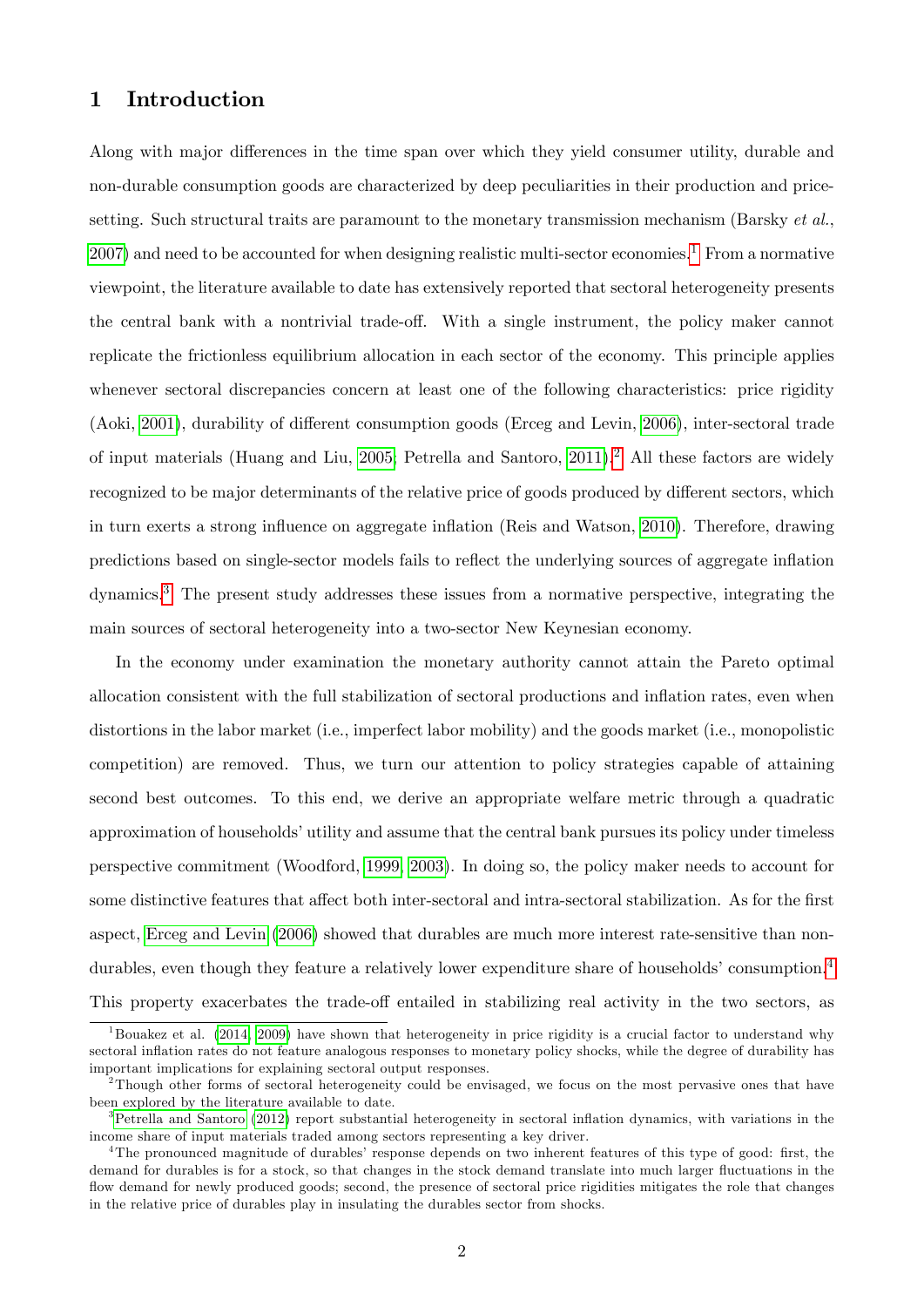compared with models featuring two non-durable goods. In the present work we show that factor demand linkages also play a major role in shaping the behavior of the relative price. In fact, the cross-industry áow of input materials is responsible for magnifying negative sectoral co-movement in the face of monetary policy innovations. As for intra-sectoral stabilization, it is important to recall that intermediate goods reduce the slope of the sectoral production schedules, as compared with models that neglect the presence of input materials (Petrella *et al.*, [2014\)](#page-27-3). This property limits the pass-through from the sectoral marginal costs to the respective rates of ináation. As a result, the central bank may attach greater importance to limiting fluctuations in the sectoral production gaps, as compared with models that disregard the role of input materials.

We assess the capability of simple interest-rate feedback rules to mimic the optimal policy benchmark. One obvious advantage of these policy functions is to abstract from the stringent informational requirements of the rule under timeless perspective. Moreover, while the model-consistent welfare criterion involves sector-specific variables, we assume that the policy rate is adjusted in response to broad measures of real activity and prices. A major problem we are confronted with when designing optimal interest rate rules for multi-sector economies is to find the most appropriate inflation rate to target (see, e.g., Huang and Liu, [2005\)](#page-26-0). To this end, the model lends itself to account for three options: (i) aggregate ináation, according to which the sectoral ináation rates are aggregated depending on the relative size of each sector; (ii) sticky-price ináation, which weighs sectoral price dynamics depending on both the relative size and the relative degree of rigidity in price-setting of each sector; (iii) a measure of aggregate inflation that removes fluctuations in the price of oil from changes in the general price level. It is important to stress that sticky-price inflation is typically believed to be the most appropriate variable to monitor relative price changes in multi-sector environments that feature heterogeneous speeds of sectoral price adjustment (Woodford, [2003,](#page-28-1) pp. 435-443). Also policy makers display increasing interest in this type of measures. For instance, the Atlanta FED regularly publishes its Sticky Price Index, which sorts the components of the consumer price index (CPI) into either flexible or sticky (slow to change) categories, based on the frequency of their price adjustment. Also [Eusepi, Hobijn, and Tambalotti](#page-26-1) [\(2011\)](#page-26-1) have recently constructed a cost-of-nominal-distortions index (CONDI), whose weights depend on sectoral price stickiness.

The analysis of the interest-rate feedback rules delivers one key finding: targeting sticky-price inflation produces a higher loss of social welfare, as compared with reacting to aggregate inflation or to a measure of price changes that excludes oil price dynamics. This result crucially rests on the presence of inter-sectoral production linkages and the cross-industry externalities they generate in terms of price-setting. Even if durable goods prices are assumed to be relatively more flexible, they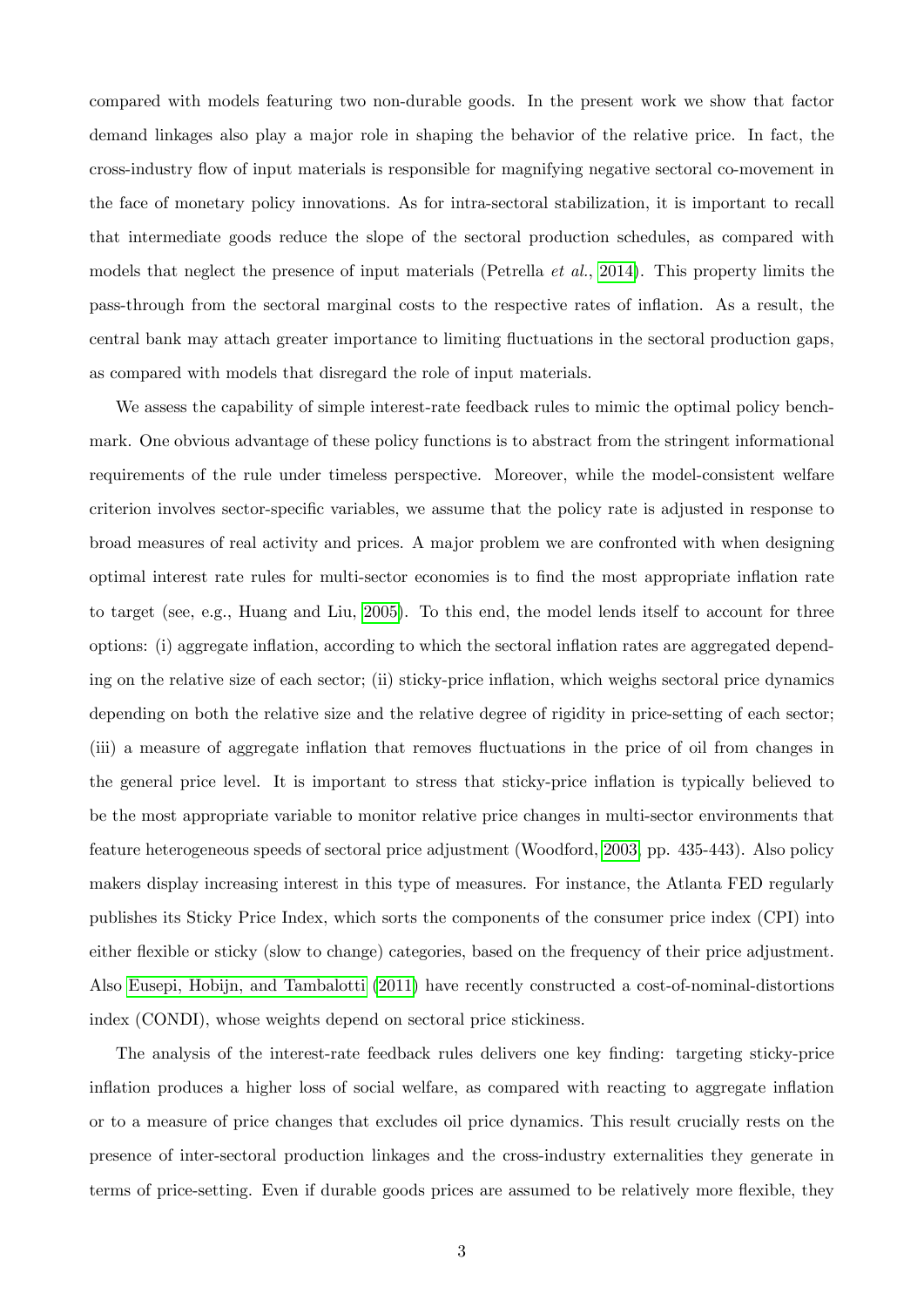inherit considerable extrinsic persistence through the ináuence of non-durable goods prices on their marginal cost of production. For the same reason, price stickiness in the non-durable goods sector is partly attenuated through the inter-sectoral input-output channel. As a result, aggregating durable and non-durable inflation depending on the relative frequency of sectoral price-setting may induce a severe bias, as the central bank does not properly keep track of the effective speeds of sectoral price adjustment. A similar issue emerges when taking the perspective of a delegated central banker that balances the stabilization of the output gap with that of an aggregate measure of price changes. In this case, weighing sectoral ináations based on their relative degree of price rigidity does not allow the central banker to take into account the intra-sectoral stabilization trade-off in the durable goods sector. In fact, while the dual mandate implicitly attributes a sizeable weight to stabilizing the gross production of durables, their ináation rate is virtually neglected by measures of sticky-price ináation, despite their marginal cost depends on the cost borne to buy input materials from the non-durable goods sector.

The remainder of the paper is laid out as follows: Section 2 introduces the theoretical setting; Section 3 reports the calibration of the model economy; Section 4 discusses the implementation of the optimal monetary policy; Section 5 examines the stabilization properties of alternative regimes for monetary policy-making. Section 6 concludes.

## 2 The Model

We develop a New Keynesian DSGE model with two sectors that produce durable and non-durable goods, respectively. The model economy is populated by a large number of infinitely-lived households. Each of them is endowed with one unit of time and derives utility from consuming of durable goods, non-durable goods and leisure.

The production technology of both sectors employs labor, input materials and oil. The two sectors are connected through factor demand linkages.<sup>[5](#page-3-0)</sup> In this respect, the inter-sectoral flows of intermediate goods are determined by the input-output matrix of the economy, which is based on the implicit assumption that  $\sim$  once goods enter the production process  $\sim$  they only last a single period, vanishing within the assembled good. Despite appearing somewhat counterintuitive, this principle also applies to durables being used as input materials.<sup>[6](#page-3-1)</sup> One example should help us clarifying this point. According to the Standard Industry Classification adopted by the Bureau of Economic Analysis,

<span id="page-3-0"></span> $5$ Throughout the paper we will refer to 'factor demand linkages' as indicating cross-industry flows of input materials. Should a specific feature of the model economy be essentially determined by the use of intermediate goods in the production process (i.e., inter-sectoral relationships are not essential), we will explicitly refer to 'input materials'.

<span id="page-3-1"></span><sup>6</sup>By contrast, goods that are repeatedly employed in the production process (i.e., investment inputs) are recorded in the Capital Flow Table.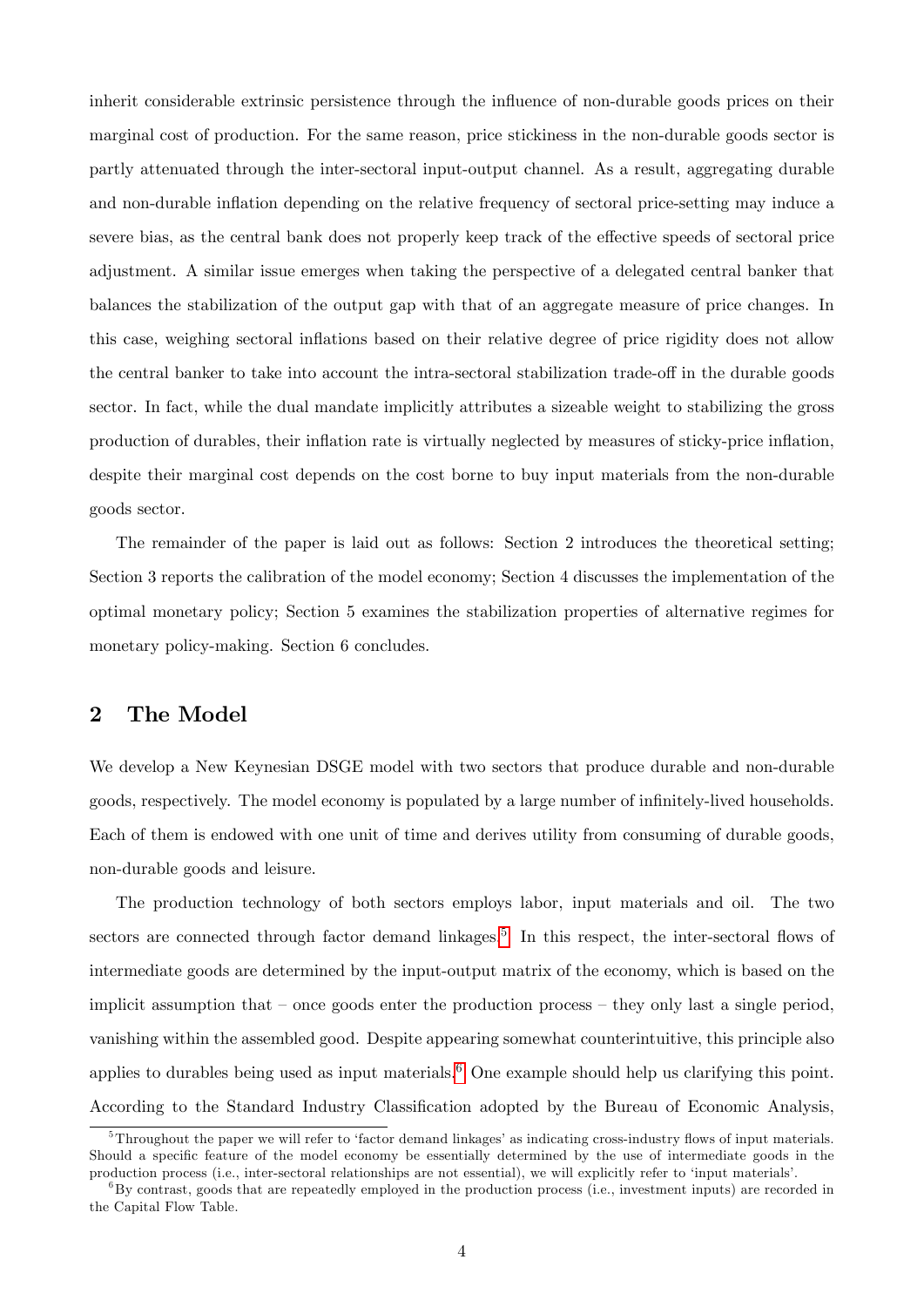group 322 identifies the establishments that are primarily engaged in manufacturing glass containers for commercial packing and bottling. These are key primary inputs for the food and beverage sector (group 20), which produces non-durable goods. Another typical example is group 3411 in the durable goods sector, which includes the producers of metal cans. These are among the main suppliers of firms included in group  $203$  (i.e., canned foods), whose final product is regarded as a non-durable good.

Inter-sectoral production linkages do not only represent a salient feature of multi-sector economies, one that has a crucial role for understanding the transmission of shocks to the economy (Holly and Petrella, [2012\)](#page-26-2). In fact, they should also be seen as essential building blocks of business cycle models that aim at generating realistic degrees of sectoral output volatility and co-movement.<sup>[7](#page-4-0)</sup> In connection with the specific context we examine, it is well known that sticky-price models incorporating sectoral heterogeneity in price stickiness – usually in the form of sticky non-durable goods prices and flexible prices of durables – cannot generate positive sectoral co-movement in the face of monetary policy innovations (Barsky et al., [2007\)](#page-24-0). Inter-sectoral production linkages have been successfully introduced as a remedy to this lack of co-movement (Bouakez et al., [2011;](#page-25-3) Sudo, [2012;](#page-27-4) Di Pace, [2011\)](#page-25-4).

### 2.1 Consumers

Households derive their income from supplying labor to the production sectors, investing in bonds, and from the stream of profits generated in the production sectors. Their consumption preferences are defined over  $H_t$  – a composite of non-durable goods  $(C_t^n)$  and an 'effective' stock of durable goods  $(\mathfrak{D}_t)$  – as well as labor,  $L_t$ . They maximize the expected present discounted value of their utility:

$$
E_0 \sum_{t=0}^{\infty} \beta^t U(H_t, L_t), \qquad (1)
$$

where  $H_t = (C_t^n)^{\mu_n} \mathfrak{D}_t^{\mu_d}$ ,  $\mu_n$  and  $\mu_d$  denote the expenditure shares on non-durable and durable goods (so that  $\mu_n + \mu_d = 1$ ) and  $\beta$  is the discount factor. We assume that the representative household's period utility function takes the form:

$$
U(H_t, L_t) = \frac{H_t^{1-\sigma}}{1-\sigma} - \varrho \frac{L_t^{1+v}}{1+v}; \quad \varrho > 0
$$
\n(2)

<span id="page-4-0"></span> $^7$ Horvath [\(1998,](#page-26-3) [2000\)](#page-26-4) and [Carvalho](#page-25-5) [\(2009\)](#page-25-5) show that cross-industry flows of input materials can reinforce the effect of sectoral shocks, generating aggregate áuctuations and co-movement between sectors, as originally hinted by [Long](#page-26-5) [and Plosser](#page-26-5) [\(1983\)](#page-26-5). [Kim and Kim](#page-26-6) [\(2006\)](#page-26-6) show that a similar mechanism generates widespread co-movement of sectoral economic activity. See also [Hornstein and Praschnik](#page-26-7) [\(1997\)](#page-26-7).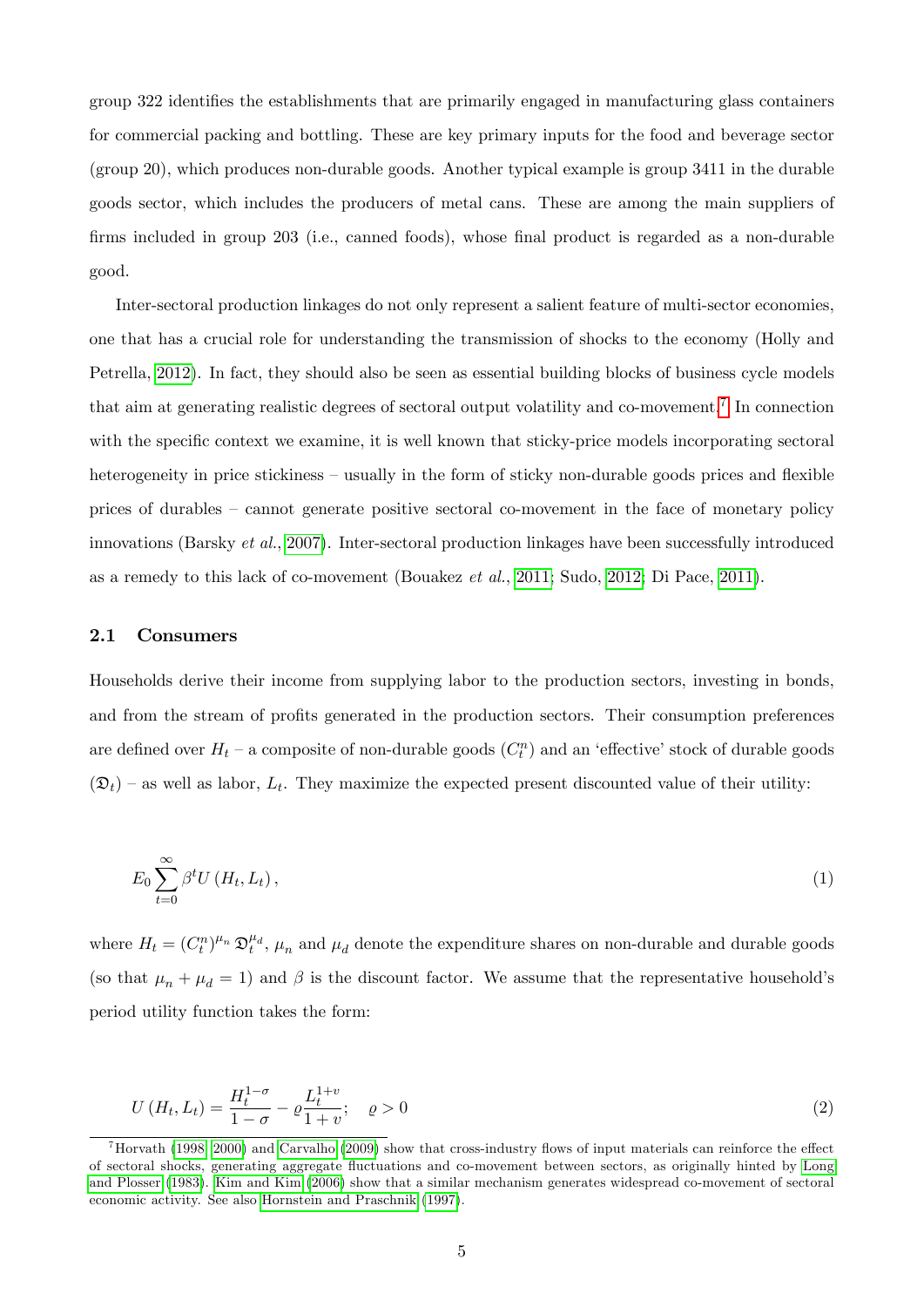where  $\sigma$  is the inverse of the intertemporal elasticity of substitution and v is the inverse of the Frisch elasticity of labor supply. Durable goods are accumulated according to the following law of motion:

$$
D_t = C_t^d + (1 - \delta) D_{t-1}, \tag{3}
$$

where  $\delta$  is the depreciation factor. The effective stock of durables scales the effect of a quadratic cost of adjustment (see, e.g., Bernanke, [1985\)](#page-24-2):[8](#page-5-0)

$$
\mathfrak{D}_t = D_t - \frac{\Xi}{2} \frac{\left(D_t - D_{t-1}\right)^2}{D}, \quad \Xi \ge 0,\tag{4}
$$

where D denotes the steady state stock of durable consumption goods.

The following sequence of (nominal) budget constraints applies:

$$
\sum_{i=\{n,d\}} P_t^i C_t^i + B_t = R_{t-1} B_{t-1} + \sum_{i=\{n,d\}} W_t^i L_t^i + \sum_{i=\{n,d\}} \Psi_t^i - T_t,
$$
\n(5)

where  $B_t$  denotes a one-period risk-free nominal bond remunerated at the gross risk-free rate  $R_t$ ,  $W_t^i$  denotes the nominal wage rate in sector  $i = \{n, d\}$  and  $T_t$  denotes a lump-sum tax paid to the government. The term  $\Psi_t^n + \Psi_t^d$  captures the nominal flow of dividends from both sectors of production.

<span id="page-5-2"></span>We assume that labor can be either supplied to sector n or sector d, according to a CES aggregator:

$$
L_t = \left[\phi^{-\frac{1}{\lambda}} \left(L_t^n\right)^{\frac{1+\lambda}{\lambda}} + (1-\phi)^{-\frac{1}{\lambda}} \left(L_t^d\right)^{\frac{1+\lambda}{\lambda}}\right]^{\frac{\lambda}{1+\lambda}},\tag{6}
$$

where  $\lambda$  denotes the elasticity of substitution in labor supply, and  $\phi$  is the steady state ratio of labor supply in the non-durable goods sector over total labor supply (i.e.,  $\phi = L^{n}/L$ ). This functional form conveniently allows us to account for different degrees of labor mobility between sectors, depending on  $\lambda$ <sup>[9](#page-5-1)</sup>. To see this we report the equilibrium relationship that governs inter-sectoral mobility. This

<span id="page-5-0"></span><sup>&</sup>lt;sup>8</sup>Including an adjustment cost of the stock of durables allows us to obtain results in line with the empirical evidence on the behavior of durable consumption over the business cycle. [King and Thomas](#page-26-8) [\(2006\)](#page-26-8) show how the partial adjustment mechanism helps accounting for the aggregate effects of discrete and occasional changes in durables consumption.

<span id="page-5-1"></span> $9$ The available evidence suggests that labor and capital are not perfectly mobile across sectors. [Davis and Haltiwanger](#page-25-6) [\(2001\)](#page-25-6) Önd limited labor mobility across sectors in response to monetary and oil shocks. [Bouakez, Cardia, and Ruge-](#page-25-3)[Murcia](#page-25-3) [\(2011\)](#page-25-3) report evidence suggesting that perfect labor mobility across sectors, with its implication that sectoral nominal wages are the same (at the margin), is an imperfect characterization of the data.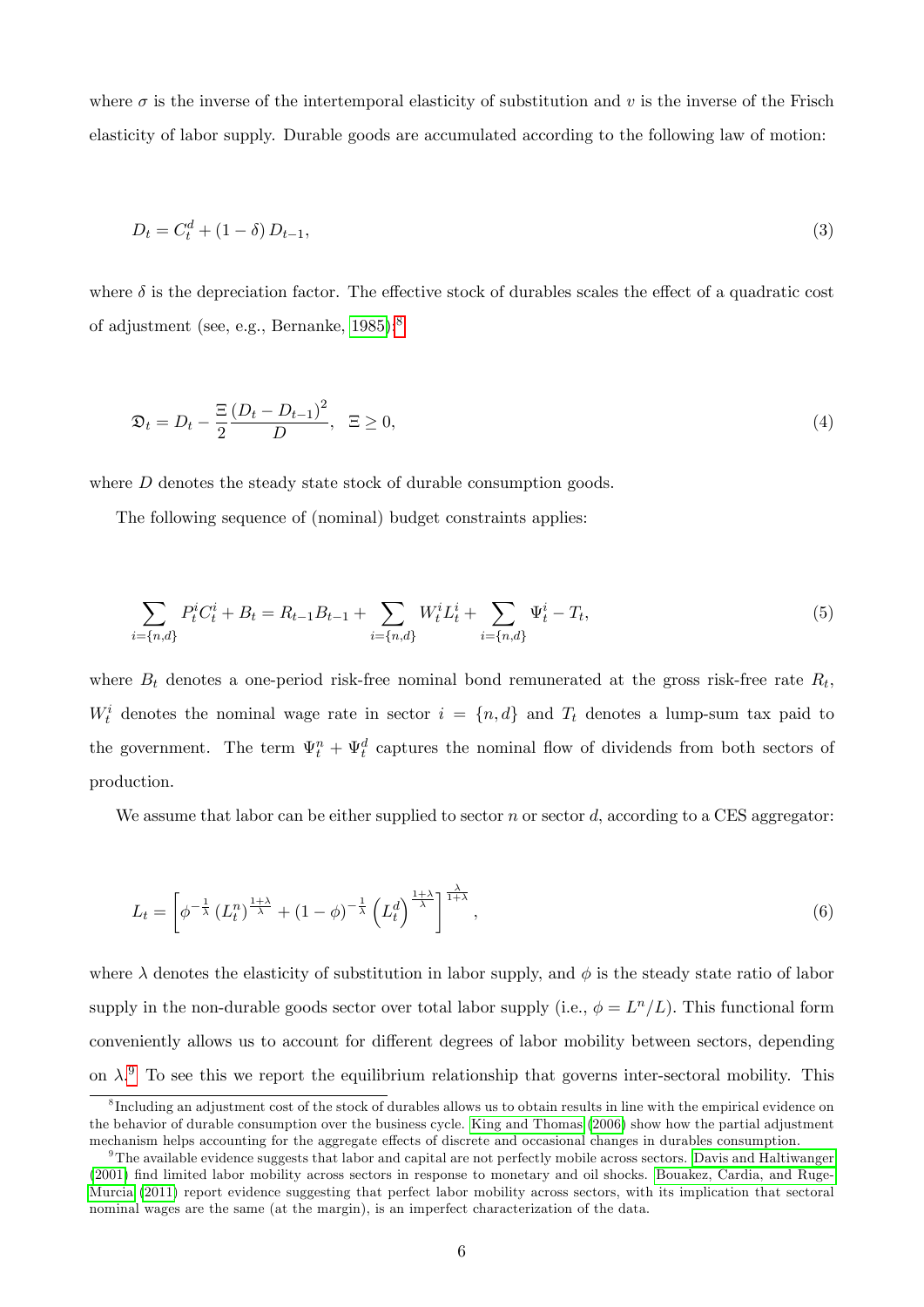can be obtained from the first order conditions with respect to  $L_t^n$  and  $L_t^d$ :<sup>[10](#page-6-0)</sup>

$$
\frac{W_t^n}{W_t^d} = \left(\frac{1-\phi}{\phi}\right)^{\frac{1}{\lambda}} \left(\frac{L_t^n}{L_t^d}\right)^{\frac{1}{\lambda}},\tag{7}
$$

For  $\lambda = 0$  labor is prevented from moving across sectors. For  $\lambda \to \infty$  workers devote all time to the sector paying the highest wage. Hence, at the margin, all sectors pay the same hourly wage and perfect labor mobility is attained. For  $\lambda < \infty$  hours worked are not perfect substitutes. An interpretation of this is that workers have a preference for diversity of labor and would prefer working closer to an equal number of hours in each sector, even in the presence of wage discrepancies.<sup>[11](#page-6-1)</sup> This assumption also reflects the common observation that human capital tends to be sector-specific in the short run (see, e.g., Matsuyama, [1992;](#page-27-5) Wacziarg and Wallack, [2004\)](#page-27-6). In this respect, the CES aggregator in  $(6)$  implies that labor market frictions are neutralized in the steady state, so that the inefficiency associated with sectoral wage discrepancies is only temporary.

### 2.2 Producers

The production side of the economy consists of two distinct sectors producing durable (sector d) and non-durable goods (sector n). Each sector is composed of a continuum of firms producing differentiated products. Let  $Y_t^n$   $(Y_t^d)$  denote gross output of the non-durable (durable) goods sector:

<span id="page-6-2"></span>
$$
Y_t^i = \left[ \int_0^1 \left( Y_{ft}^i \right)^{\frac{\varepsilon_t^i - 1}{\varepsilon_t^i}} df \right]^{\frac{\varepsilon_t^i}{\varepsilon_t^i - 1}}, \qquad i = \{n, d\}
$$

where  $\varepsilon_t^i$  denotes the time-varying elasticity of substitution between differentiated goods in the production composite of sector  $i = \{n, d\}$ . Each production composite is produced in the 'aggregator' sector operating under perfect competition. The  $f^{th}$  firm in sector *i* faces the following demand schedule:

<span id="page-6-3"></span>
$$
Y_{ft}^{i} = \left(\frac{P_{ft}^{i}}{P_{t}^{i}}\right)^{-\varepsilon_{t}^{i}}, \qquad i = \{n, d\}
$$
\n
$$
(9)
$$

<span id="page-6-1"></span><span id="page-6-0"></span> $^{10}\mathrm{The}$  first order conditions from consumers' optimization are available in Appendix A.

 $11$ [Horvath](#page-26-4) [\(2000\)](#page-26-4) motivates a similar specification based on the desire to capture some degree of sector-specificity to labor while not deviating from the representative consumer/worker assumption. In a similar vein, we conveniently employ this mechanism to allow for imperfect labor mobility between sectors.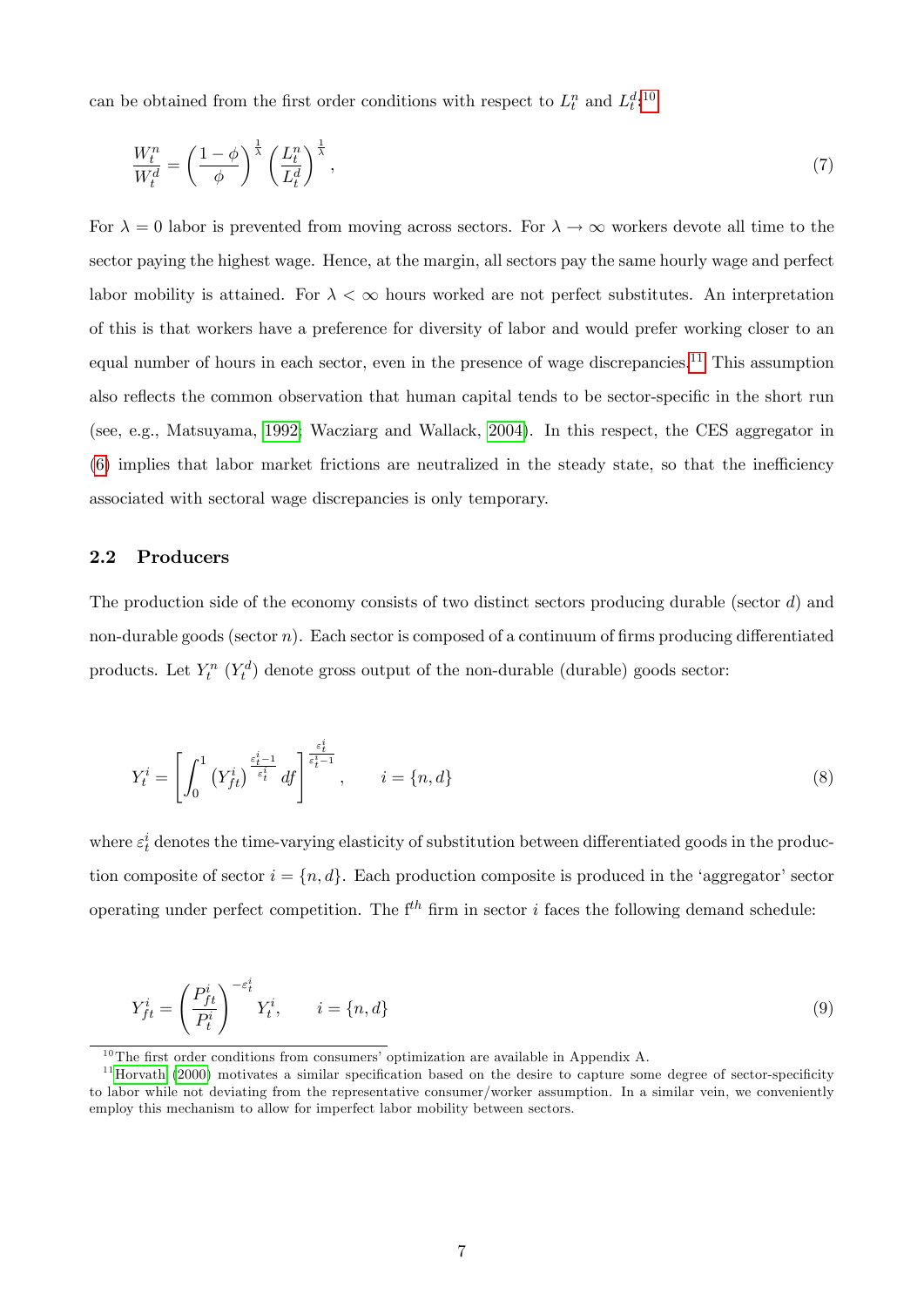where  $P_t^i$  is the price of the composite good in the i<sup>th</sup> sector. From [\(8\)](#page-6-2) and [\(9\)](#page-6-3) the relationship between the firm-specific and the sector-specific price is:

$$
P_t^i = \left[ \int_0^1 \left( P_{ft}^i \right)^{1 - \varepsilon_t^i} df \right]^\frac{1}{1 - \varepsilon_t^i}, \qquad i = \{n, d\}.
$$
\n
$$
(10)
$$

The production technology of a generic firm  $f$  in sector  $i$  employs input materials produced by both sectors in the economy, labor and oil: $^{12}$  $^{12}$  $^{12}$ 

$$
Y_{ft}^{i} = Z_{t}^{i} \left[ \frac{\left(M_{ft}^{ni}\right)^{\gamma_{ni}} \left(M_{ft}^{di}\right)^{\gamma_{di}}}{\gamma_{ni}^{\gamma_{ni}} \gamma_{di}^{\gamma_{di}}}\right]^{\alpha_{Mi}} \left(L_{ft}^{i}\right)^{\alpha_{Li}} \left(O_{ft}^{i}\right)^{\alpha_{Ci}} \tag{11}
$$

$$
\alpha_{Mi} + \alpha_{Li} + \alpha_{Qi} = 1, \qquad i = \{n, d\}
$$

where  $Z_t^i$   $(i = \{n, d\})$  is a sector-specific productivity shock,  $L_{ft}^i$  denotes the number of hours worked in the  $f^{th}$  firm of sector i,  $M_{ft}^{ji}$   $(j = {n, d} )$  denotes material inputs produced in sector j and supplied to firm f in sector i,  $O_{ft}^{i}$  is the amount of oil employed in the production of the same firm f. Moreover,  $\gamma_{ij}$   $(i, j = \{n, d\})$  denotes the generic element of the  $(2 \times 2)$  input-output matrix and corresponds to the steady state share of total intermediate goods used in the production of sector  $j$  and supplied by sector  $i.^{13}$  $i.^{13}$  $i.^{13}$ 

Material inputs are combined according to a CES aggregator:

$$
M_{ft}^{ji} = \left[ \int_0^1 \left( M_{kf,t}^{ji} \right)^{(\varepsilon_t^j - 1)/\varepsilon_t^j} dk \right]^{\varepsilon_t^j / (\varepsilon_t^j - 1)}, \tag{12}
$$

where  $\left\{M^{ji}_{kf,t}\right\}_{k\in[0,1]}$ is a sequence of intermediate inputs produced in sector  $j$  by firm  $k$ , which are

<span id="page-7-0"></span> $12$ The production technology does not feature physical capital. There are both practical and technical reasons for this choice. First, capital only accounts for 16% of the total cost of production, followed by labor (34%) and intermediate goods (50%) (source: Dale Jorgensonís data on input expenditures by US industries). Second, from a normative viewpoint [Woodford](#page-28-1) [\(2003\)](#page-28-1) and [Schmitt-Grohe and Uribe](#page-27-7) [\(2007\)](#page-27-7) show that the key policy prescriptions for the New Keynesian framework are not affected by the presence of capital in the production technology. Third, as it will be clear from Section 4, in the present setting we are able to report a compact welfare criterion that allows for a clear understanding of the stabilization trade-offs involved by the two-sector economy. By contrast, in the presence of capital accumulation, the welfare loss would not retain the same properties (see Edge, [2003](#page-25-7) for the derivation of a utility-based welfare function in a model with endogenous capital accumulation). Fourth, in connection with the specific two-sector framework we examine, the transmission channel embodied by sectoral production linkages is not qualitatively affected by the presence of physical capital, as it has been discussed by [Sudo](#page-27-4) [\(2012\)](#page-27-4). All in all, including capital in the production technology would not alter the key transmission mechanisms of this framework, while rendering the normative analysis more convoluted.

<span id="page-7-1"></span><sup>&</sup>lt;sup>13</sup>The input-output matrix is normalized, so that the elements of each column sum up to one:  $\sum_{j=\{n,d\}} \gamma_{jn} = 1$  (and  $\sum_{j=\{n,d\}} \gamma_{jd} = 1$ .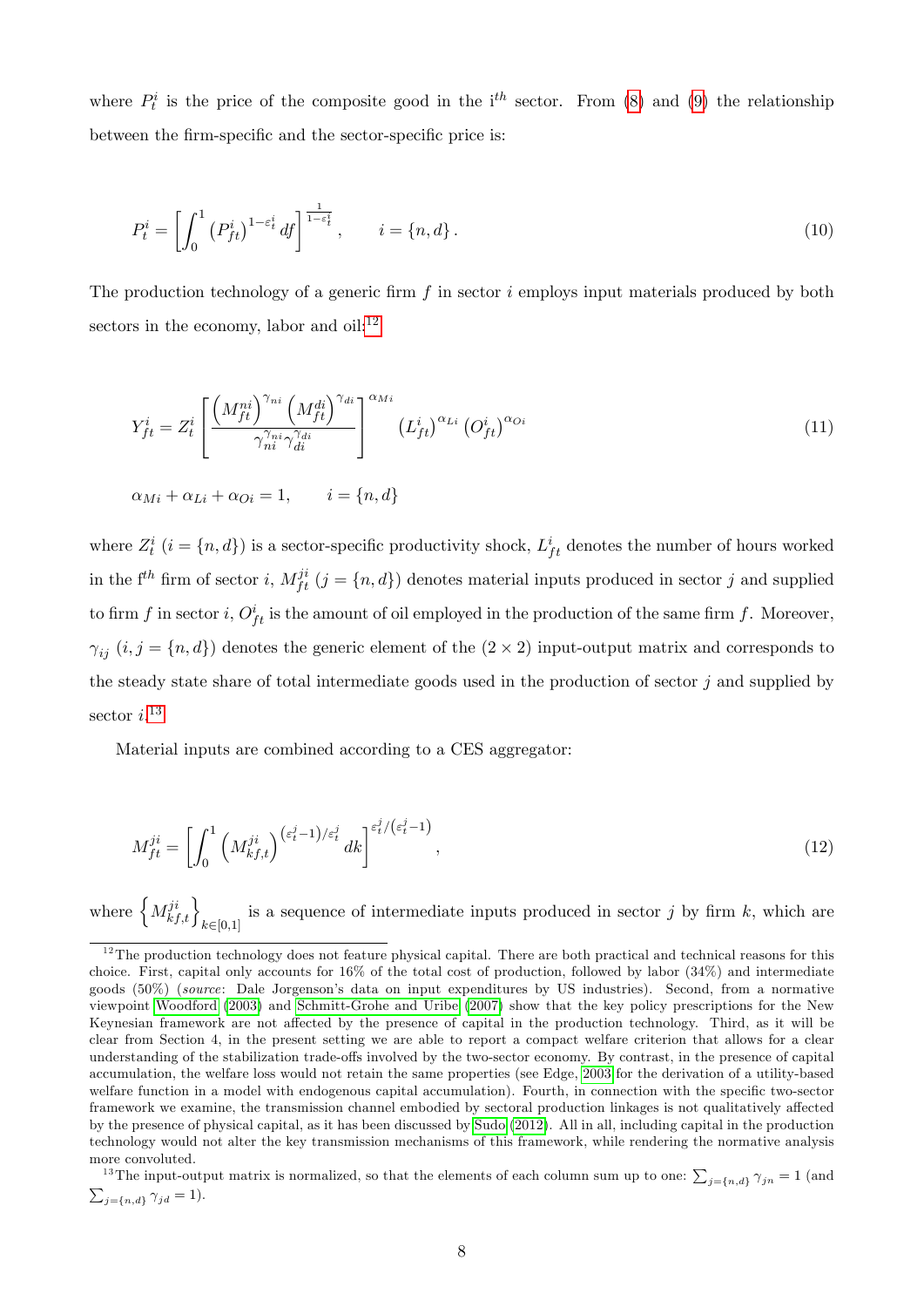employed in the production process of firm  $f$  in sector  $i$ .

Firms in both sectors set prices given the demand functions reported in [\(9\)](#page-6-3). They are also assumed to be able to adjust their price with probability  $1 - \theta_i$  in each period. When they are able to do so, they set the price that maximizes expected profits:

$$
\max_{P_{ft}^i} E_t \sum_{s=0}^{\infty} (\beta \theta_i)^s \Omega_{t+s} \left[ P_{ft+s}^i (1 + \tau_i) - MC_{ft+s}^i \right] Y_{ft+s}^i, \qquad i = \{n, d\}
$$
\n(13)

where  $\Omega_{t+s}$  is the stochastic discount factor consistent with households' maximizing behavior,  $\tau_i$  is a subsidy to producers in sector *i*, while  $MC_{fs}^i$  denotes the marginal cost of production of firm f in sector *i*. The optimal pricing choice, given the sequence  $\{P_t^n, P_t^d, Y_t^n, Y_t^d\}$ , reads as:

$$
\overline{P}_{ft}^{i} = \frac{\varepsilon_t^{i}}{\left(\varepsilon_t^{i} - 1\right)\left(1 + \tau_i\right)} \frac{E_t \sum_{s=0}^{\infty} (\beta \theta_i)^s \Omega_{t+s} M C_{ft+s}^{i} Y_{ft+s}^{i}}{E_t \sum_{s=0}^{\infty} (\beta \theta_i)^s \Omega_{t+s} Y_{ft+s}^{i}}, \qquad i = \{n, d\}.
$$
\n(14)

Note that assuming time-varying elasticities of substitution translates into sectoral cost-push shocks that allow us to account for sector-specific shift parameters in the supply schedules.

In every period each firm solves a cost minimization problem to meet demand at its stated price. The first order conditions from this problem result in the following relationships:

$$
MC_{ft}^i Y_{ft}^i = \frac{W_t^i L_{ft}^i}{\alpha_{Li}} = \frac{S_t O_{ft}^i}{\alpha_{Qi}} = \frac{P_t^n M_{ft}^{ni}}{\alpha_{Mi} \gamma_{ni}} = \frac{P_t^d M_{ft}^{di}}{\alpha_{Mi} \gamma_{di}}, \qquad i = \{n, d\}.
$$
 (15)

where  $S_t$  is the nominal price of imported oil in domestic currency. It is useful to express the sectoral real marginal cost as a function of the relative price and the real wage prevailing in each sector  $i, j = \{n, d\}, i \neq j:$ 

<span id="page-8-0"></span>
$$
\frac{MC_t^i}{P_t^i} = \frac{\left(Q_t^i\right)^{\gamma_{ji}\alpha_{Mi}} \left(RW_t^i\right)^{\alpha_{Li}} \left(S_t^i\right)^{\alpha_{Qi}}}{\alpha_{Mi}^{\alpha_{Mi}} \alpha_{Li}^{\alpha_{Qi}} \alpha_{Qi}^{\alpha_{Qi}} Z_t^i},\tag{16}
$$

where  $S_t^i = S_t/P_t^i$  denotes the price of oil relative to that of goods produced in sector i,  $RW_t^i = W_t^i/P_t^i$ is the real wage in sector i and  $Q_t^i$  denotes the price of sector i relative to that of sector j. Since  $Q_t^n = (Q_t^d)^{-1}$ , in what follows we normalize so as to have a single relative price  $Q_t = P_t^n / P_t^d$ . Equation  $(16)$  makes it clear that the relative price exerts a direct effect on the real marginal cost of each sector, whose magnitude depends on the size of the cross-industry flows of input materials. Specifically, for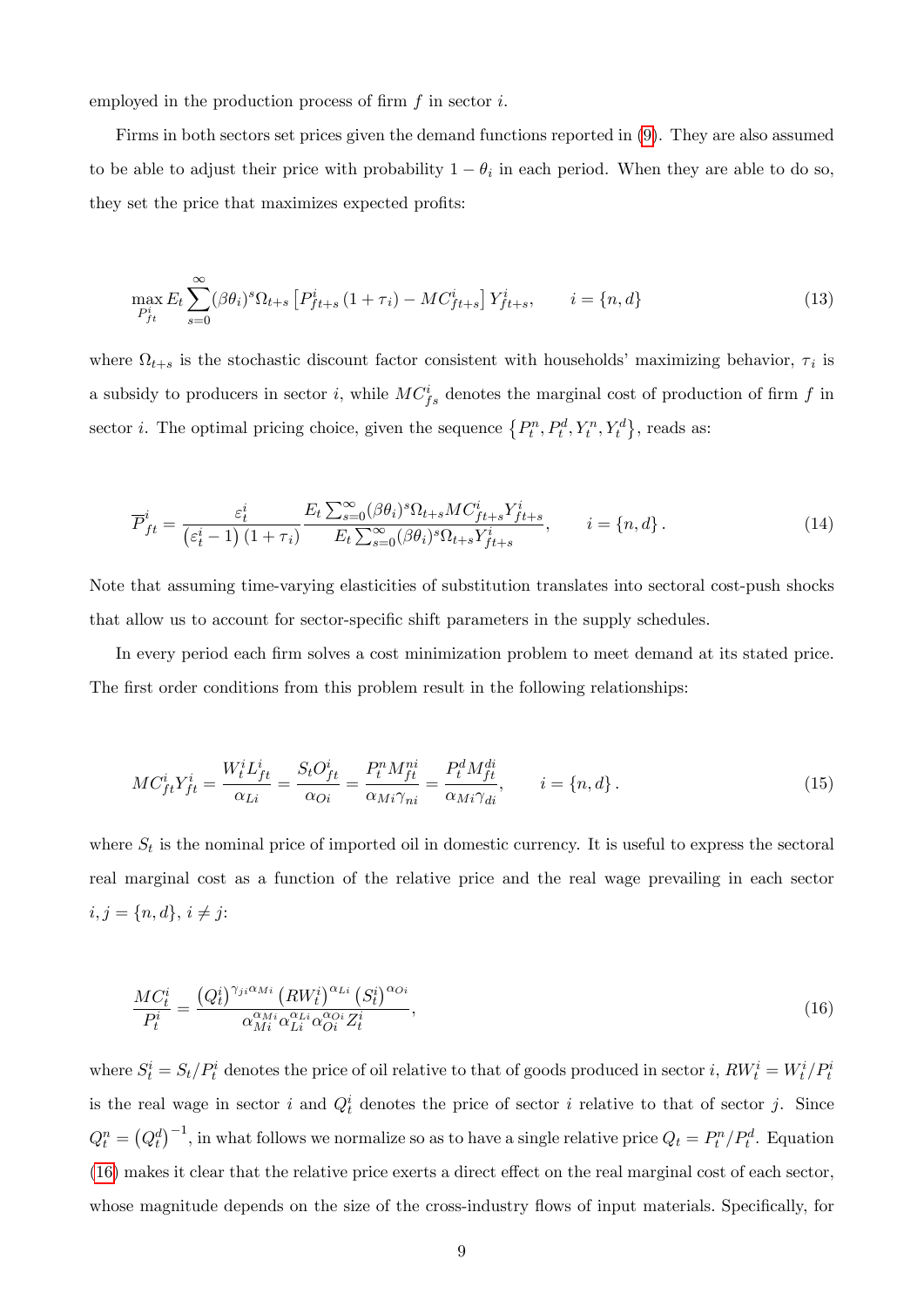the i<sup>th</sup> sector the absolute impact of  $Q_t$  on  $MC_t^i/P_t^i$  is related to the importance of the other sector as input supplier, i.e. on the magnitude of the off-diagonal elements in the input-output matrix  $(\gamma_{nd}$  and  $\gamma_{dn}$ ). This is a distinctive feature of the framework we deal with, one that has crucial implications for monetary policy-making. By contrast, in traditional multi-sector models without factor demand linkages the relative price primarily affects the extent to which consumers substitute durables for non-durables.

### 2.3 Market Clearing

<span id="page-9-0"></span>The production allocation at the sectoral level is such that

$$
P_t^i Y_t^i = P_t^i \left( C_t^i + M_t^{in} + M_t^{id} \right) + S_t O_t^i, \qquad i = \{n, d\}
$$
\n(17)

Equation [\(17\)](#page-9-0) implies that sectoral gross production in nominal terms includes the value of con-sumption and intermediate goods employed in either sector, as well as the value of imported oil.<sup>[14](#page-9-1)</sup> Moreover, oil market clearing requires that the sum of oil imported by both sectors equals its supply:

$$
O_t^n + O_t^d = O_t,
$$

where  $O_t$  is exogenous<sup>[15](#page-9-2)</sup> and described by an autoregressive process of order one (see Bodenstein *et* al., [2008\)](#page-25-8).

### 2.4 The Government and the Monetary Authority

The government serves two purposes in the economy. First, it taxes households and provides subsidies to Örms, so as to eliminate distortions arising from monopolistic competition in the markets for both classes of consumption goods. This task is pursued via lump-sum taxes that maintain a balanced fiscal budget. Second, the government delegates monetary policy to an independent central bank. In this respect, we initially assume that the short-term nominal interest rate is used as the instrument of monetary policy and the policy maker is able to pre-commit to a time-invariant rule. We then explore the properties of interest rate rules whose reaction coefficients to output and inflation are

<span id="page-9-1"></span><sup>&</sup>lt;sup>14</sup>Implicitly, part of the domestic production is exported so as to cover the cost of the imported oil (i.e.,  $P_t^i E_t^i = S_t O_t^i$ , where  $E_t^i$  denotes the exports of sector i). This structure is similar to the one envisaged by Blanchard and Galí [\(2007\)](#page-24-3), though they also allow for a portion of imported oil to be used for consumption purposes.

<span id="page-9-2"></span> $15\text{ As a result, the oil price is determined by the intersection between a vertical supply schedule and an endogenous.}$ demand. This choice reflects a large consensus on the determinants of fluctuations in the price of oil. In fact, since Kilian [\(2009\)](#page-26-9), the empirical literature has highlighted that oil supply shocks only account for a small fraction of the fluctuations in oil prices.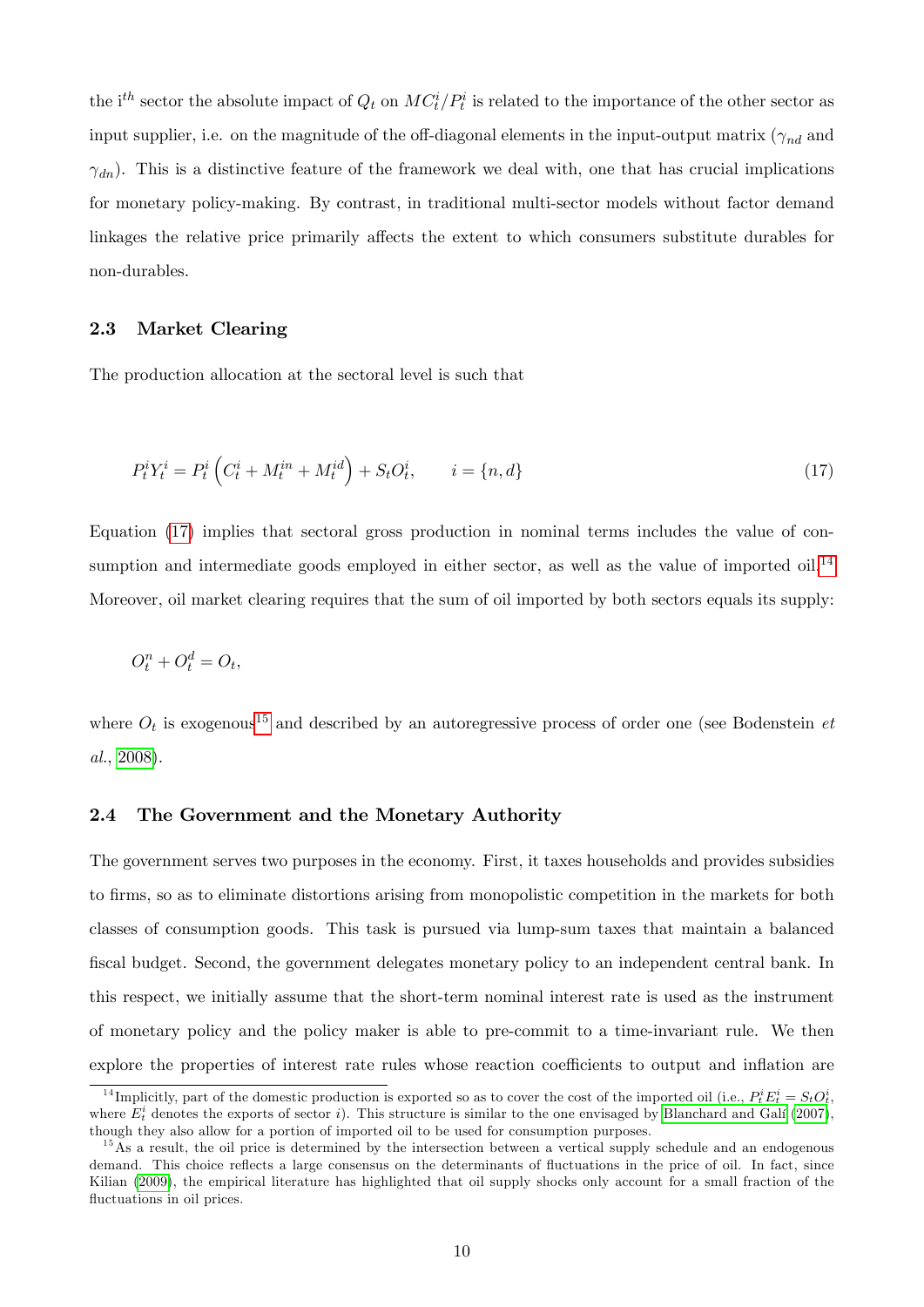computed so as to minimize a quadratic welfare function consistent with consumers' utility, as well as the implications of delegating monetary policy to a central banker with different preferences for output and inflation stabilization, as compared with the general public.

## 3 Solution and Calibration

To solve the model, we log-linearize behavioral equations and resource constraints around the nonstochastic steady state and take the percentage deviation from their counterparts under flexible prices. The difference between log-variables under sticky prices and their linearized steady state is denoted by the symbol  $"$ ", while we use " $*$ " to denote percent deviations of variables in the efficient equilibrium (i.e., áexible prices and constant elasticities of substitution) from the corresponding steady state value. Finally, we use "<sup>~</sup>" to denote the difference between linearized variables under sticky prices and their counterparts in the efficient equilibrium.<sup>[16](#page-10-0)</sup>

The model is calibrated at a quarterly frequency. We set  $\beta = 0.993$  and  $\sigma = 2$ . The inverse of the Frisch elasticity of labor supply, v, is set to 3, while  $\lambda = 1$ , so as to account for limited labor mobility between sectors. As for the parameters characterizing the production technologies and the consumption expenditure shares, we rely on [Bouakez, Cardia, and Ruge-Murcia](#page-25-3) [\(2011\)](#page-25-3) and [Sudo](#page-27-4) [\(2012\)](#page-27-4). The expenditure share on non-durable goods,  $\mu_n$ , is set to 0.682. As for the income share of input materials in the two sectors, we set  $\alpha_{Mn} = 0.746$  and  $\alpha_{Md} = 0.581$ . In line with [Bodenstein,](#page-25-8) [Erceg, and Guerrieri](#page-25-8) [\(2008\)](#page-25-8), we set the income share of oil at  $2\%$  in both sectors.<sup>[17](#page-10-1)</sup> The entries of the input-output matrix are set in line with the input-use table of the US economy for the year 2005:  $\gamma_{nn} = 0.887$  and  $\gamma_{nd} = 0.490$ . These values imply a positive net flow of input materials from the non-durable goods sector to the durable goods sector. The depreciation rate of the stock of durables is assumed to be 2.5%, while  $\Xi = 600$ , as in [Erceg and Levin](#page-25-0) [\(2006\)](#page-25-0). We assume that sectoral elasticities of substitution have a steady state value equal to 11. At different stages of the analysis we allow for both symmetric and asymmetric degrees of nominal rigidity across sectors. In the symmetric case we set  $\theta_n = \theta_d = 0.75$  (i.e., an average duration of four quarters). In the case of asymmetric price stickiness we set  $\theta_n = 0.75$  and  $\theta_d = 0.25$  (i.e., an average duration of 4 months). These values imply that durable prices are relatively more flexible, as suggested by [Bils and Klenow](#page-24-4) [\(2004a\)](#page-24-4) and [Nakamura and Steinsson](#page-27-8) [\(2008b\)](#page-27-8). This view is also supported by [Bouakez, Cardia, and Ruge-Murcia](#page-25-2) [\(2009\)](#page-25-2), who construct and estimate a six-sector DSGE model of the US economy, reporting that

<span id="page-10-0"></span><sup>&</sup>lt;sup>16</sup>The steady state conditions are reported in Appendix B. We omit the time subscript to denote variables in the steady state. Appendix C presents the economy under flexible prices.

<span id="page-10-1"></span> $17$ This value is based on value-added data at the industry level (mining and utilities), as well as data for imports of oil, gas, coal and electricity. In reality, there are some minor differences in the sectoral usage of oil for production purposes. However, the our qualitative results are virtually unaffected by allowing for mild heterogeneity across sectors.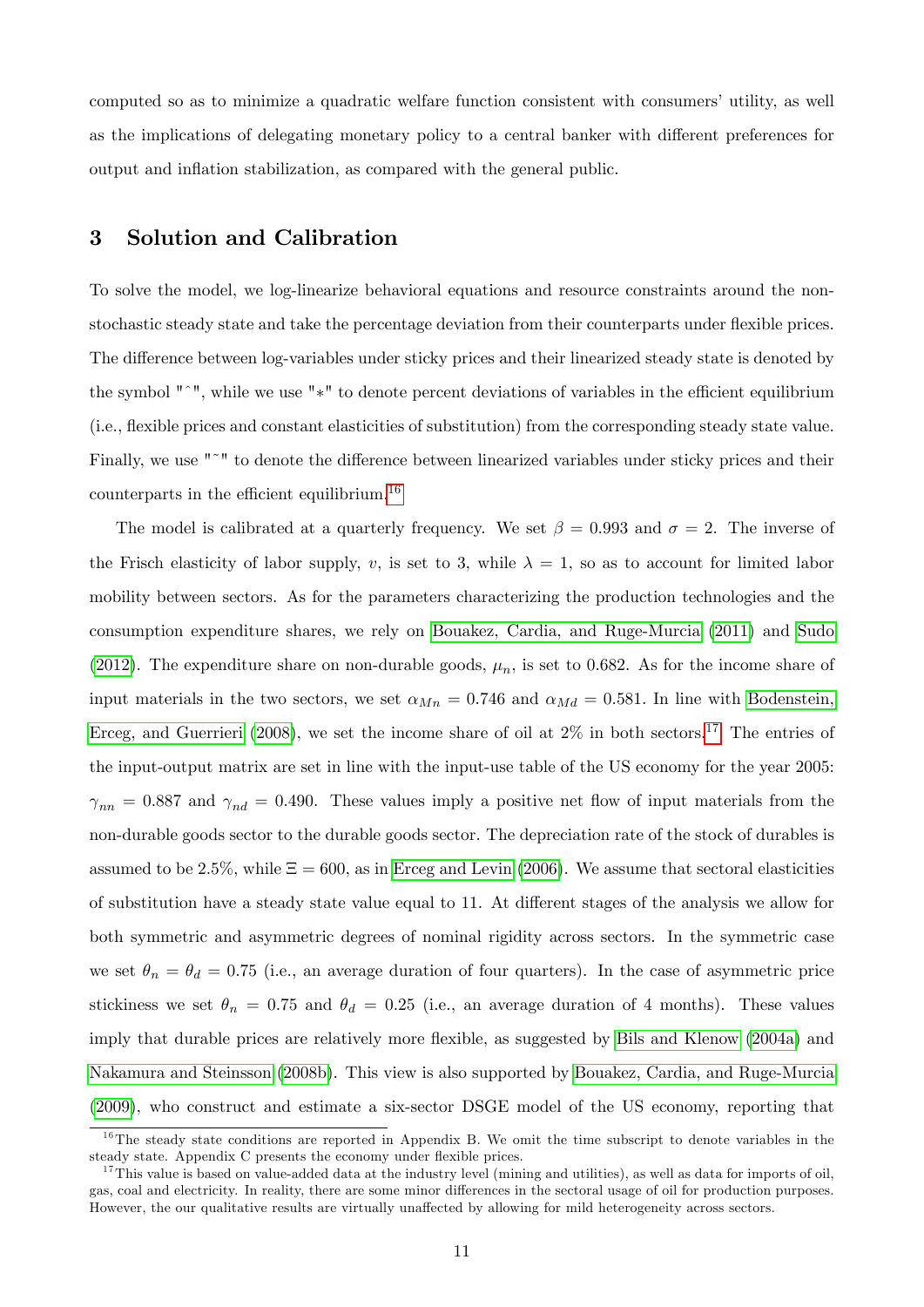the null hypothesis of price flexibility cannot be rejected for durable manufacturing, construction, agriculture and mining.

As discussed above, the linearized system features two sector-specific technology shocks,  $z_t^n$  and  $z_t^d$ . The cost-push shocks,  $\eta_t^n$  and  $\eta_t^d$ , are reduced-form expressions for the time-varying cost-shift parameters in the sectoral New Keynesian Phillips curves. As for the supply of oil, this is denoted by  $o_t$ . Exogenous variables are assumed to follow a first-order stationary VAR with *iid* innovations and, unless we state otherwise, diagonal covariance matrix. We set the parameters capturing the persistence and variance of the productivity growth stochastic processes so that  $\rho^{z^n} = \rho^{z^d} = 0.95$  and  $\sigma^{z^n} = \sigma^{z^d} = 0.01$ , respectively. These values are consistent with the empirical evidence showing that technology shocks are generally small, but highly persistent (see Cooley and Prescott, [1995;](#page-25-9) Huang and Liu, [2005\)](#page-26-0). As for the cost-push shocks, we follow [Jensen](#page-26-10) [\(2002\)](#page-26-10), [Walsh](#page-28-2) [\(2003\)](#page-28-2) and [Strum](#page-27-9) [\(2009\)](#page-27-9), assuming that these are purely transitory, with  $\sigma^{\eta^n} = \sigma^{\eta^d} = 0.02$ . Finally, we impose  $\rho^o = 0.8$  and  $\sigma^o = 0.02$  in the AR(1) process for the oil shock, in line with the transitory component of oil supply in [Bodenstein, Erceg, and Guerrieri](#page-25-8) [\(2008\)](#page-25-8). This calibration implies that: i) on impact, oil supply shocks account for roughly about 9% of the forecast error variance of the real oil price; ii) oil prices are substantially more volatile than inflation. $^{18}$  $^{18}$  $^{18}$ 

## 4 Monetary Policy

In the present context the central bank cannot attain the Pareto optimal allocation consistent with the full stabilization of inflation and the output gap in both sectors, even when distortions in the labor market (i.e., imperfect labor mobility) and the goods market (i.e., monopolistic competition) are removed. Thus, we turn our attention to policy strategies capable of attaining second best outcomes. We first explore equilibrium dynamics under the assumption that the policy maker can credibly commit to a rule derived from the minimization of a utility-based welfare loss function. The optimal policy consists of maximizing the conditional expectation of intertemporal household utility, subject to private sector's behavioral equations and resource constraints. A 'timeless perspective' approach is pursued (Woodford, [1999,](#page-28-0) [2003\)](#page-28-1). This involves ignoring the conditions that prevail at the regime's inception, thus imagining that the commitment to apply the rules deriving from the optimization problem had been made in the distant past.<sup>[19](#page-11-1)</sup> We then consider interest rate rules whose reaction

<span id="page-11-0"></span> $18$ The first point is broadly consistent with the results reported by [Juvenal and Petrella](#page-26-11) [\(2015\)](#page-26-11). As for the second point, taking quarterly data from 1986 onwards, the standard deviation of the (HP-filtered) real oil price is about 20 times more volatile than inflation (computed from the GDP deflator). For the same series, in the model we get a factor of 17.

<span id="page-11-1"></span> $19$ We focus on timeless perspective policy-making, as in [Petrella, Rossi, and Santoro](#page-27-3) [\(2014\)](#page-27-3) we show this policy regime can hardly be outperform by discretion when using a model-consistent welfare criterion.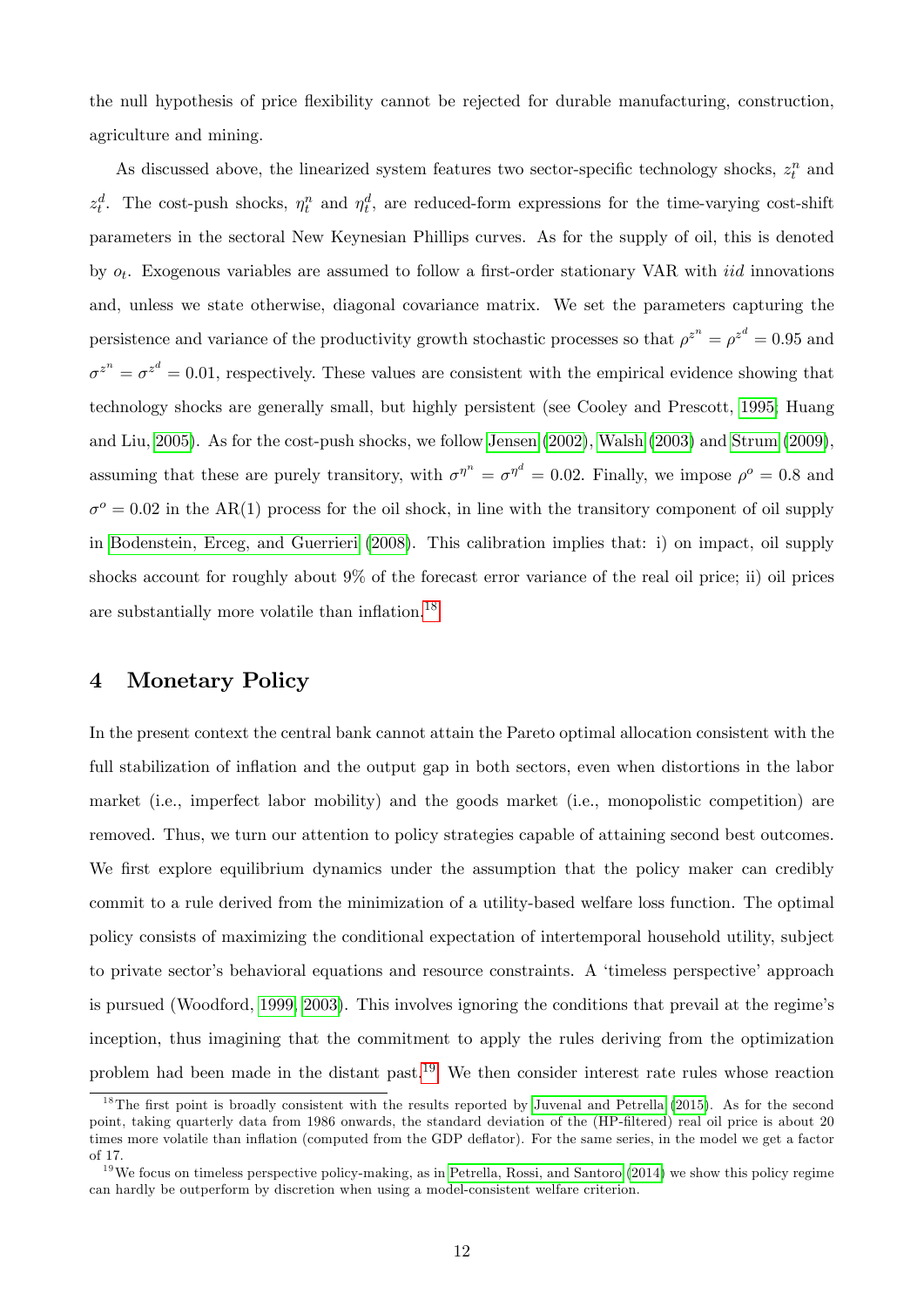coefficients to aggregate activity and alternative measures of overall price inflation are computed so as to minimize the loss of social welfare.

## 4.1 The Welfare Criterion

To evaluate social welfare we take a second-order Taylor approximation to the representative house-hold's lifetime utility.<sup>[20](#page-12-0)</sup> Our procedure follows the standard analysis of [Woodford](#page-28-1) [\(2003\)](#page-28-1), adapted to account for the different sources of sectoral heterogeneity captured by our model. The resulting intertemporal social loss function reads as:

<span id="page-12-1"></span>
$$
SW_0 \approx -\frac{U_H(H)H}{2}\Theta E_0 \sum_{t=0}^{\infty} \beta^t \left\{ \frac{\sigma - 1}{\Theta} \left( \mu_n \tilde{c}_t^n + \mu_d \tilde{d}_t \right)^2 + \zeta \left[ \varpi (\pi_t^n)^2 + (1 - \varpi) \left( \pi_t^d \right)^2 \right] + (1 + v) \left[ \omega \tilde{c}_t^n + (1 - \omega) \tilde{c}_t^d \right]^2 + S \left( \tilde{d}_t - \tilde{d}_{t-1} \right)^2 \right\} + \text{t.i.p.} + O \left( \|\xi\|^3 \right), \tag{18}
$$

where:

$$
S \equiv \mu_d \Theta^{-1} \Xi + (1 - \delta)(1 - \omega)\delta^{-2},\tag{19}
$$

$$
\Theta \equiv \frac{\mu_n \left[1 - \beta \left(1 - \delta\right)\right] + \mu_d \delta}{1 - \beta \left(1 - \delta\right)},\tag{20}
$$

$$
\varpi \equiv \phi \varepsilon^{n} \left( \kappa_{n} \varsigma \right)^{-1}, \tag{21}
$$

$$
\omega \equiv \frac{\mu_n \left[1 - \beta \left(1 - \delta\right)\right]}{\mu_n \left[1 - \beta \left(1 - \delta\right)\right] + \mu_d \delta},\tag{22}
$$

$$
\varsigma \equiv \phi \varepsilon^{n} \left( \kappa_{n} \right)^{-1} + \left( 1 - \phi \right) \varepsilon^{d} \left( \kappa_{d} \right)^{-1}, \tag{23}
$$

$$
\kappa_i \equiv \frac{\left(1 - \beta \theta_i\right)\left(1 - \theta_i\right)}{\theta_i}, \ i = \{n, d\},\tag{24}
$$

<span id="page-12-0"></span> $20$ We assume that the shocks that hit the economy are not big enough to lead to paths of the endogenous variables distant from their steady state levels. This means that shocks do not drive the economy too far from its approximation point and, therefore, a linear quadratic approximation to the policy problem leads to reasonably accurate solutions. Appendix F reports the derivation of the quadratic welfare function.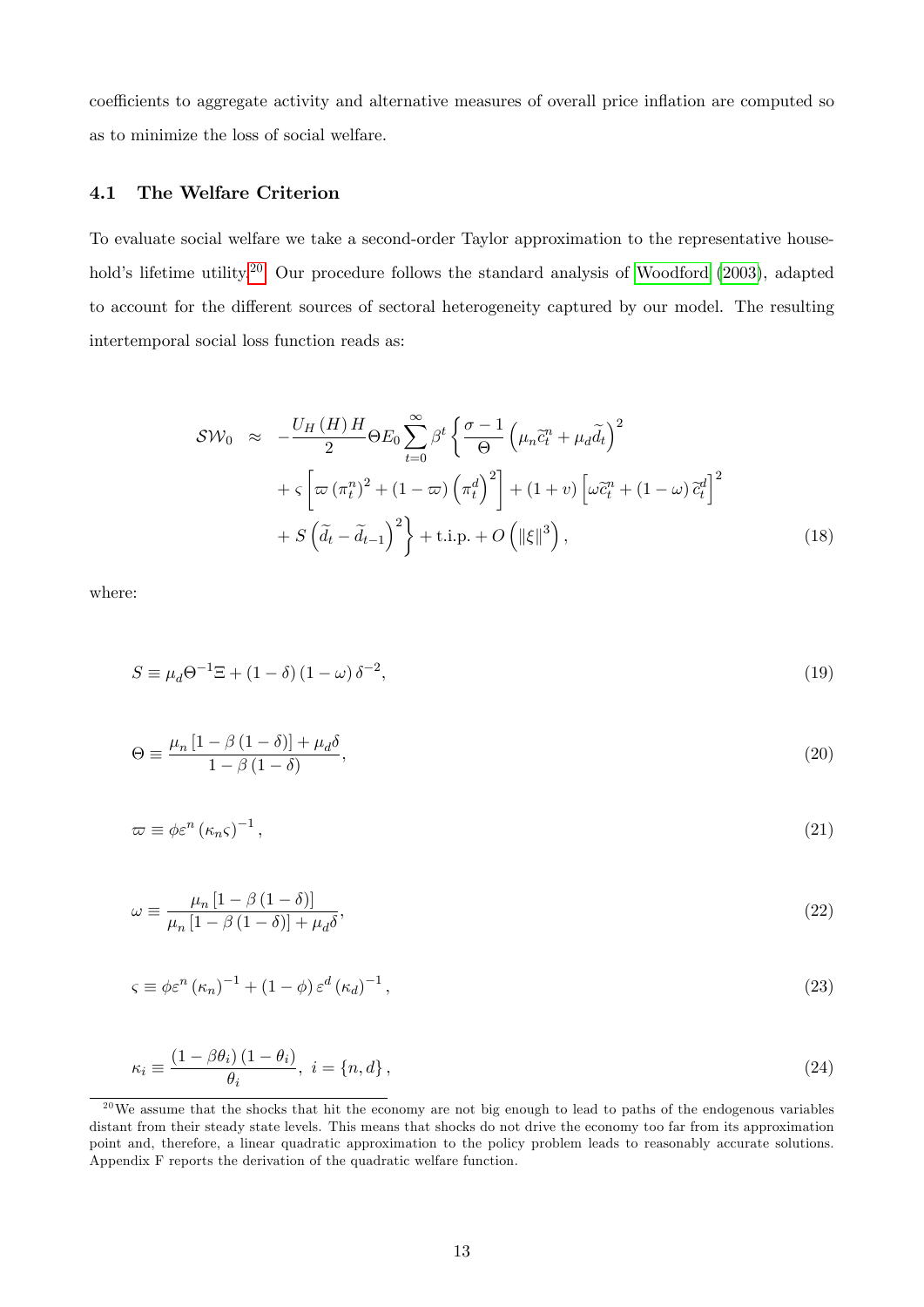and t.i.p. collects the terms independent of policy stabilization, whereas  $O(|\xi||^3)$  summarizes all terms of third order or higher.

The welfare criterion [\(18\)](#page-12-1) balances, along with fluctuations in aggregate consumption (or, equivalently, value added), sectoral inflation variability and a term that reflects a preference to smooth the accumulation of the stock of durable goods.<sup>[21](#page-13-0)</sup> It is worth noting that – under specific assumptions about the model parameters  $-$  the welfare criterion nests popular specifications in the New Keynesian literature. When labor is the only production input (i.e.,  $\alpha_{Ln} = \alpha_{Ld} = 1$ ) the loss function reduces to that obtained in traditional two-sector models where consumption and gross output are equalized. Furthermore, setting  $\delta = 1$  and  $\Xi = 0$  returns the case considered by Woodford [\(2003,](#page-28-1) pp. 435-443).<sup>[22](#page-13-1)</sup>

The weights of the time-varying terms in [\(18\)](#page-12-1) can be interpreted as follows: (i)  $\varsigma$  indexes the total degree of nominal stickiness in the economy and it is inversely related to both  $\kappa_d$  and  $\kappa_n$ ; (ii)  $\varpi$  accounts for the relative degree of price stickiness in the non-durable goods sector; (iii)  $\omega$  is the relative weight of non-durable consumption over total consumption when durable goods are reported as a flow. This is an inverse function of  $\Theta$ . In turn, the latter depends on the degree of durability of goods produced in sector d. For  $\delta = 0$  it reduces to  $\mu_n$ , whereas for  $\delta = 1$  it equals one. Therefore, as the degree of durability increases, the weight attached to the non-durable consumption gap increases with respect to that attached to the durable term. Notice also that the relative importance of sectorspecific inflation variability depends on the steady-state ratio of labor supplied to the non-durable goods sector to the total labor force  $(\phi)$ . To parse the quantitative impact of sectoral heterogeneity on the policy targets, Table 1 reports the weights of different stabilization objectives in [\(18\)](#page-12-1), under alternative settings. As we shall see in the next section, factor demand linkages have major effects on the transmission of shocks to the economy. However, their impact on the welfare criterion appears limited. Analogous considerations apply to consumption goods durability. By contrast, imposing different degrees of sectoral price rigidity has considerable influence on the parameterization of the welfare metric.

#### Insert Table 1 here

<span id="page-13-0"></span> $21$  Further details on the linear approximation of this term are available in the technical appendix. Assuming durables accumulation smoothing as a stabilization objective should help at counteracting the amplification effect of changes in the stock demand of durables on the flow demand of newly produced durable goods. However, as discussed by [Erceg and Levin](#page-25-0) [\(2006\)](#page-25-0) this term makes a relatively minor contribution to the overall loss. To see this, consider that  $S\Delta \tilde{d}_t^2 \simeq [\mu_d \Theta^{-1} \Xi \delta^2 + (1-\delta)(1-\omega)] (\tilde{c}_t^d)^2$ . As a matter of fact, the first term in the square brackets is relatively small, as even large values of  $\Xi$  are inevitably counteracted by the factor  $\mu_d \Theta^{-1} \delta^2$ .

<span id="page-13-1"></span><sup>&</sup>lt;sup>22</sup>Needless to say, eliminating structural asymmetries between sectors and assuming perfectly correlated shocks would render the two-sector model observationally equivalent to the standard (one sector) New Keynesian model. In this case the loss function would reduce to the familiar benchmark  $SW_0 \approx$  $-\frac{U_H(H)H}{2}E_0\sum_{t=0}^{\infty}\beta^t\left[(\sigma+v)\tilde{y}_t^2+\varepsilon(\kappa)^{-1}\pi_t^2\right]+\text{i.p.}+O\left(\|\xi\|^3\right),$  where sectoral superscripts have been removed to denote the aggregate variables and the economy-wide coefficients.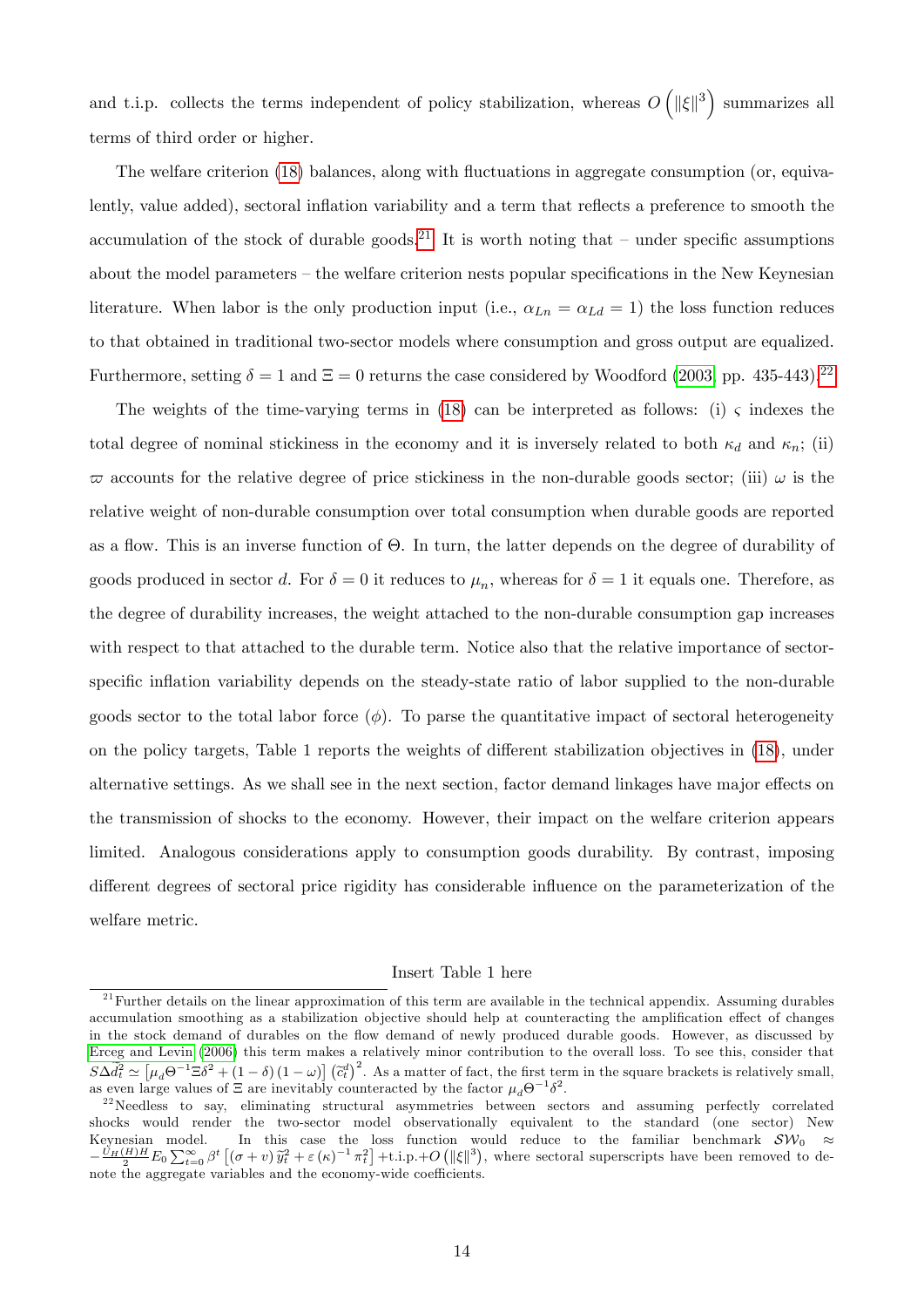### 4.2 Heterogeneity and Sectoral Stabilization

As the model accounts for several frictions and distortions (e.g., relative price distortions, pricesetting frictions, imperfect labor mobility, inter-sectoral input-output interactions), it is important to examine how each of them affects sectoral stabilization under the optimal monetary policy. To this end, Figure 1 reports the loss of welfare under alternative benchmark models, as a function of the degree of labor mobility.<sup>[23](#page-14-0)</sup> Specifically, the upper panels of Figure 1 consider a situation with symmetric price stickiness, while the remaining panels account for the presence of relatively more flexible prices for durables.

[Petrella and Santoro](#page-27-0) [\(2011\)](#page-27-0) have shown that even under perfect labor mobility (i.e.,  $\lambda \to \infty$ ) the central bank may not attain the Pareto optimal allocation consistent with the full stabilization of both sectors (i.e., manufacturing and services), unless the technology shock buffeting one sector equals the other one, scaled by the ratio between the sectoral income shares of input materials. This condition is invariant to the presence of goods with different durability. However, no full stabilization can be attained in the present setting, unless a rather restrictive set of assumptions are made, as stated by Proposition 1.

**Proposition 1** In the model with sticky prices and perfect labor mobility across sectors, there exists no monetary policy that can attain the Pareto optimal allocation unless the following condition is  $met.^{24}$  $met.^{24}$  $met.^{24}$ 

$$
\frac{z_t^d - \alpha_{Od} s_t^{*d}}{z_t^n - \alpha_{On} s_t^{*n}} = \frac{\alpha_{Ld}}{\alpha_{Ln}}.\tag{25}
$$

#### **Proof.** See Appendix C.  $\blacksquare$

### 4.2.1 Perfectly Correlated Sectoral Shocks

The left-hand panels of Figure 1 consider situations with perfectly correlated sectoral shocks. As predicted by Proposition 1 a symmetric production structure always ensures full stabilization under perfect labor mobility, even in the presence of durability. Moreover, full stabilization is attainable even at low values of  $\lambda$  in the presence of no durables (i.e.,  $\delta = 1$ ). Otherwise, durability amplifies the loss of welfare in the presence of limited labor mobility, even if the relative price remains at its steady state level by virtue of  $z_t^n = z_t^d$ ,  $\forall t$ .<sup>[25](#page-14-2)</sup> It should be noted that, under limited labor mobility, the loss

<span id="page-14-1"></span><span id="page-14-0"></span> $^{23}$ We temporarily rule out the oil shock and the sectoral cost-push shocks.

<sup>&</sup>lt;sup>24</sup>Allowing for imperfect labor mobility would only constrain further the ability of the monetary authority to neutralize exogenous perturbations.

<span id="page-14-2"></span> $^{25}$ This situation is close to that considered by [Erceg and Levin](#page-25-0) [\(2006\)](#page-25-0), as they assume partially correlated sectoral innovations.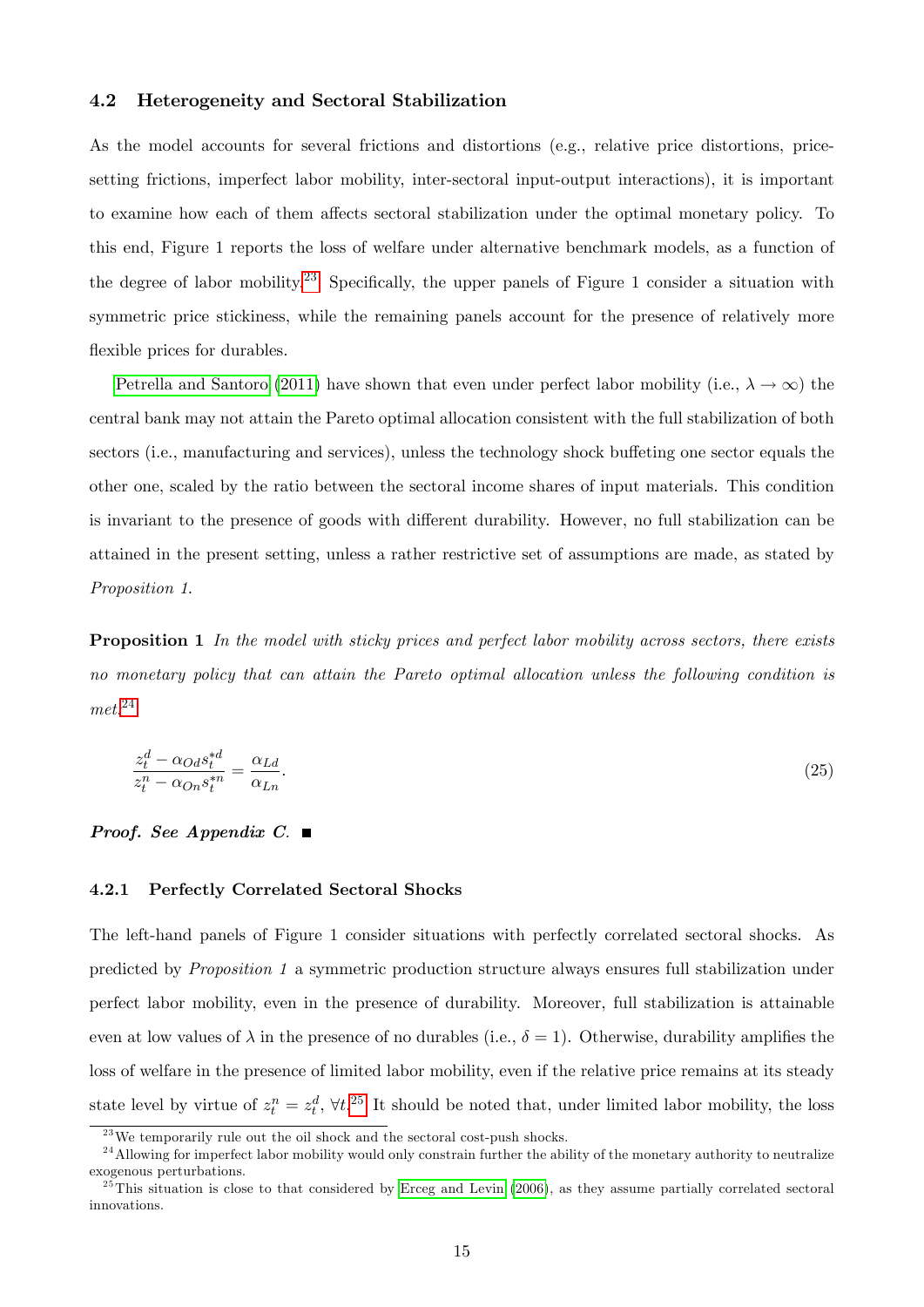of welfare is attenuated when input materials are employed by symmetric production technologies, as compared with the case of  $\alpha_{Mn} = \alpha_{Md} = 0$ . The mitigation induced by intermediate goods on the trade-off is more evident at low values of  $\lambda$ : the underlying intuition is that in the model with input materials firms have the chance to adjust the mix of their production inputs even if labor cannot move across sectors. This option is a priori ruled out when input materials are not employed in the production process or they feature asymmetric income shares, in which cases a higher loss of social welfare obtains.

#### Insert Figure 1 here

Finally, we should note that the absolute value of the loss is consistently lower in the presence of more flexible prices for durables, as we should expect on a priori grounds. As we shall see in Section 4.2.2, this property carries over to the case of uncorrelated shocks.

### 4.2.2 Uncorrelated Sectoral Shocks

We now focus on the right-hand panels of Figure 1, where we have assumed uncorrelated technology disturbances. As we know from *Proposition 1* full stabilization can never be attained in this case, even if the two sectors feature the same production structure and labor can move between sectors so as to offset discrepancies between the nominal wage rates. Nevertheless it is worth noting that, while higher labor mobility tends to offset the welfare discrepancies among different model economies under symmetric frequencies of price-setting, asymmetric degrees of price rigidity induce quantitatively important welfare gaps that seem to be insulated from changes in  $\lambda$ . In fact, asymmetric price stickiness exacerbates the relative price distortion, and more so when we introduce factor demand linkages in the two-sector economy with both durables and non-durables. Furthermore, in the baseline calibration with  $\alpha_{Mn} \neq \alpha_{Md}$  the loss of welfare is substantially higher, as compared with the alternative scenarios.<sup>[26](#page-15-0)</sup>

In this setting durability tends to attenuate the loss of welfare, no matter whether input materials are employed in the same proportion across different sectors or they are excluded from the set of production inputs. To provide some intuition on this result we assume, without loss of generality,  $\Xi = 0$  and re-write the Euler equation for durable consumption in a more compact form by applying

<span id="page-15-0"></span> $^{26}$ In fact, asymmetric production technologies always imply the highest loss of welfare, regardless of the correlation structure between sectoral shocks.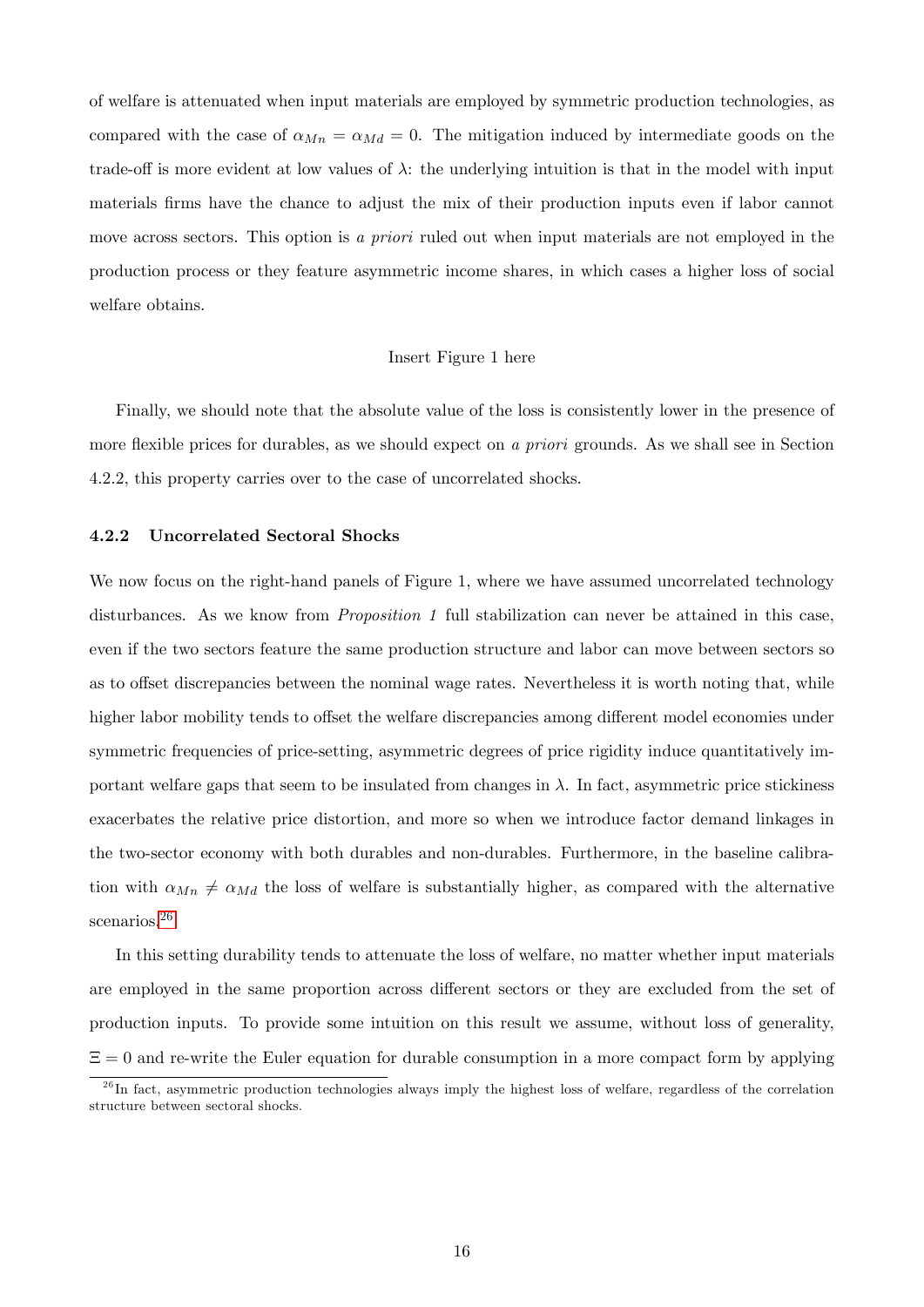<span id="page-16-0"></span>repeated forward substitution:

$$
\frac{U_{C_t^n}}{Q_t} = \sum_{j=0}^{\infty} (1 - \delta)^j \beta^j E_t \left[ U_{D_{t+j}} \right],\tag{26}
$$

where  $U_{C_t^n}$   $(U_{D_t})$  is the marginal utility with respect to non-durable (durable) consumption. [Barsky,](#page-24-0) [House, and Kimball](#page-24-0) [\(2007\)](#page-24-0) note that in the case of durables with low depreciation rates, the right-hand side of [\(26\)](#page-16-0) is heavily influenced by the marginal utilities of durable service flows in the distant future. When shocks hitting the economy are temporary, the forward-looking terms do not deviate from their steady-state values, and so even significant variation in the first few terms only have a small impact on the present value. This means that the present value is close-to-invariant, even in the face of substantial temporary movements in  $U_{D_t}$ .<sup>[27](#page-16-1)</sup> Given that the right hand-side of [\(26\)](#page-16-0) remains fairly constant, any variation in the relative price instantly impacts on the marginal utility of non-durable consumption: this is exactly what happens under  $\delta = 0.025$ . Assuming uncorrelated technology disturbances induces substantial volatility in  $Q_t$ , so that  $U_{C_t^n}$  fluctuates accordingly, especially in the case of asymmetric price stickiness. Thus, from a policy-making standpoint stabilizing the relative price is equivalent to stabilizing non-durable expenditure and vice versa. Otherwise, for  $\delta \to 1$  the stock-flow ratio for durables increases and both  $U_{C_t^n}$  and  $U_{D_t}$  vary in the face of movements in  $Q_t$ , so that it is impossible for the policy maker to jointly stabilize the marginal utilities of different consumption goods and their relative price.[28](#page-16-2)

#### 4.3 Impulse-response Analysis

According to [Erceg and Levin](#page-25-0) [\(2006\)](#page-25-0) the policy maker faces a particularly severe sectoral stabilization trade-off in the presence of durables, even under the full commitment optimal policy. In light of the evidence presented so far, embedding sectoral linkages in a two-sector economy with durable and nondurable goods has non-negligible normative implications. Therefore, it seems important to isolate the contribution of factor demand linkages to the transmission of shocks under the optimal policy. To this end, we compare our baseline setting with a model that neglects the presence of input materials. Figure 2 reports equilibrium dynamics following a one-standard-deviation technology shock in the non-durable goods sector, under different assumptions about the production structure.<sup>[29](#page-16-3)</sup> All variables

<span id="page-16-1"></span> $27$ This approximation is equivalent to saying that the demand for durable goods displays an almost infinite elasticity of intertemporal substitution. Even a small drop in the relative price of durables today relative to tomorrow would cause people to delay their purchases.

<span id="page-16-2"></span><sup>&</sup>lt;sup>28</sup>Otherwise, the relative price gap can always be closed in the presence of perfectly correlated sectoral shocks and no durability.

<span id="page-16-3"></span> $29$ The responses to sectoral innovations in the durable goods sector are reported in Appendix G.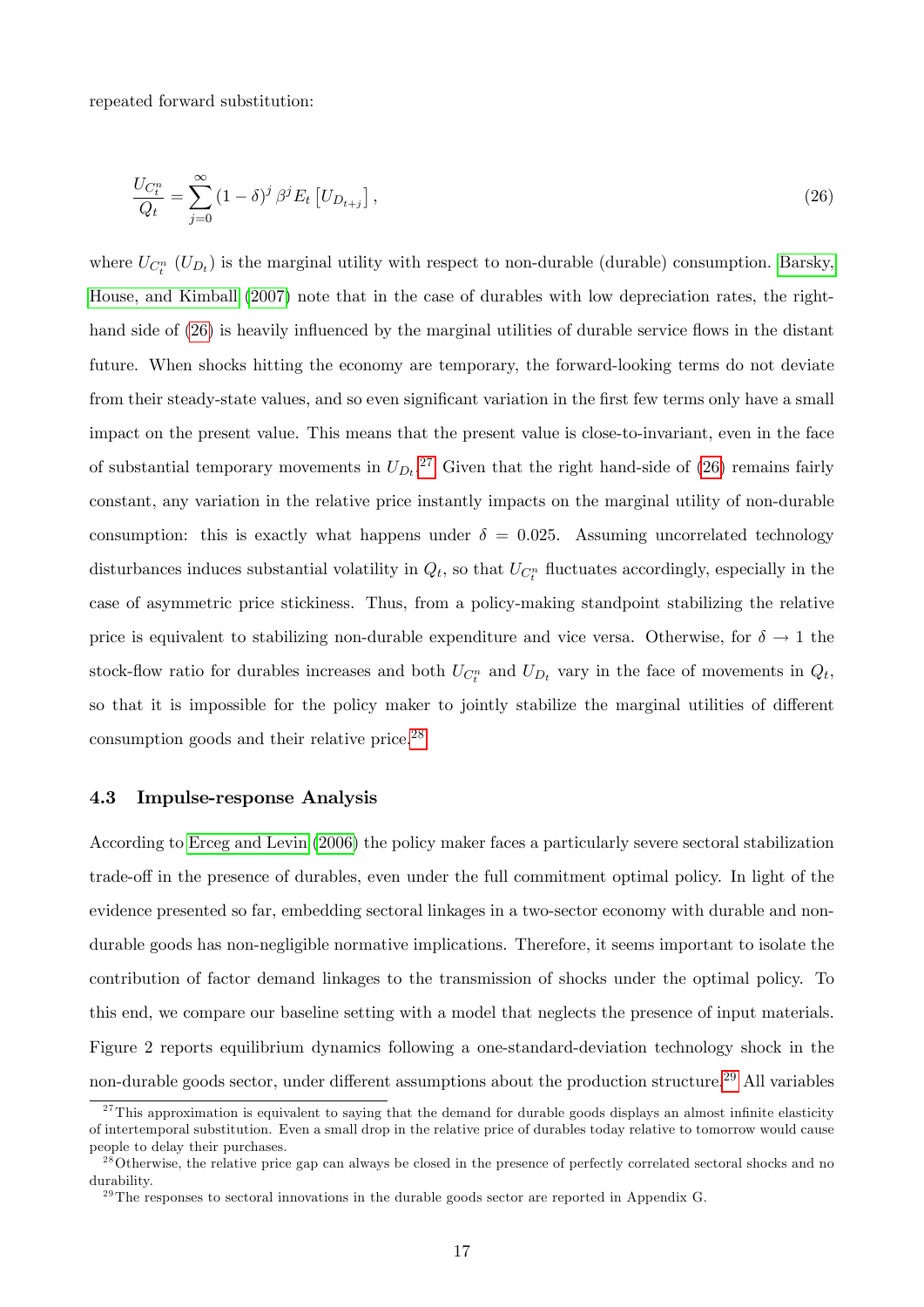but the interest rate are reported in percentage deviation from their frictionless level. Furthermore, symmetric nominal rigidity is assumed, with  $\theta_n = \theta_d = 0.75^{0.30}$  $\theta_n = \theta_d = 0.75^{0.30}$  $\theta_n = \theta_d = 0.75^{0.30}$ 

#### Insert Figure 2 here

A positive technology shock in the non-durable goods sector renders the production of these goods relatively cheaper. However, under sticky prices  $P_t^n$  is prevented from reaching the level consistent with prices being set in a frictionless fashion. This determines a drop in the consumption gap of nondurables. Also  $Q_t$  lies above the level that would prevail under flexible prices, so that the consumption gap of durables increases. Therefore, a sector-specific technology shock faces the policy maker with the problem of stabilizing diverging consumption gaps in the two sectors. Faced with divergent responses of the production gaps in the two sectors, [Erceg and Levin](#page-25-0) [\(2006\)](#page-25-0) suggest that keeping the consumption of non-durables at potential requires a "sharp and persistent fall" in the real interest rate. By contrast, a sharp rise in the policy instrument is required to close the consumption gap of durable goods. As a result,the nominal rate of interest initially rises to stabilize durables expenditure, and gradually declines to accommodate the stabilization of non-durable expenditure. In our model with input materials monetary policy-making features the same type of response, though both the initial contraction and the subsequent expansion are wider, as compared with the benchmark economy with no sectoral linkages. In fact, factor demand linkages exacerbate the inter-sectoral stabilization tradeoff that otherwise operates under the traditional demand channel, as indicated by higher reactiveness of the relative price gap. In turn, the cross-industry flow of input materials amplifies the response of non-durable consumption under áexible prices, thus inducing a greater drop in their consumption gap. At the same time, sectoral linkages are responsible for amplifying the response of the durable consumption gap.

#### Insert Figure 3 here

Figure 3 reports equilibrium dynamics following a cost-push shock in the non-durables sector. A distinctive feature of the model with factor demand linkages is that a rise in the relative price of non-durables counteracts the deflationary effect in the durable sector that otherwise operates through the conventional demand channel. Concurrently, factor demand linkages are responsible for inducing a contraction of both the durable and non-durable production gap, while in the benchmark model the sectoral production gaps display negative co-movement. In light of this, in the presence of sectoral linkages the central bank pursues a (weakly) contractionary policy, initially accompanied by a negative

<span id="page-17-0"></span> $30$ As in [Strum](#page-27-9) [\(2009\)](#page-27-9) we opt for this choice to prevent the central bank from focusing exclusively on the stickier sector in the formulation of its optimal policy, as predicted by [Aoki](#page-24-1) [\(2001\)](#page-24-1). In the next section we draw various policy implications in the presence of asymmetric degrees of sectoral price rigidity.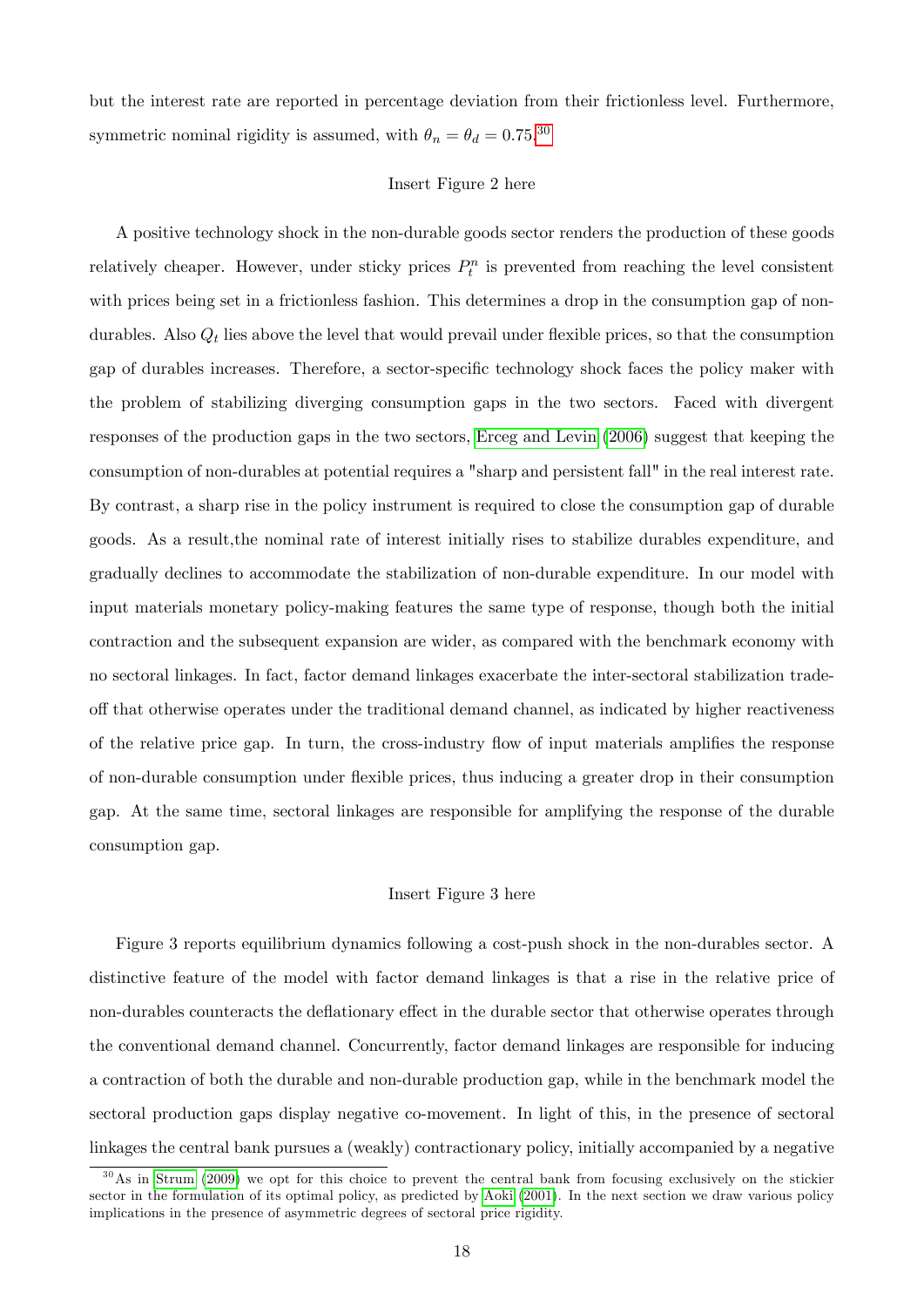real rate of interest. Such a policy response is justified by the fact that changes in the relative price are channeled through the sectoral marginal costs and act as an endogenous attenuator of deflationary pressures in the sector that is not directly hit by the cost-shifter (see [\(16\)](#page-8-0)).

#### Insert Figure 4 here

Figure 4 graphs the effects of a drop in the supply of oil. We set the shock so as to induce a one percentage point increase in the oil price (on impact). As in the face of a sector-specific technology shock, the policy maker is faced with the problem of stabilizing diverging sectoral consumption and production gaps. In fact, equilibrium dynamics in this case is close to the one we would observe in the face of a negative technology shock in the non-durable sector, with the central bank opting for a particularly restrictive policy stance in the model with factor demand linkages. It is also important to note that combining sectoral inflations based on the size of each sector returns an index of general price inflation that is one order of magnitude less volatile than oil price changes. This factor is explicitly taken into account in the next section, where we build a measure of domestically generated inflation that excludes the price of oil from a measure of general price level, so as avoid that the monetary policy stance accounts for price movements that are ever too volatile.

## 5 Alternative Monetary Policy Regimes

This section aims at examining the performance of alternative policy regimes with respect to policymaking under timeless perspective. We first examine a family of interest rate rules that react to aggregate measures of real activity and ináation. We then allow for the possibility that monetary policy is delegated to a central banker with different preferences for output and inflation stabilization, as compared with the public, whose welfare criterion is represented by [\(18\)](#page-12-1). In both cases, we emphasize the importance of accounting for sectoral heterogeneity and production linkages when aggregating the sectoral rates of ináation into a measure of general price changes.

### 5.1 Interest Rate Rules

We turn our attention to a family of simple monetary policy rules akin to those examined by [Taylor](#page-27-10) [\(1993\)](#page-27-10), [Giannoni and Woodford](#page-26-12) [\(2003\)](#page-26-12), [Schmitt-Grohe and Uribe](#page-27-7) [\(2007\)](#page-27-7) and [Leith, Moldovan, and](#page-26-13) [Rossi](#page-26-13) [\(2012\)](#page-26-13). A number of empirical contributions (see, among others, Taylor, [1993,](#page-27-10) Clarida et al., [2000,](#page-25-10) Lubik and Schorfeide, [2004\)](#page-27-11) have shown that these policy functions capture, prima facie, the behavior of various central banks in the OECD countries. The aim of this section is to evaluate how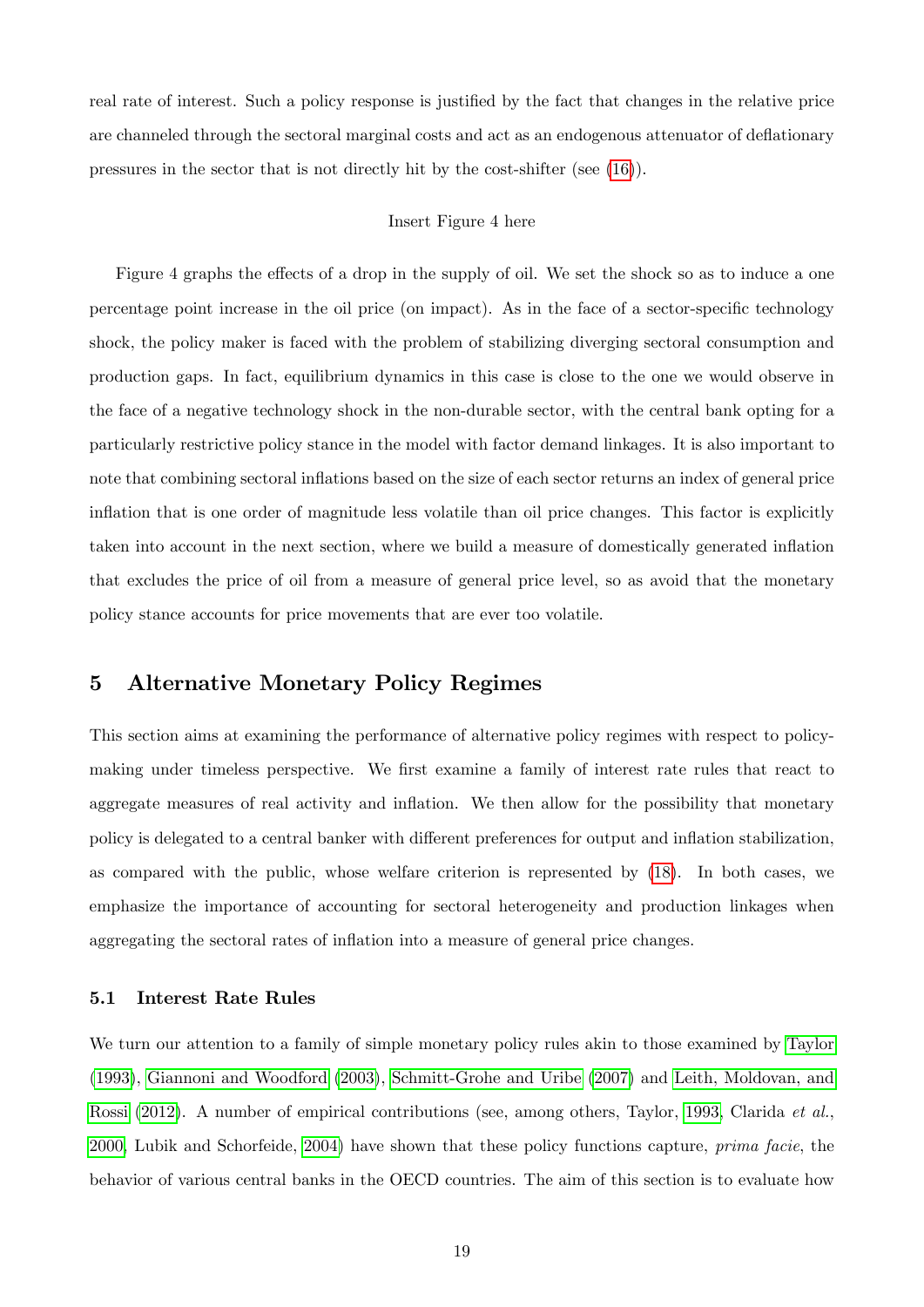these rules may mimic the optimal policy, while abstracting from its stringent informational require-ments.<sup>[31](#page-19-0)</sup> As such, our analysis provides us with a direct understanding of how sectoral heterogeneity affects the implementability of simple instrument rules that target aggregate measures of real activity and inflation. In this respect, finding the most appropriate inflation rate to target is an issue of concern when dealing with sectoral heterogeneity (see, e.g., Huang and Liu, [2005\)](#page-26-0). We will consider three alternative measures: (i) aggregate inflation, according to which the sectoral inflation rates are aggregated depending on the relative size of each sector; (ii) sticky-price ináation, which weighs the sectoral rates depending on both the relative size and the relative degree of rigidity in price-setting of each sector; (iii) domestically generated inflation, which excludes fluctuations in the price of oil  $$ the only imported good in the economy  $-$  from changes in the general price level. The first definition may be regarded as a model-consistent counterpart of ináation as measured by the growth rate of the output deflator.<sup>[32](#page-19-1)</sup> As for sticky-price inflation, this is conceived to capture factors that affect relative price changes, whose importance for sectoral stabilization has been recognized by a number of authors (see, e.g., Aoki, [2001;](#page-24-1) Woodford, [2003;](#page-28-1) Eusepi *et al.*, [2011\)](#page-26-1). Finally, domestically generated inflation allows the central bank to isolate the behavior of general prices without distraction from spikes in volatile oil prices.<sup>[33](#page-19-2)</sup>

We examine the welfare properties of a rule that responds to contemporaneous measures of inflation and output gap, as well as a rule characterized by the possibility of adjusting the policy rate with some gradualism:

$$
i_t = \phi_\pi \pi_t^i + \phi_y \widetilde{y}_t,\tag{27}
$$

$$
i_t = \rho i_{t-1} + (1 - \rho) \left( \phi_\pi \pi_t^i + \phi_y \widetilde{y}_t \right), \quad \pi_t^i = \left\{ \pi_t^{agg}, \pi_t^{sticky}, \pi_t^{dg} \right\} \tag{28}
$$

where

<span id="page-19-3"></span>
$$
\pi_t^{agg} = \varkappa \pi_t^n + (1 - \varkappa) \pi_t^d \tag{29}
$$

$$
\pi_t^{sticky} = \varpi_t^n + (1 - \varpi) \pi_t^d \tag{30}
$$

$$
\pi_t^{dg} = \frac{\varkappa}{1 - \alpha_{On}} \left( \pi_t^n - \alpha_{On} \pi_t^O \right) + \frac{1 - \varkappa}{1 - \alpha_{Od}} \left( \pi_t^d - \alpha_{Od} \pi_t^O \right)
$$
\n(31)

<span id="page-19-0"></span> $31$ [Erceg and Levin](#page-25-0) [\(2006\)](#page-25-0) follow an analogous line of reasoning, studying the stabilization properties of targeting rules that, despite the fact the welfare criterion involves sector-specific variables, do not consider sector-specific output gaps and inflation rates.

<span id="page-19-1"></span><sup>&</sup>lt;sup>32</sup>It is important to stress that, using the model-consistent definition of CPI inflation (i.e.,  $\pi_t^{CPI} = \mu_n \pi_t^n + \mu_d \pi_t^d$ ), would produce very similar results to those obtained with the output deflator.

<span id="page-19-2"></span> $33$  In practice, this is generally accomplished by removing oil price dynamics from CPI/PCE inflation measures. In our model oil only enters as a production input. Therefore, we opt for the concept of domestically generated inflation (see, e.g., Buiter, [1998\)](#page-25-11), which allows us to remove oil prices from an overall index of price changes.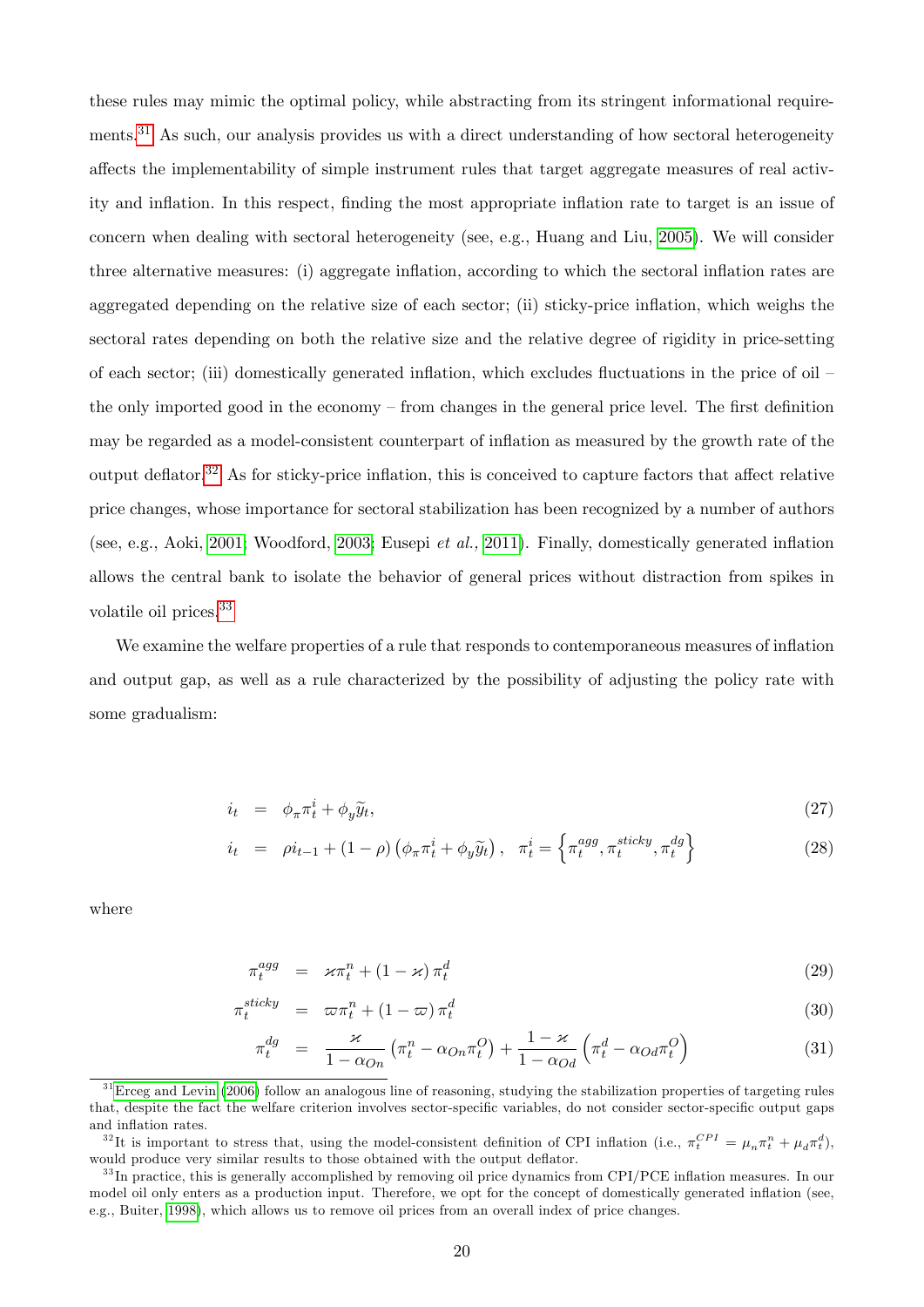where  $\kappa \equiv Y^n / (Y^n + Y^d)$  and  $\pi_t^O$  denotes oil price inflation.<sup>[34](#page-20-0)</sup> Note that we employ  $\varpi$  as the weight attached to the rate of inflation of non-durables, in line with the factor that balances the volatility of sectoral inflation dynamics in the welfare criterion [\(18\)](#page-12-1). This convolution of parameters also depends on the sectoral elasticities of substitution, as in the cost-of-nominal-distortions index (CONDI) elaborated by [Eusepi, Hobijn, and Tambalotti](#page-26-1) [\(2011\)](#page-26-1). However, as both elasticities are calibrated at the same value, sectoral inflations are weighted according to the inverse of the slope of the sector-specific New Keynesian Phillips curve.<sup>[35](#page-20-1)</sup>

We determine the reaction coefficients so that  $\rho \in [0,1]$ ,  $\phi_{\pi} \in [1,5]$  and  $\phi_y \in [0,5]$ .<sup>[36](#page-20-2)</sup> Thus, we search for the best combination of the response coefficients to minimize the unconditional welfare measure in the decentralized equilibrium of the model economy. Table 2 reports these values, together with the difference between the loss under the optimized rules and that under the optimal policy benchmark. All losses are computed as a percentage of steady-state consumption.

#### Insert Table 2 here

Under a contemporaneous data rule  $\phi_{\pi}$  consistently hits the upper bound of its support.<sup>[37](#page-20-3)</sup> Most notably, while in a model without input materials it is desirable to set  $\phi_y = 0$  when all shocks are at play,<sup>[38](#page-20-4)</sup> in the economy under examination it is recommendable to adjust the rate of interest in response to movements in the output gap, no matter the upper bound we impose on ináation responses. This result is crucially driven by the interplay between durables and inter-sectoral production linkages. Compared with models where consumers' utility only depends on non-durable consumption, durable goods introduce additional volatility in the system. Moreover, factor demand linkages magnify the response of real activity to sectoral cost-shifters, as it has been shown in the previous section. Due to this additional source of volatility, the policy maker needs to adjust the policy rate in response to  $\tilde{y}_t$ . To explain why this is possible in the present setting, we need to start from the observation that increasing the income share of intermediate goods inevitably reduces the slope of the New Keynesian Phillips curve. This means that the pass-through from the real marginal cost to the rate of inflation is attenuated, relative to the scenario with no input materials. In fact, the real marginal cost of sector i is a homogeneous function of degree  $1 - \alpha_{Mi} (1 - \gamma_{ji}) < 1$ , with  $i, j = \{n, d\}$  and  $i \neq j$ . Such an

<span id="page-20-1"></span><span id="page-20-0"></span><sup>&</sup>lt;sup>34</sup> Appendix H reports the analytical steps to derive  $\pi_t^{dg}$  (see also Buiter, [1998\)](#page-25-11).

 $35$  In light of this property, the resulting sticky-price inflation measure is in line with the inflation rate consistent with the Sticky Price Index published by the Atlanta FED.

<span id="page-20-2"></span><sup>&</sup>lt;sup>36</sup>The range of variation for  $\phi_{\pi}$  and  $\phi_y$  is selected so as to retain the property of implementability for the selected policy rule, avoiding to allow for unreasonably high response coefficients to inflation and the output gap (see Schmitt-Grohe and Uribe, [2007\)](#page-27-7).

<span id="page-20-3"></span> $37$ This is the case no matter the support we consider for the response to the rate of inflation. In fact, it is possible to show that raising the upper bound of this value – even to implausibly high values – would marginally improve the loss of social welfare. Additional evidence on this point is available, upon request, from the authors.

<span id="page-20-4"></span><sup>38</sup>This can be checked in Table I1, reported in Appendix I.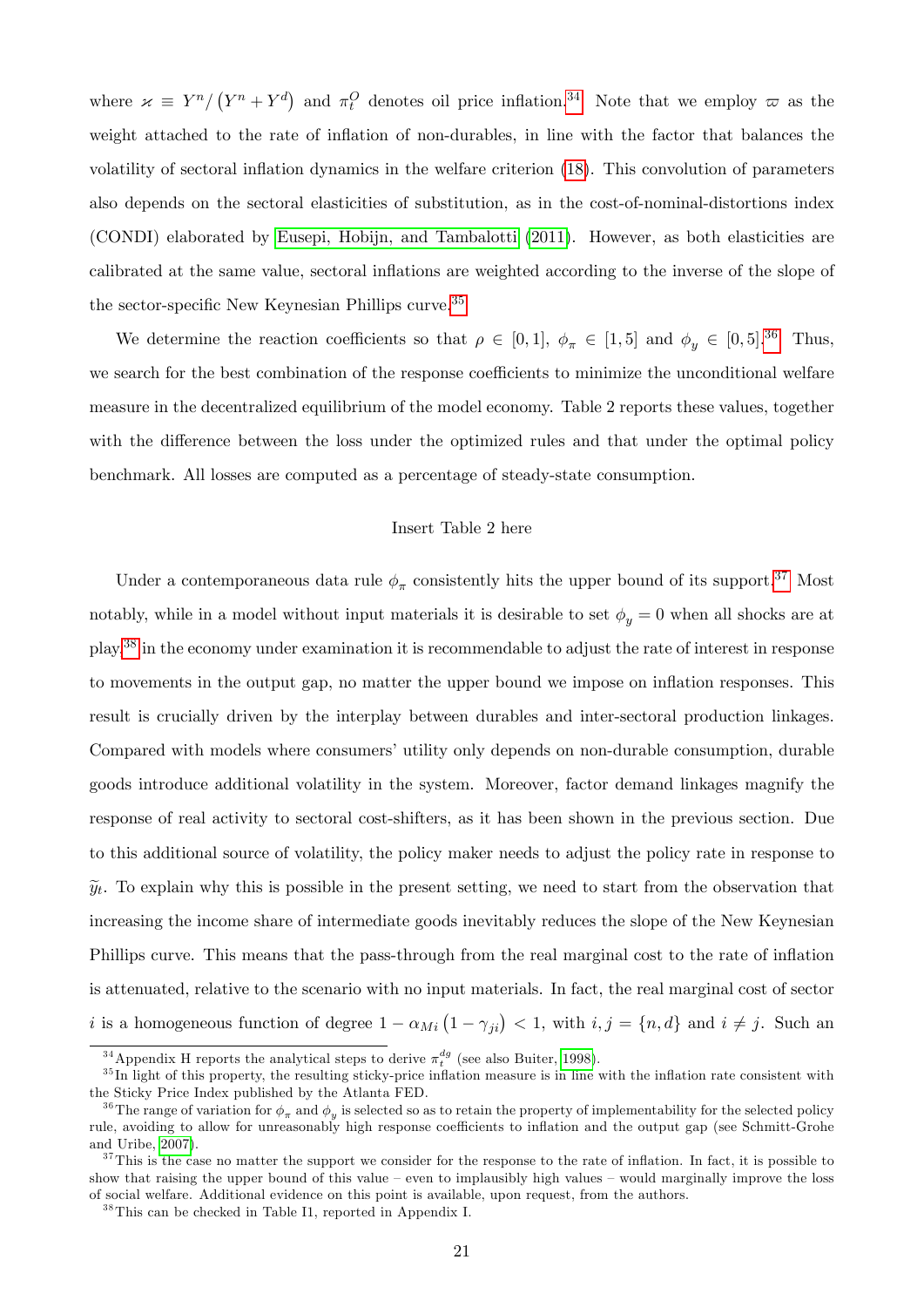attenuation effect reflects the presence of strategic complementarities stemming from the input-output interactions that take place in each sector. As shown by [Basu](#page-24-5) [\(1995\)](#page-24-5), this type of interactions have the potential to turn small price-setting frictions into considerable degrees of real rigidity. From a policy viewpoint, this áattening of the sectoral supply schedules allows the central bank to adjust the policy rate in response to fluctuations in real activity, as variations in the demand of each sector produce lower effects on prices.

Compared with reacting to either aggregate or domestically generated inflation, targeting the sticky-price rate of ináation produces a higher loss of social welfare under both the contemporaneous data and the inertial rule. This result appears rather surprising, as the literature on optimal monetary policy has posed strong emphasis on the importance of accounting for the relative degree of price stickiness when aggregating sectoral prices.<sup>[39](#page-21-0)</sup> Moreover, a number of central banks are paying increasing attention to developing measures of general price inflation that should account for different frequencies of sectoral price adjustment, so as to capture different aspects of the inflation process. $^{40}$  $^{40}$  $^{40}$ To dig deeper on this result, we perform an exercise aimed at understanding how the weights attached to the sectoral rates of ináation should optimally be assigned to minimize the loss of social welfare. To this end, we compute the loss of welfare under two rules: one in which  $\phi_y$  is set at the value consistent with aggregate inflation targeting, and one in which it equals the value under sticky-price inflation targeting.<sup>[41](#page-21-2)</sup> In both cases we set  $\phi_{\pi}$  at its upper bound, while varying the weight attached to durable goods inflation,  $\omega_D$ , over the unit interval.

#### Insert Figure 5 here

According to Figure 5, under both rules excess loss is minimized at a value of  $\omega_D$  that is remarkably close to the level consistent with targeting aggregate ináation. The intuition for this result rests on the effect exerted by the price of a sectoral good on the cost of producing goods in the other sector. In fact, even if they are adjusted at shorter time-intervals, durable goods prices inherit considerable persistence from the price of non-durable goods through factor demand linkages. For analogous reasons, price stickiness in the non-durable goods sector is partly attenuated due to sectoral complementarities in price-setting. Therefore, cross-industry interactions in price-setting need to be carefully accounted for by the central bank when computing measures of (final goods) price inflation that should keep

<span id="page-21-0"></span> $39$  In fact, [Woodford](#page-28-1) [\(2003\)](#page-28-1) shows that targeting sticky-price inflation produces a lower loss of welfare than targeting aggregate inflation in a single-sector model with technology shocks. Appendix I supports this prescription for a two-sector model economy without factor demand linkages.

<span id="page-21-1"></span> $^{40}$ For instance, [Bryan and Meyer](#page-25-12) [\(2010\)](#page-25-12) show that sticky prices appear to incorporate expectations about future inflation to a greater degree than prices that change on a frequent basis, while flexible prices respond more powerfully to economic conditions.

<span id="page-21-2"></span> $41$ This exercise only considers the two measures of aggregate price changes that can be retrieved as a weighted averages of sectoral inflations.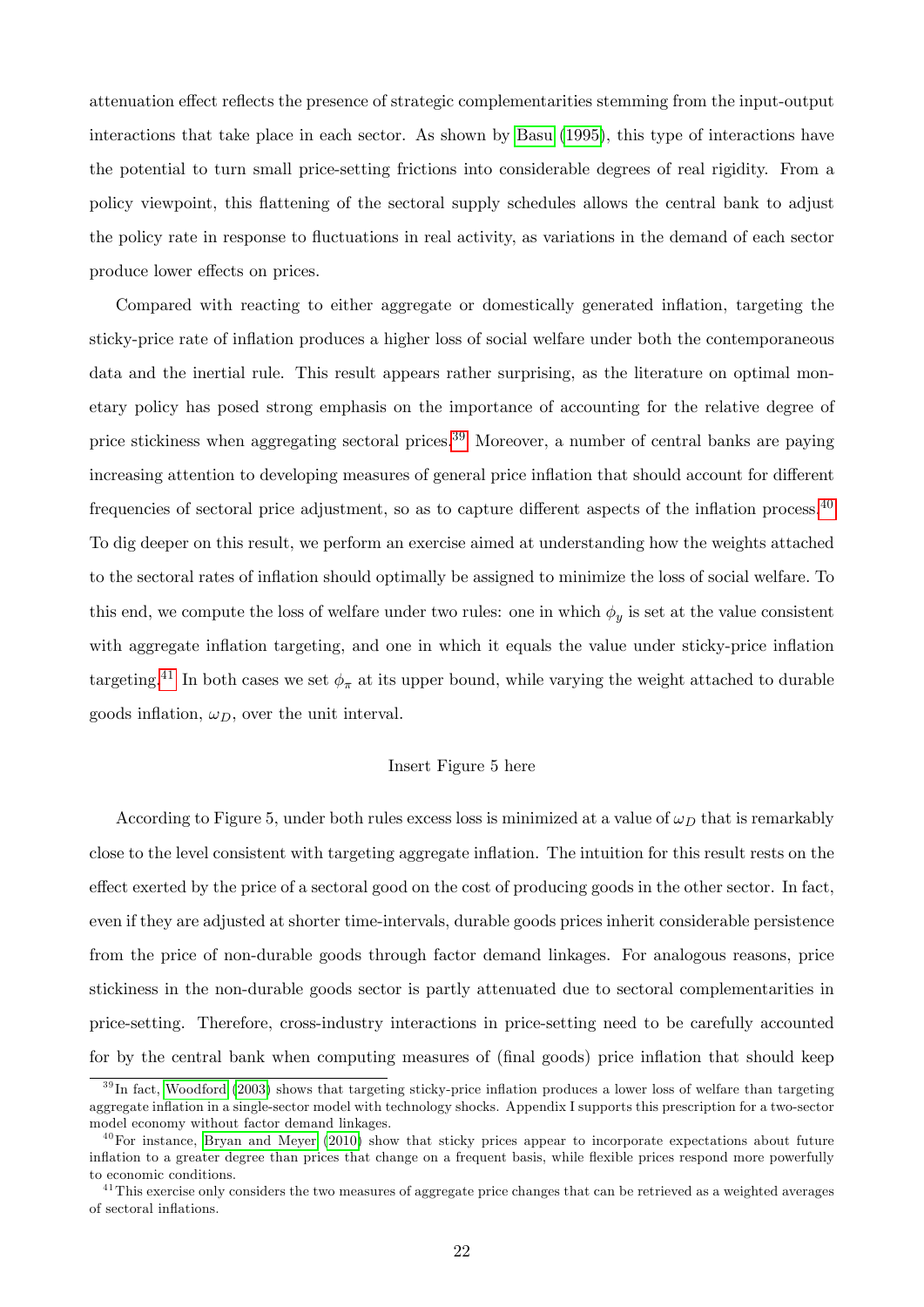track of changes in the relative price. In the specific setting under examination, the measure of sticky-price inflation that is consistent with the welfare-theoretic function only accounts for intrinsic ináation persistence, while disregarding inter-sectoral input-output interactions as a source of extrinsic persistence. As a result, even if the durable goods sector features a higher frequency of price-setting (see, e.g., Bils and Klenow, [2004b](#page-24-6) and Nakamura and Steinsson, [2008a\)](#page-27-12), sticky-price ináation targeting attaches "too much" importance to non-durable goods inflation. This fact is indirectly confirmed by [Bouakez, Cardia, and Ruge-Murcia](#page-25-1) [\(2014\)](#page-25-1), who estimate sectoral Calvo parameters in line with the results of [Nakamura and Steinsson](#page-27-12) [\(2008a\)](#page-27-12), implying that available non-structural estimates only capture intrinsic inflation persistence at the sectoral level, while disregarding extrinsic persistence inherited through production costs and, in turn, input materials.

### 5.2 Delegation

There are various reasons why monetary policy in practice might depart from the minimization of a rather convoluted welfare metric, such as [\(18\)](#page-12-1). For instance, various parameters and components of the loss function might not be known with certainty and/or the public may opt for delegating monetary policy to an independent central banker, whose preferences for alternative stabilization objectives differ from those of the public (see, e.g., Rogoff, [1985\)](#page-27-13). The advantages of a simple mandate are evident in terms of communication and accountability (see Nunes et al., [2015\)](#page-25-13). Under these circumstances, the policy rule would depend on the objective function effectively faced by the policy maker. The next step in the analysis aims at understanding which of the inflation rates  $(29)-(31)$  $(29)-(31)$  $(29)-(31)$  should be accounted for by a policy maker whose welfare criterion only weights fluctuations in the output gap against those in a given measure of general price inflation, according with the following welfare function:

$$
L_t^D = E_0 \sum_{t=0}^{\infty} \beta^t \left[ \left( \pi_t^i \right)^2 + \varphi^y \left( \widetilde{y}_t \right)^2 \right]. \tag{32}
$$

To this end, we assume that the weight attached to output stabilization,  $\varphi^y$ , may vary over a finite support, with the weight attached to the quadratic inflation term set to one. Concurrently, the loss of welfare welfare is evaluated through the model-consistent metric, [\(18\)](#page-12-1).

#### Insert Figure 6 here

As indicated by Figure 6 attaching a small, yet non zero, weight to output stabilization achieves the lowest welfare loss. Furthermore, note that sticky-price ináation targeting dominates aggregate inflation targeting at  $\varphi^y \approx 0$ . This can be explained upon examining the weights attached to different stabilization objectives in [\(18\)](#page-12-1): according to Table 1, the model-consistent welfare criterion induces the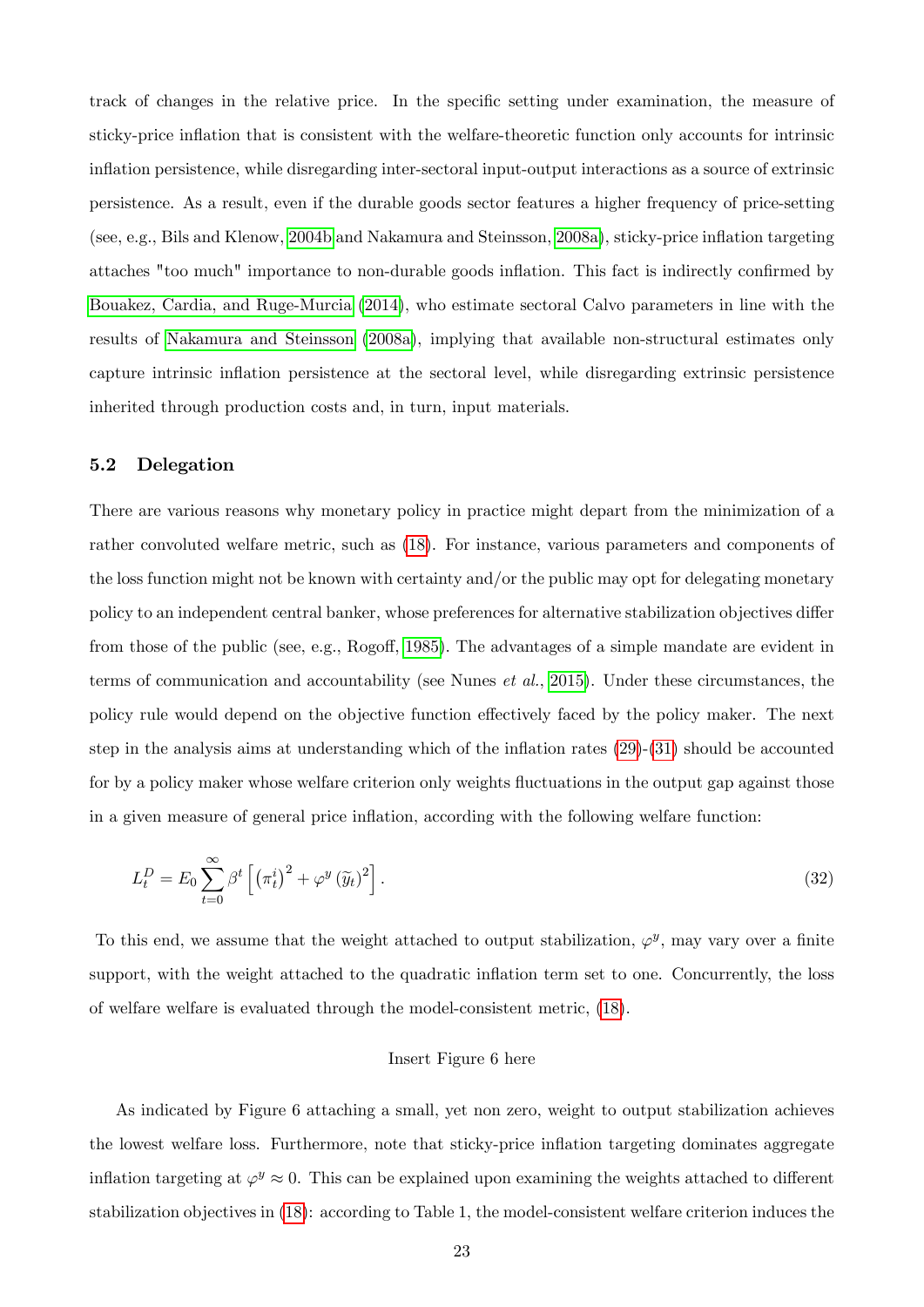central bank to pursue a strongly anti-ináationary policy, with the weights attached to the quadratic terms of sectoral inflations depending on the relative degree of price rigidity and no concern for sectoral inflation co-movement.<sup>[42](#page-23-0)</sup> This feature is captured by the exercise portrayed in Figure 6: at low values of  $\varphi^y$  the loss of the delegated central banker comes closer to mimic [\(18\)](#page-12-1) by considering a measure of sticky-price ináation, which attaches little or no weight to the cross-term involving sectoral inflations. By contrast, when the policy maker receives a dual mandate that stresses both inflation and output stabilization, weighting sectoral inflations based on the size of each sector is preferable, and more so at intermediate values of  $\varphi^{y}$ .<sup>[43](#page-23-1)</sup> Once again, the intuition for this result depends on the effective degree of sectoral price stickiness and how this is weighed by alternative indices of general price ináation. In fact, balancing sticky-price ináation volatility with output gap volatility does not allow the central banker to tackle the intra-sectoral trade-off in the durable goods. This is because, by virtue of  $\varphi^y > 0$ , the dual mandate implicitly attributes a sizeable weight to the stabilization of durable goods production, while durable goods inflation is close to be neglected, despite their cost of production inherits a certain degree of extrinsic persistence through the cost of input materials supplied by the non-durable goods sector.

Finally, it is worth noting that delegating monetary policy to a central banker concerned with stabilizing domestically generated inflation results into a higher loss of welfare, as compared with targeting either aggregate or sticky-price inflation. This is because the trade-off captured by a targeting rule involving domestically generated inflation and output volatility compares, de facto, a measure of ináation that is insulated from swings in the price of oil with a measure aggregate real activity that is instead affected by oil price dynamics. Not surprisingly, such a policy setting turns out to be suboptimal with respect to both alternatives.

## 6 Conclusions

We have presented a two-sector New Keynesian economy that features sectoral heterogeneity along three main dimensions: price stickiness, consumption goods durability, inter-sectoral trade of input materials. Such distinctive traits of modern industrialized economies display non-trivial interactions that limit both inter-sectoral and intra-sectoral stabilization. In this context we examine the potential of some simple interest-rate feedback rules to mimic the optimal policy under timeless perspective commitment. A clear advantage of these policy functions is to abstract from the stringent informational

<span id="page-23-0"></span> $42$ Table 1 highlights how the weight on the quadratic terms involving the sectoral rates of inflation is substantially larger than the overall weight attached to the quadratic terms involving real activity.

<span id="page-23-1"></span><sup>&</sup>lt;sup>43</sup>Not surprisingly, as  $\varphi^y$  increases and overcomes the weight attached to inflation variability, the losses associated with aggregate and sticky-price inflation tend to converge to the same level. Eventually, as  $\varphi^y \to \infty$  the losses converge to 1:67.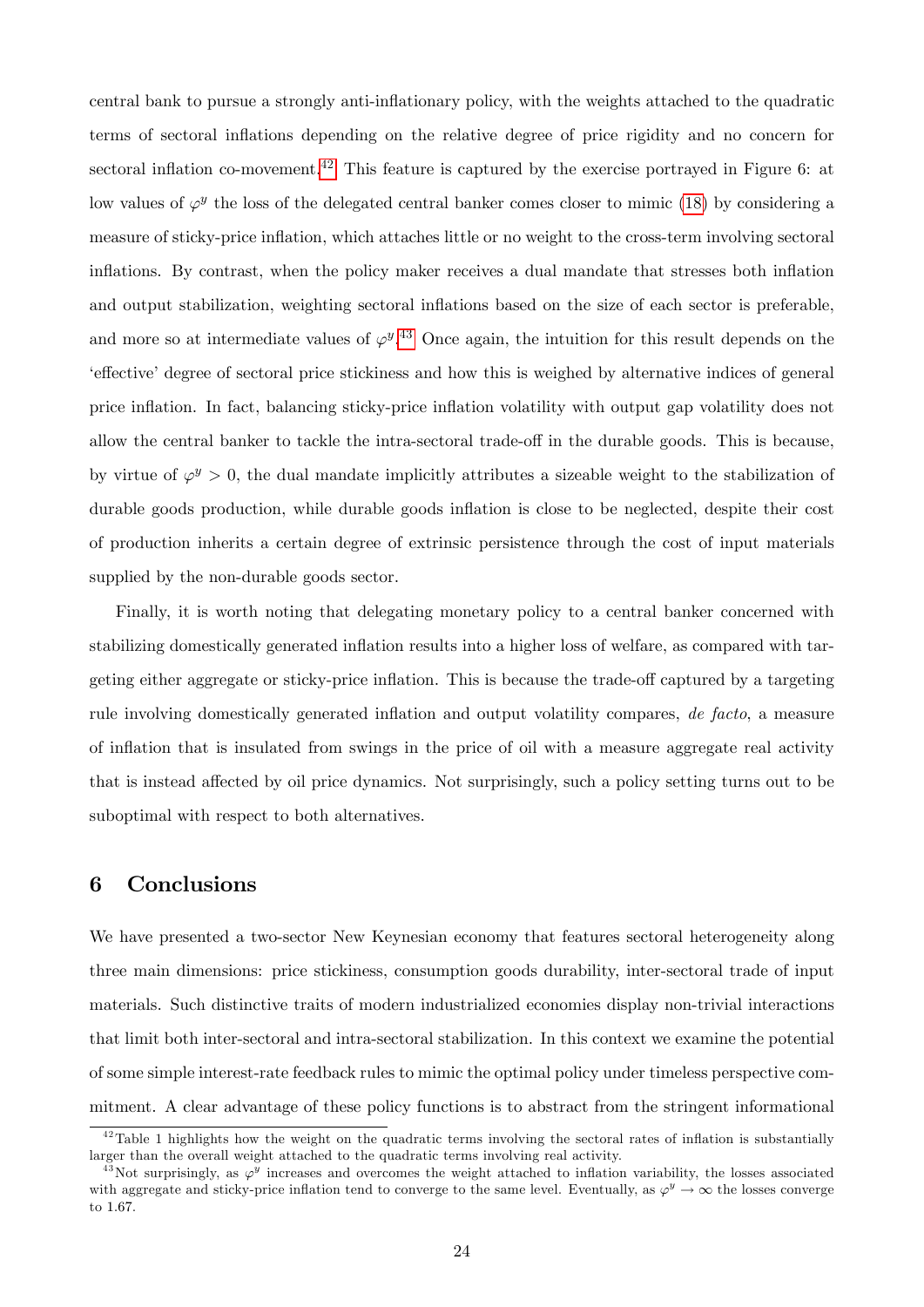requirements implied by the welfare-theoretic loss function, which involves sector-specific variables. To this end, we assume that the policy rate is adjusted in response to aggregate measures of real activity and ináation. Asymmetric degrees of price rigidity and inter-sectoral production linkages do matter when it comes to aggregating sectoral inflation rates into an overall index of price inflation. Even if non-durable goods prices are assumed to be relatively stickier, durable goods inflation inherits considerable extrinsic persistence through the intermediate input channel.

The present work carries a key implication for the computation of appriopriate measures of aggregate inflation. A policy maker that neglects sectoral production linkages may incur in a severe bias when trying to compute broad measures of inflation that should keep track of relative price changes, aggregating sectoral inflations based on the relative size of each sector and the relative degree of price rigidity. In fact, the available estimates of sectoral price rigidity only account for a measure of notional stickiness in price-setting, while disregarding inherited stickiness through production costs, which are in turn affected by the price of input materals.

## References

- <span id="page-24-1"></span>AOKI, K. (2001): "Optimal Monetary Policy Responses to Relative Price Changes," Journal of Monetary Economics,  $48, 55-80$ .
- <span id="page-24-0"></span>BARSKY, R. B., C. L. HOUSE, AND M. S. KIMBALL (2007): "Sticky-Price Models and Durable Goods," American Economic Review, 97(3), 984–998.
- <span id="page-24-5"></span>BASU, S. (1995): "Intermediate Goods and Business Cycles: Implications for Productivity and Welfare," American Economic Review,  $85(3)$ ,  $512-31$ .
- <span id="page-24-2"></span>BERNANKE, B. S. (1985): "Adjustment costs, durables, and aggregate consumption," *Journal of* Monetary Economics,  $15(1)$ ,  $41-68$ .
- <span id="page-24-4"></span>BILS, M., AND P. J. KLENOW (2004a): "Some Evidence on the Importance of Sticky Prices," Journal of Political Economy,  $112(5)$ ,  $947-985$ .
- <span id="page-24-6"></span>(2004b): "Some Evidence on the Importance of Sticky Prices," Journal of Political Economy,  $112(5)$ , 947–985.
- <span id="page-24-3"></span>BLANCHARD, O. J., AND J. GALÍ (2007): "The Macroeconomic Effects of Oil Price Shocks: Why are the 2000s so different from the 1970s?," in International Dimensions of Monetary Policy, NBER Chapters, pp. 373–421. National Bureau of Economic Research, Inc.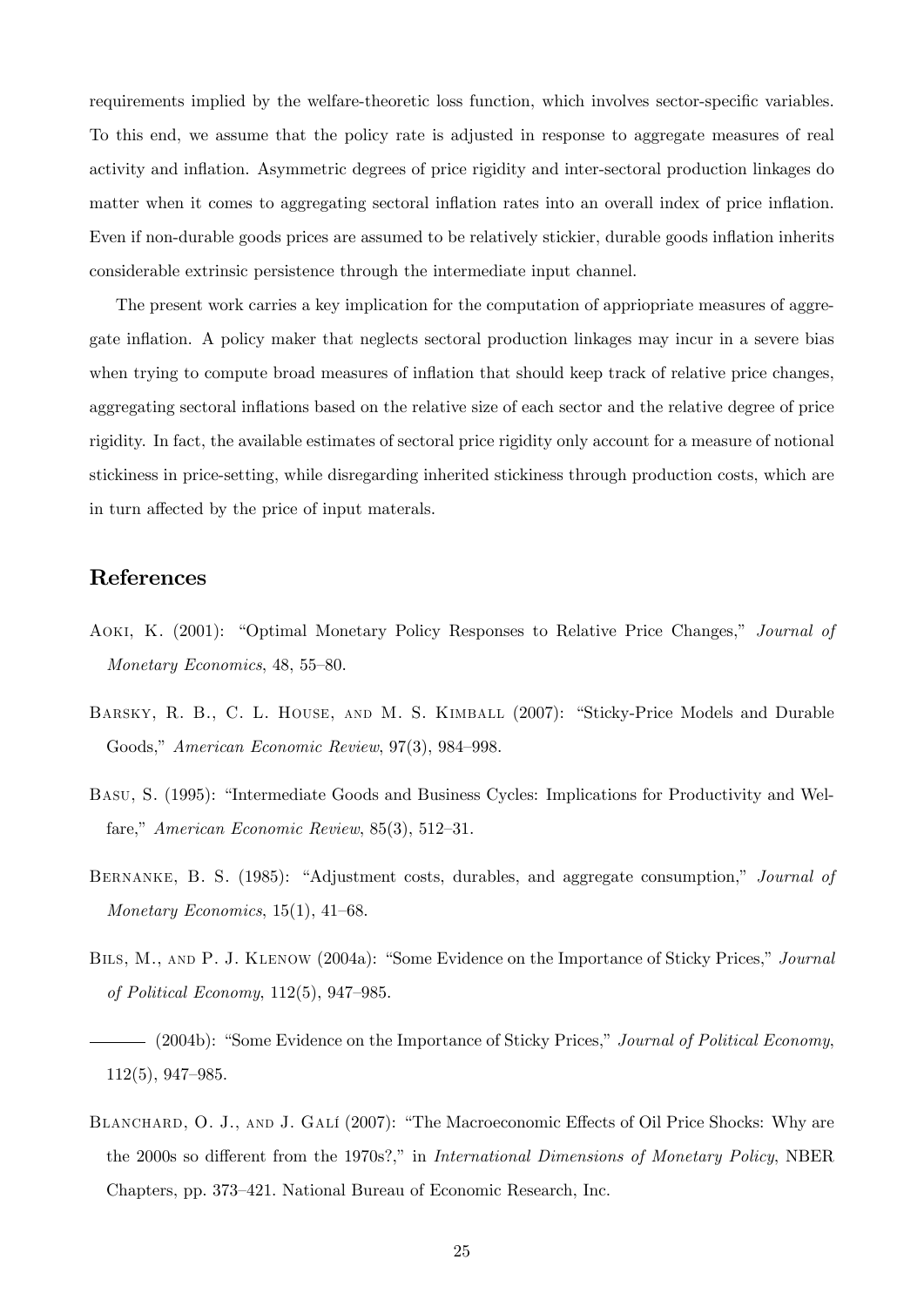- <span id="page-25-8"></span>BODENSTEIN, M., C. J. ERCEG, AND L. GUERRIERI (2008): "Optimal monetary policy with distinct core and headline inflation rates," Journal of Monetary Economics, 55(Supplemen), S18–S33.
- <span id="page-25-1"></span>BOUAKEZ, H., E. CARDIA, AND F. RUGE-MURCIA (2014): "Sectoral price rigidity and aggregate dynamics," European Economic Review,  $65(C)$ , 1–22.
- <span id="page-25-2"></span>BOUAKEZ, H., E. CARDIA, AND F. J. RUGE-MURCIA (2009): "The Transmission of Monetary Policy in a Multi-Sector Economy," International Economic Review,  $50(4)$ ,  $1243-1266$ .
- <span id="page-25-3"></span>- (2011): "Durable goods, inter-sectoral linkages and monetary policy," Journal of Economic Dynamics and Control,  $35(5)$ ,  $730-745$ .
- <span id="page-25-12"></span>BRYAN, M. F., AND B. MEYER  $(2010)$ : "Are some prices in the CPI more forward looking than others? We think so," Economic Commentary, (May).
- <span id="page-25-11"></span>BUITER, W. (1998): "The concept and measurement of domestically generated inflation," Mimeo, University of Cambridge.
- <span id="page-25-5"></span>CARVALHO, V. M. (2009): "Aggregate Fluctuations and the Network Structure of Intersectoral Trade," Mimeo, Universitat Pompeu Fabra.
- <span id="page-25-10"></span>CLARIDA, R., J. GALÍ, AND M. GERTLER (2000): "Monetary Policy Rules And Macroeconomic Stability: Evidence And Some Theory," The Quarterly Journal of Economics, 115(1), 147–180.
- <span id="page-25-9"></span>COOLEY, T. F., AND E. C. PRESCOTT (1995): *Economic Growth and Business Cycles*. Princeton University Press, in frontiers of business cycle research edn.
- <span id="page-25-6"></span>DAVIS, S. J., AND J. HALTIWANGER (2001): "Sectoral job creation and destruction responses to oil price changes," Journal of Monetary Economics, 48(3), 465–512.
- <span id="page-25-13"></span>DEBORTOLI, D., J. KIM, J. LINDE, AND R. NUNES  $(2015)$ : "Designing a simple loss function for the Fed: does the dual mandate make sense?," Working Papers 15-3, Federal Reserve Bank of Boston.
- <span id="page-25-4"></span> $DIPACE, F. (2011):$  "Revisiting the Comovement Puzzle: the Input-Output Structure as an Additional Solution," mimeo, University of Warwick.
- <span id="page-25-7"></span>EDGE, R. M. (2003): "A utility-based welfare criterion in a model with endogenous capital accumulation," Discussion paper.
- <span id="page-25-0"></span>ERCEG, C., AND A. LEVIN  $(2006)$ : "Optimal monetary policy with durable consumption goods," Journal of Monetary Economics,  $53(7)$ ,  $1341-1359$ .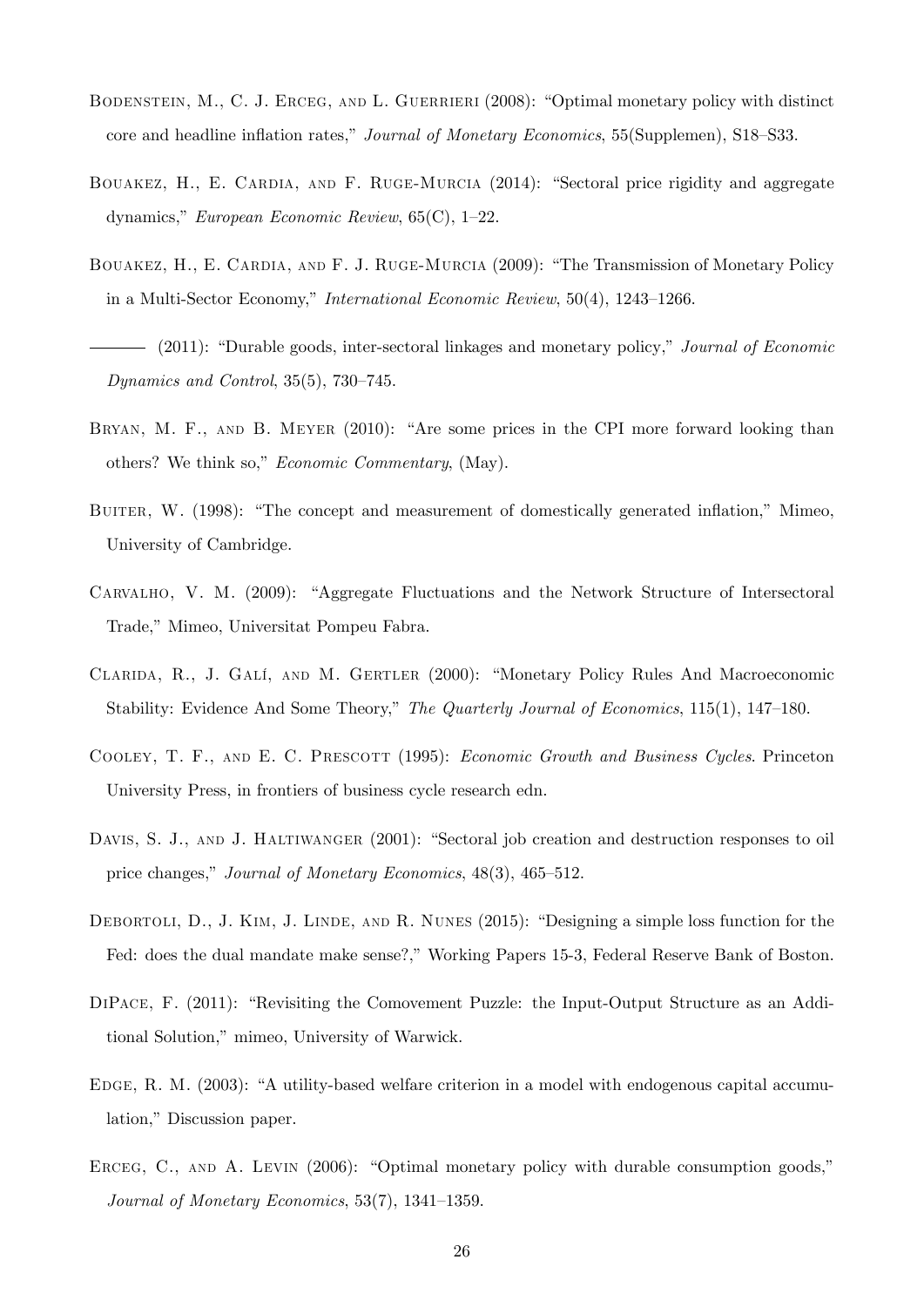- <span id="page-26-1"></span>EUSEPI, S., B. HOBIJN, AND A. TAMBALOTTI (2011): "CONDI: A Cost-of-Nominal-Distortions Index," American Economic Journal: Macroeconomics, 3(3), 53-91.
- <span id="page-26-12"></span>GIANNONI, M. P., AND M. WOODFORD (2003): "Optimal Interest-Rate Rules: II. Applications," NBER Working Papers 9420, National Bureau of Economic Research, Inc.
- <span id="page-26-2"></span>HOLLY, S., AND I. PETRELLA (2012): "Factor Demand Linkages, Technology Shocks, and the Business Cycle," The Review of Economics and Statistics,  $94(4)$ ,  $948-963$ .
- <span id="page-26-7"></span>HORNSTEIN, A., AND J. PRASCHNIK (1997): "Intermediate inputs and sectoral comovement in the business cycle," Journal of Monetary Economics,  $40(3)$ , 573–595.
- <span id="page-26-3"></span>HORVATH, M. (1998): "Cyclicality and Sectoral Linkages: Aggregate Fluctuations from Independent Sectoral Shocks," Review of Economic Dynamics, 1(4), 781–808.
- <span id="page-26-4"></span> $-$  (2000): "Sectoral shocks and aggregate fluctuations," Journal of Monetary Economics, 45(1),  $69-106.$
- <span id="page-26-0"></span>HUANG, K. X. D., AND Z. LIU (2005): "Inflation targeting: What inflation rate to target?," Journal of Monetary Economics,  $52(8)$ ,  $1435-1462$ .
- <span id="page-26-10"></span>JENSEN, H. (2002): "Targeting Nominal Income Growth or Inflation?," American Economic Review,  $92(4)$ ,  $928-956$ .
- <span id="page-26-11"></span>JUVENAL, L., AND I. PETRELLA (2015): "Speculation in the Oil Market," Journal of Applied Econometrics,  $30(4)$ ,  $621-649$ .
- <span id="page-26-9"></span>KILIAN, L. (2009): "Not All Oil Price Shocks Are Alike: Disentangling Demand and Supply Shocks in the Crude Oil Market," American Economic Review, 99(3), 1053-69.
- <span id="page-26-6"></span>KIM, Y. S., AND K. KIM (2006): "How Important is the Intermediate Input Channel in Explaining Sectoral Employment Comovement over the Business Cycle?," Review of Economic Dynamics,  $9(4)$ , 659-682.
- <span id="page-26-8"></span>KING, R. G., AND J. K. THOMAS (2006): "Partial Adjustment Without Apology," International  $Economic Review, 47(3), 779-809.$
- <span id="page-26-13"></span>LEITH, C., I. MOLDOVAN, AND R. ROSSI (2012): "Optimal Monetary Policy in a New Keynesian Model with Habits in Consumption," Review of Economic Dynamics, 15(3), 416–435.
- <span id="page-26-5"></span>LONG, J., AND C. PLOSSER (1983): "Real business cycles," Journal of Political Economy, 91, 39–69.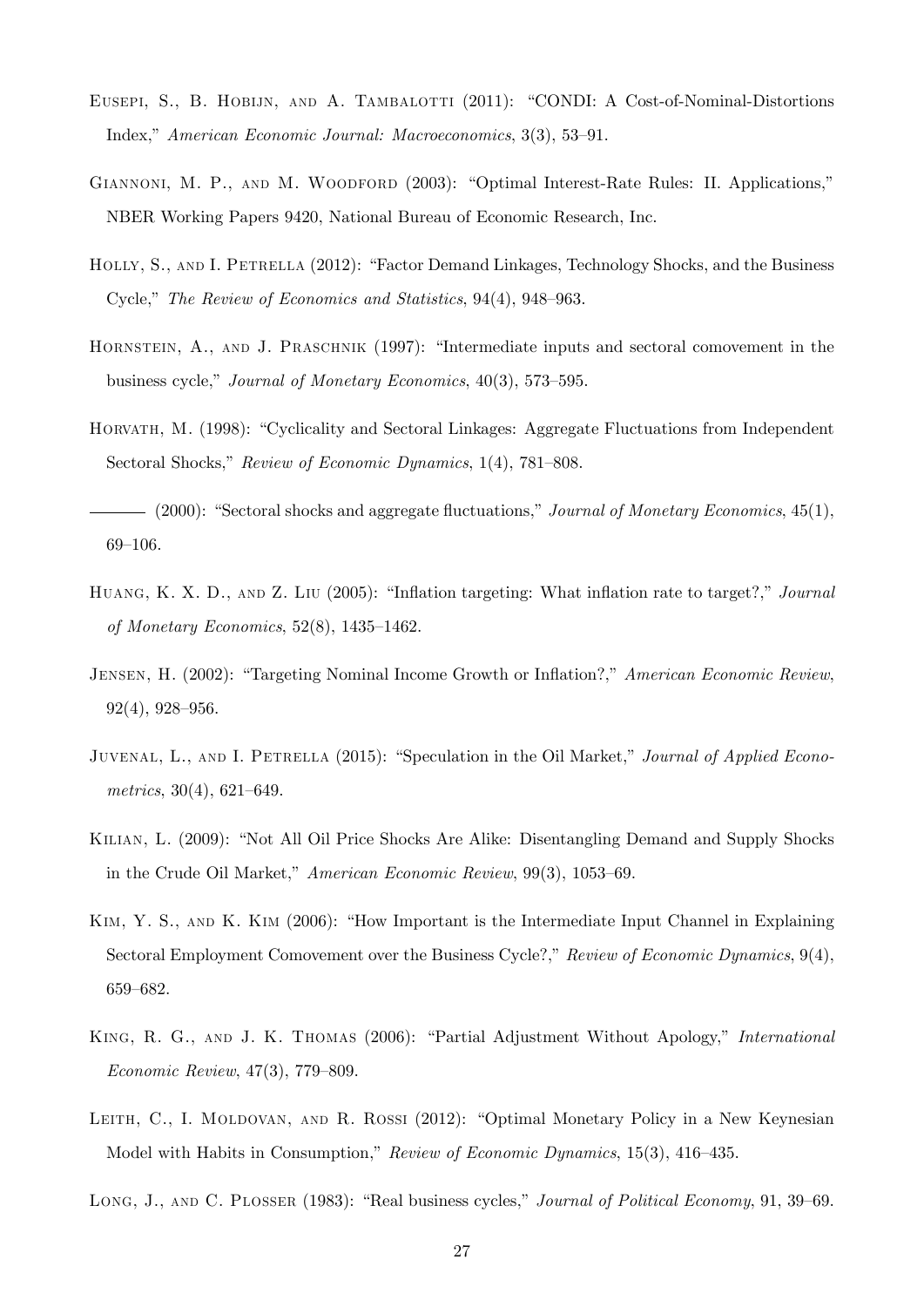- <span id="page-27-11"></span>LUBIK, T. A., AND F. SCHORFHEIDE  $(2004)$ : "Testing for Indeterminacy: An Application to U.S. Monetary Policy," American Economic Review, 94(1), 190–217.
- <span id="page-27-5"></span>MATSUYAMA, K. (1992): "A Simple Model of Sectoral Adjustment," Review of Economic Studies,  $59(2)$ ,  $375-387$ .
- <span id="page-27-12"></span>NAKAMURA, E., AND J. STEINSSON (2008a): "Five Facts about Prices: A Reevaluation of Menu Cost Models," The Quarterly Journal of Economics, 123(4), 1415–1464.
- <span id="page-27-8"></span>NAKAMURA, E., AND J. STEINSSON (2008b): "Monetary Non-Neutrality in a Multi-Sector Menu Cost Model," NBER Working Papers 14001, National Bureau of Economic Research, Inc.
- <span id="page-27-3"></span>PETRELLA, I., R. ROSSI, AND E. SANTORO (2014): "Discretion vs. timeless perspective under modelconsistent stabilization objectives," Economics Letters,  $122(1)$ , 84–88.
- <span id="page-27-0"></span>PETRELLA, I., AND E. SANTORO (2011): "Input-Output Interactions and Optimal Monetary Policy," Journal of Economic Dynamics and Control, 35, 1817–1830.
- <span id="page-27-2"></span> $-$  (2012): "Inflation dynamics and real marginal costs: New evidence from U.S. manufacturing industries," Journal of Economic Dynamics and Control,  $36(5)$ ,  $779-794$ .
- <span id="page-27-1"></span>REIS, R., AND M. W. WATSON (2010): "Relative Goods' Prices, Pure Inflation, and the Phillips Correlation," American Economic Journal: Macroeconomics, 2(3), 128–57.
- <span id="page-27-13"></span>ROGOFF, K. (1985): "The Optimal Degree of Commitment to an Intermediate Monetary Target," The Quarterly Journal of Economics,  $100(4)$ ,  $1169-89$ .
- <span id="page-27-7"></span>SCHMITT-GROHE, S., AND M. URIBE (2007): "Optimal simple and implementable monetary and fiscal rules," Journal of Monetary Economics,  $54(6)$ , 1702–1725.
- <span id="page-27-9"></span>STRUM, B. E. (2009): "Monetary Policy in a Forward-Looking Input-Output Economy," Journal of Money, Credit and Banking,  $41(4)$ , 619–650.
- <span id="page-27-4"></span>SUDO, N. (2012): "Sectoral Comovement, Monetary Policy Shocks, and Input UOutput Structure," Journal of Money, Credit and Banking,  $44(6)$ ,  $1225-1244$ .
- <span id="page-27-10"></span>TAYLOR, J. B. (1993): "Discretion versus policy rules in practice," Carnegie-Rochester Conference Series on Public Policy, 39,  $195-214$ .
- <span id="page-27-6"></span>WACZIARG, R., AND J. S. WALLACK (2004): "Trade liberalization and intersectoral labor movements," Journal of International Economics,  $64(2)$ ,  $411-439$ .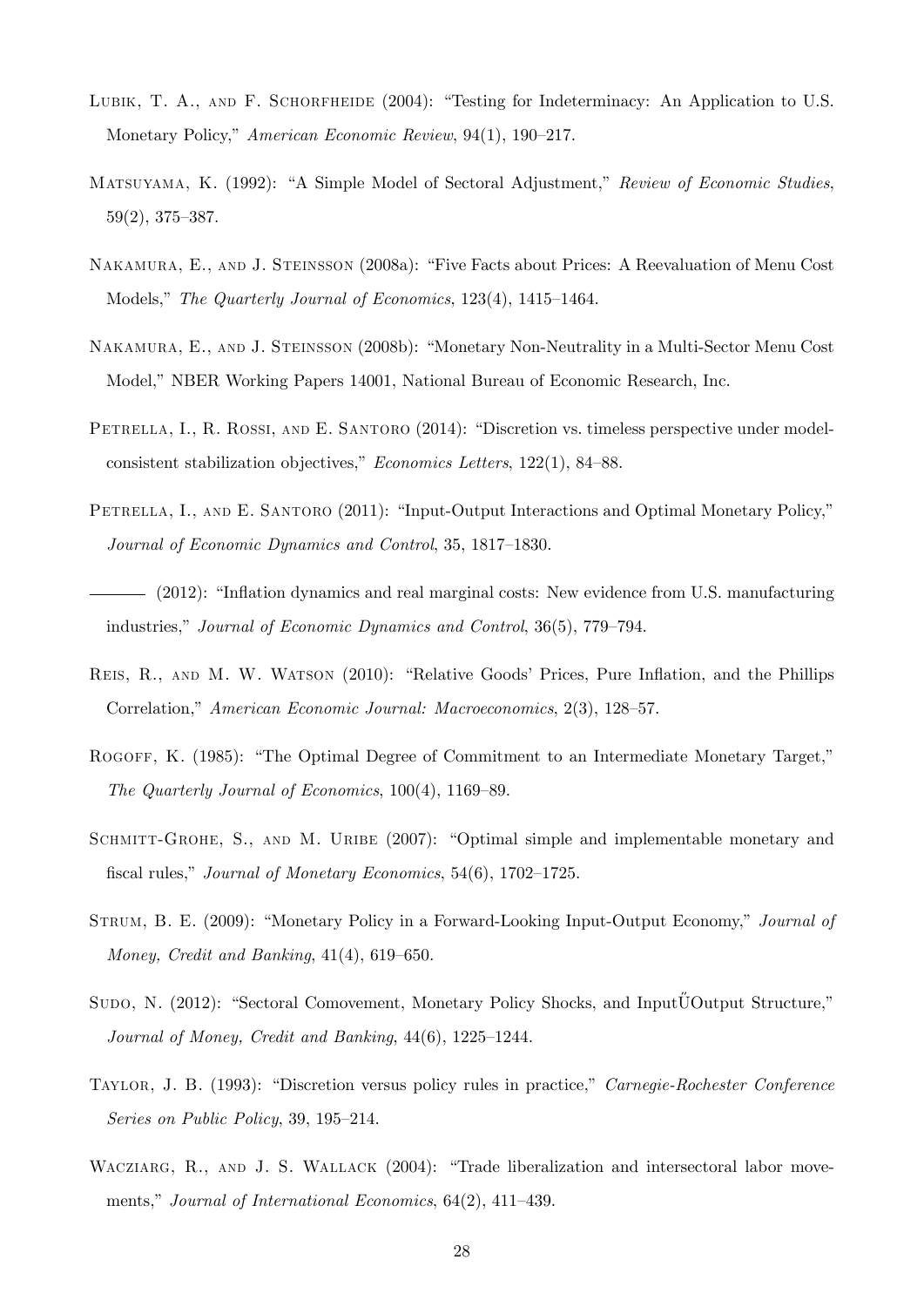- <span id="page-28-2"></span>WALSH, C. (2003): "Speed Limit Policies: The Output Gap and Optimal Monetary Policy," American  $Economic Review, 93(1), 265-278.$
- <span id="page-28-0"></span>WOODFORD, M. (1999): "Commentary on: how should monetary policy be conducted in an era of price stability?," in New Challenges for Monetary Policy, A Symposium Sponsored by the Federal Reserve Bank of Kansas City, pp. 277-316.

<span id="page-28-1"></span>(2003): Interest and Prices: Foundations of a Theory of Monetary Policy. Princeton Uni- $\overline{\phantom{0}}$ versity Press.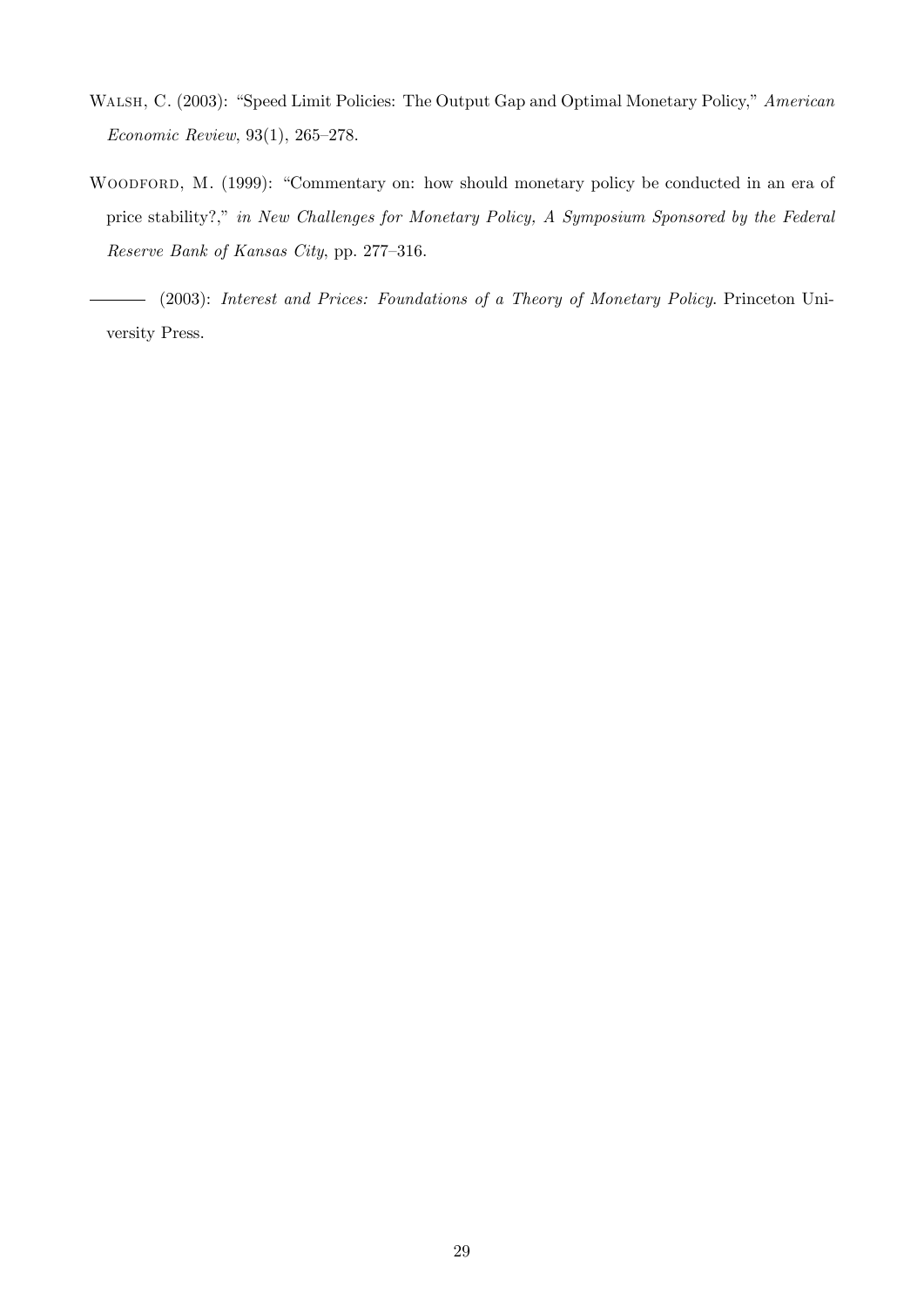# Figures and Tables

. .



Notes: We report the loss of welfare under timeless perspective, computed as a percentage of steady state aggregate consumption (multiplied by  $100$ ) for various model economies and conditional on different shock configurations. The squared (blue) line refers to a model without input materials and two non-durable consumption goods; the dotted (green) line refers to a model with input materials employed symmetrically in the production technologies of the two sectors; the dashed (red) line refers to a model without input materials; the triangled (turquoise) line refers to a model with input materials employed symmetrically in the production technologies of the two sectors and two non-durable consumption goods; the continuous (purple) line refers to the baseline calibration. The left-hand panel reports the loss of welfare under perfectly correlated technology shocks, while in the right-hand panel we consider uncorrelated disturbances. In both cases we rule out cost-push shocks.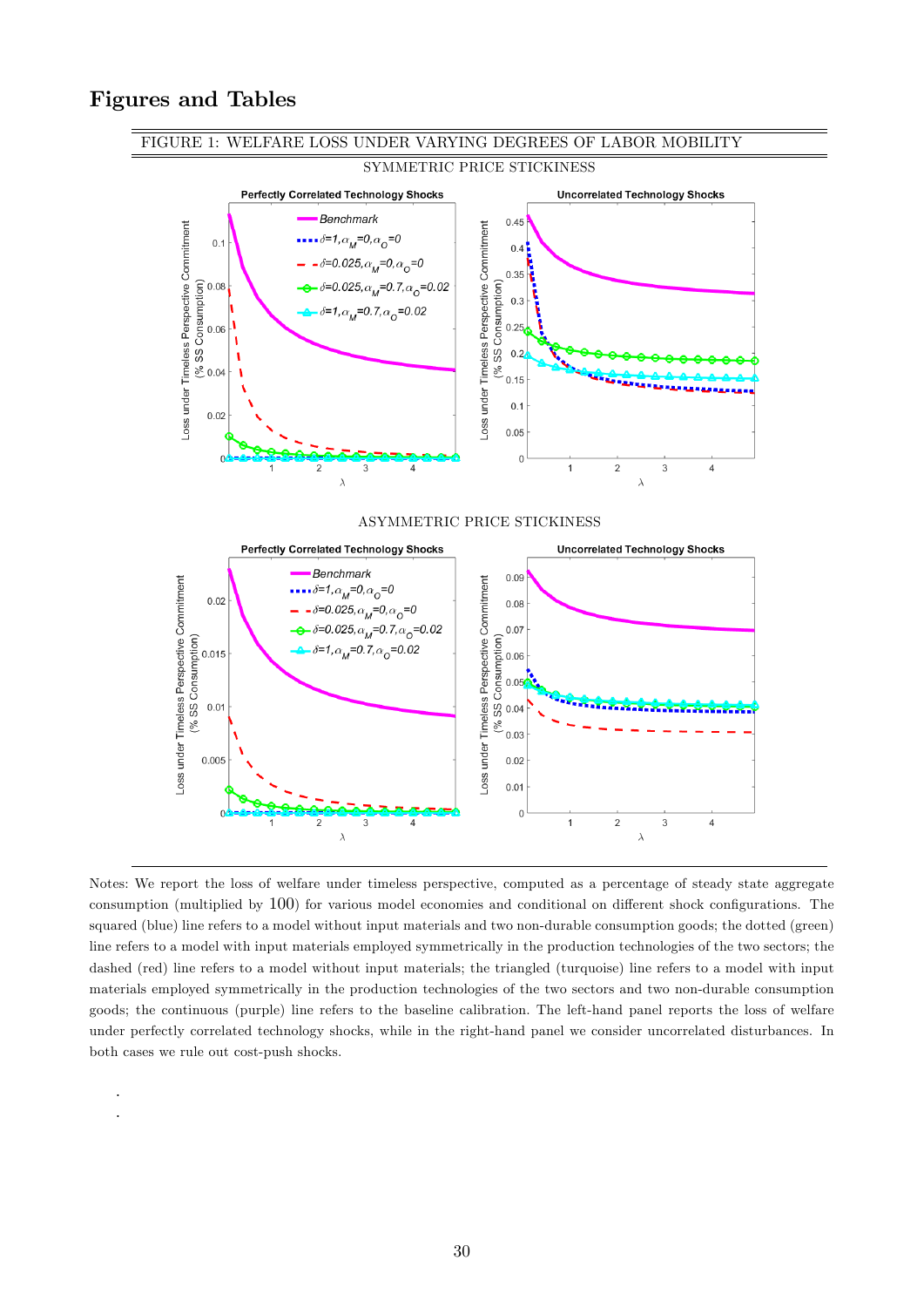

Notes: All variables but the nominal and real rate of interest are reported in percentage deviation from their level under flexible prices. In the model without sectoral linkages the Notes: All variables but the nominal and real rate of interest are reported in percentage deviation from their level under áexible prices. In the model without sectoral linkages the responses of production and consumption of the same type of good are equivalent. responses of production and consumption of the same type of good are equivalent.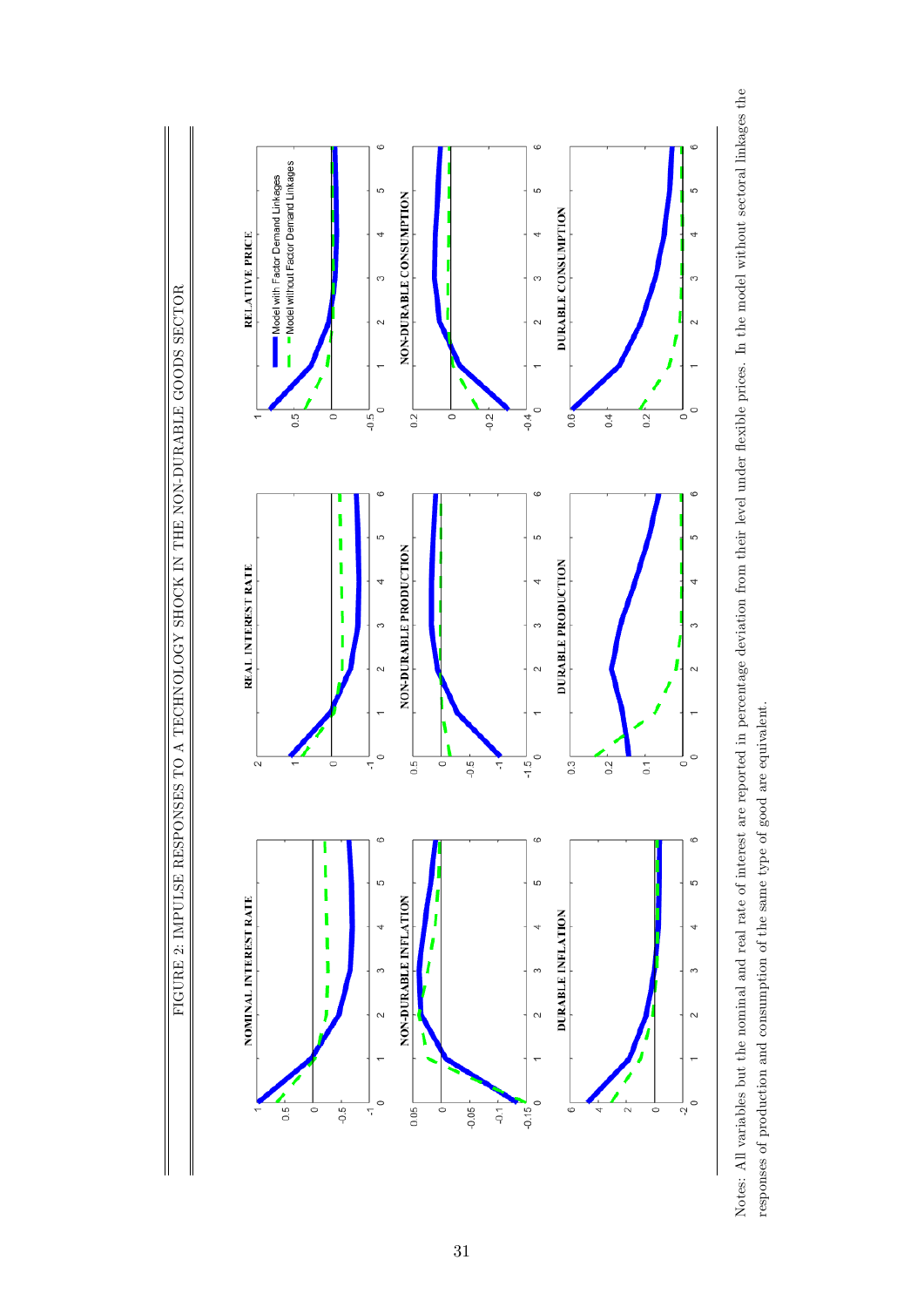

Notes: All variables but the nominal and real rate of interest are reported in percentage deviation from their level under flexible prices. In the model without sectoral linkages the Notes: All variables but the nominal and real rate of interest are reported in percentage deviation from their level under áexible prices. In the model without sectoral linkages the responses of production and consumption of the same type of good are equivalent. responses of production and consumption of the same type of good are equivalent.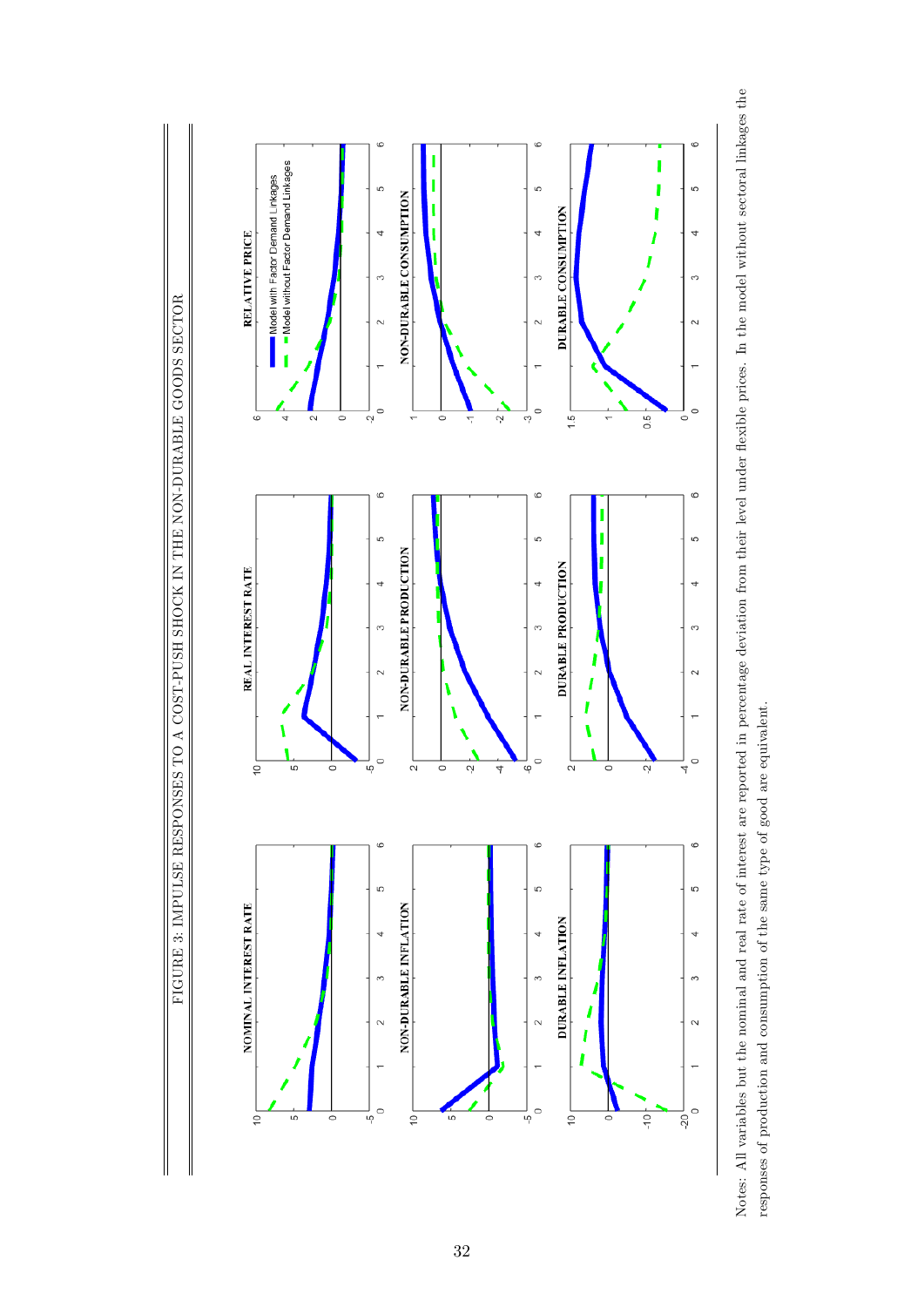

are reported in percentage deviation from their level under flexible prices. In the model without sectoral linkages the responses of production and consumption of the same type of Notes: We generate an oil shock that determines a 1% point deviation of the oil price from its steady-state level (on impact). All variables but the nominal and real rate of interest are reported in percentage deviation from their level under áexible prices. In the model without sectoral linkages the responses of production and consumption of the same type of Notes: We generate an oil shock that determines a 1% point deviation of the oil price from its steady-state level (on impact). All variables but the nominal and real rate of interest good are equivalent. good are equivalent.

.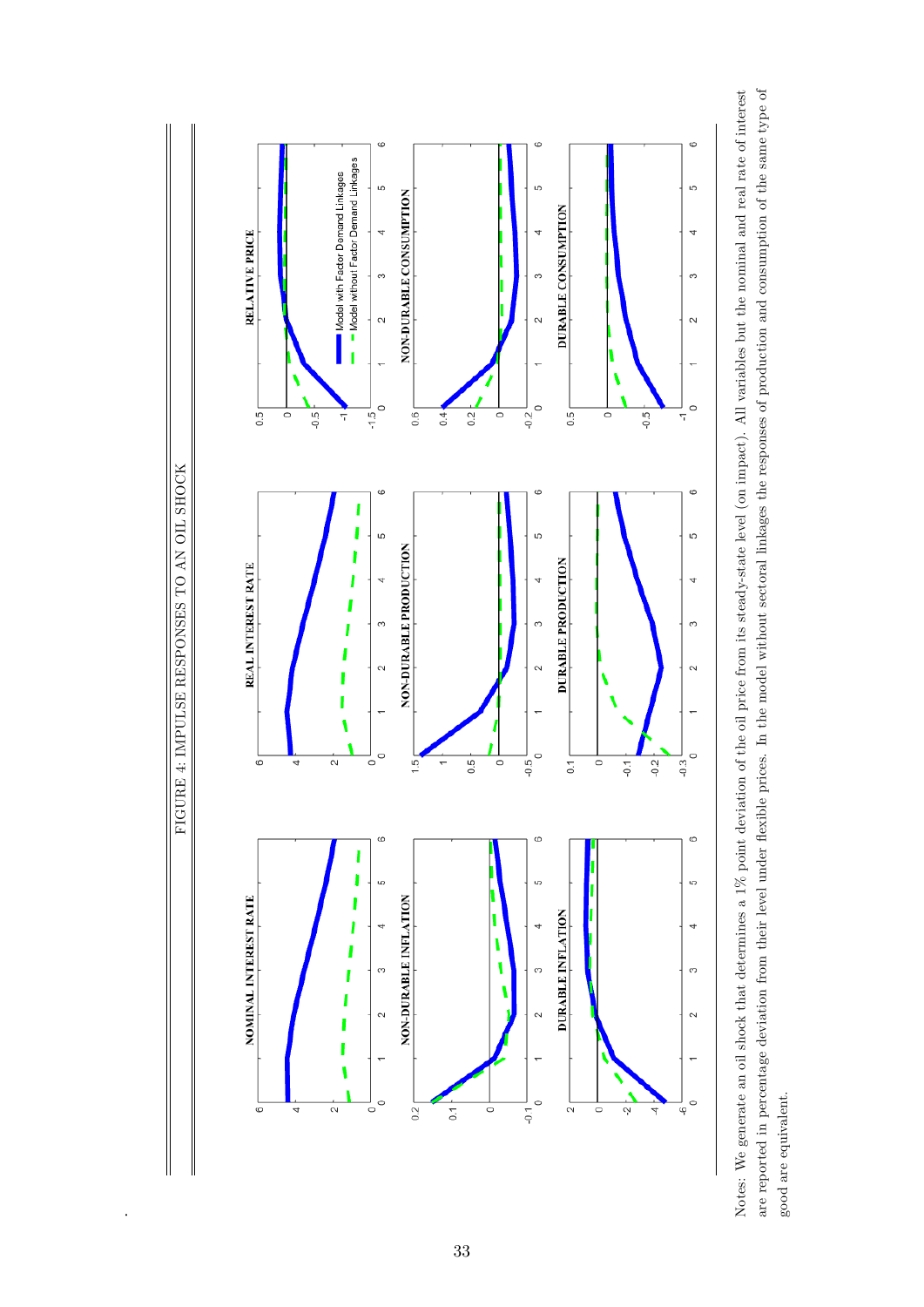

Notes: Figure 5 shows the excess loss of welfare (relative to the policy under timeless perspective) under two different rules: one in which the response to the output gap is consistent with that under aggregate inflation targeting (red-dashed line), and one in which  $\phi_y$  equals the value consistent with targeting sticky-price inflation (green-continuous line). In both cases  $\phi_{\pi}$  is set at the upper bound, as indicated by the computation reported in Table 2, while the weight attached to the sectoral rates of ináation varies over the unit interval. The vertical (dotted) lines denote the weights we have used to compute domestically generated and aggregate inflation in the exercise reported in Table 2. All losses are expressed as a percentage of steady state consumption.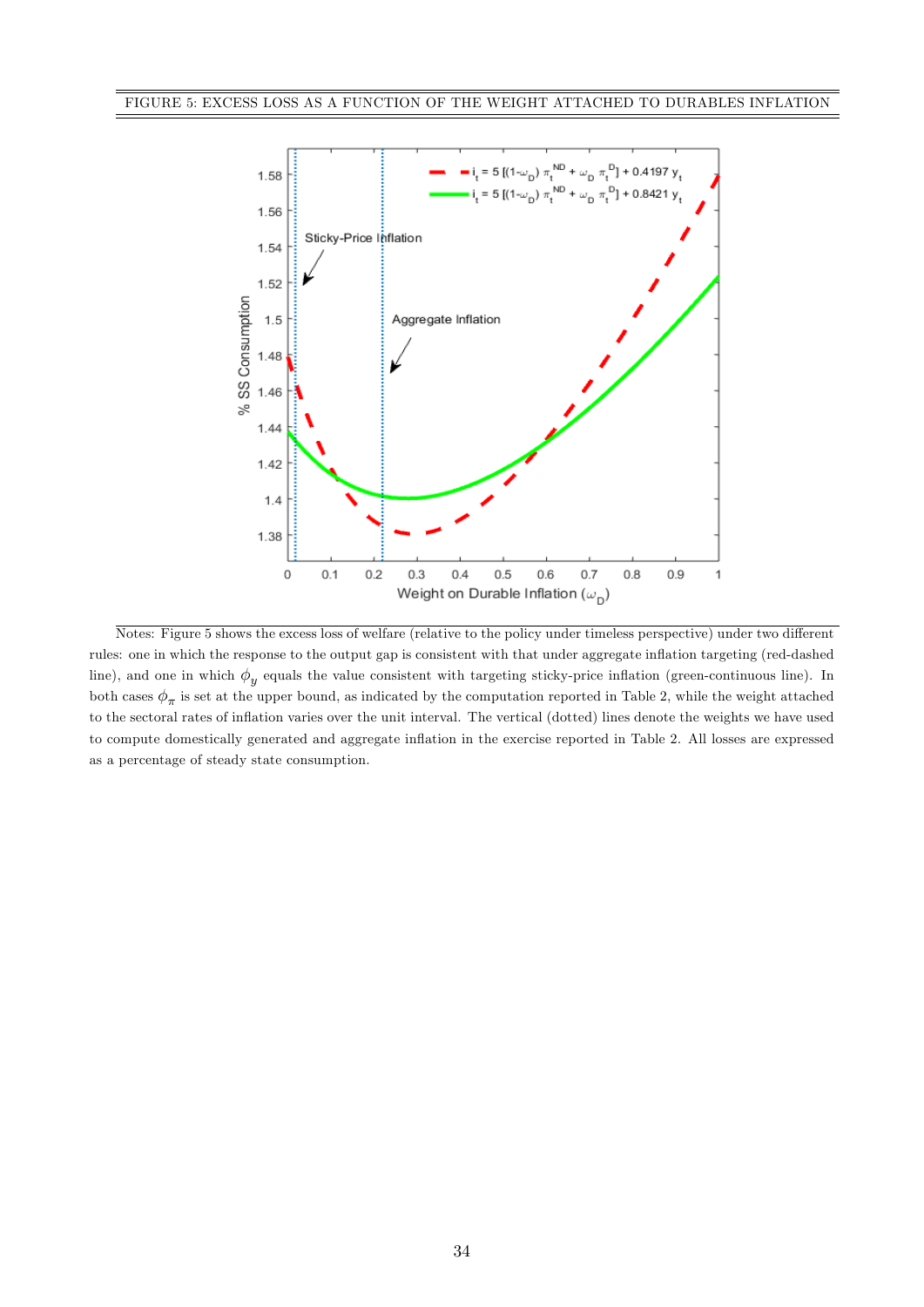

Notes: Figure 6 portrays the loss of welfare as a percentage of steady-state consumption, conditional on different values of the delegated central banker's preference for output stabilization. The weight attached to inflation stabilization is set to one. We consider three possible inflation targets: aggregate, sticky-price and domestically generated inflation.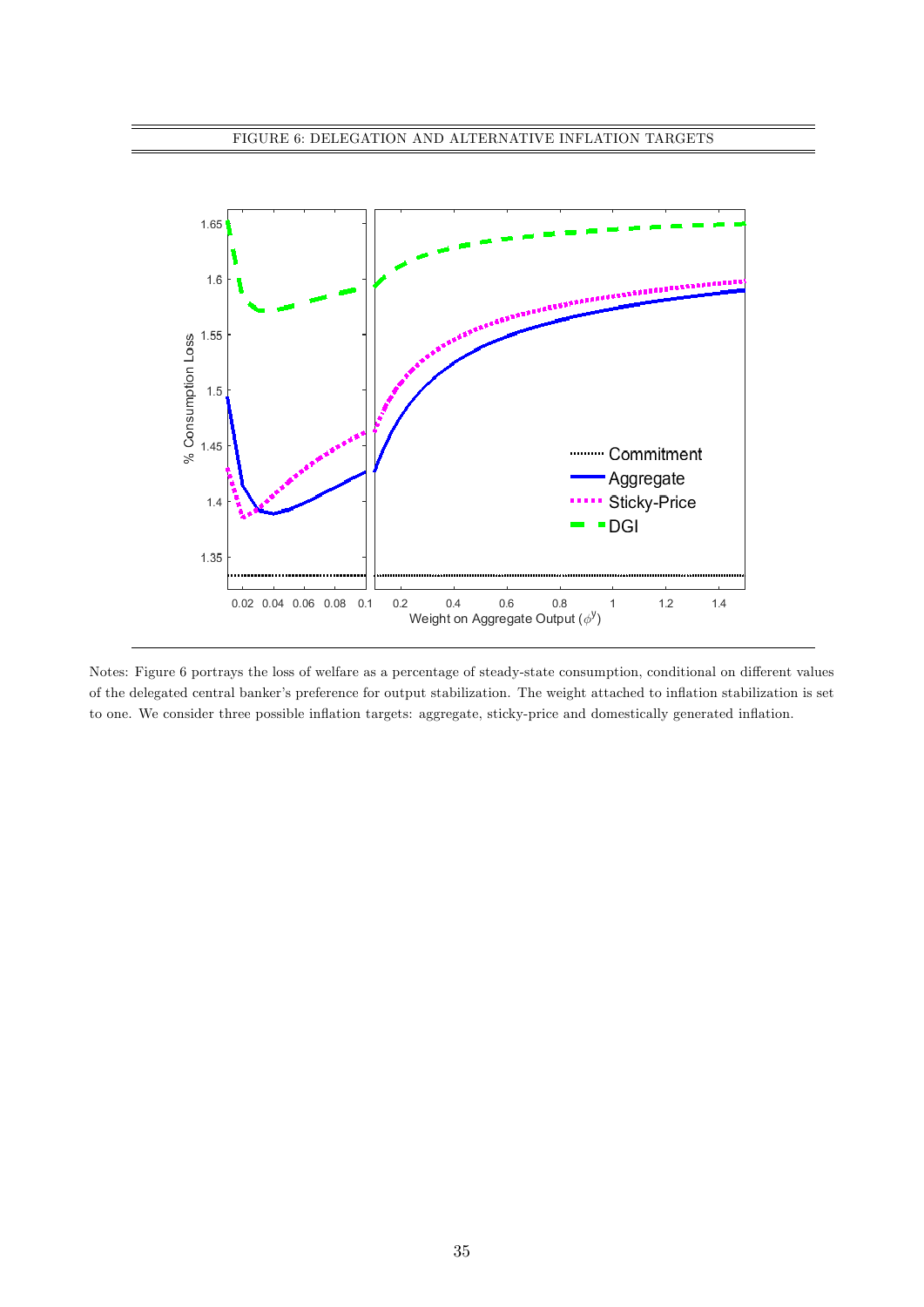| TABLE 1: RELATIVE WEIGHTS IN THE LOSS FUNCTION |           |              |          |          |             |  |  |  |
|------------------------------------------------|-----------|--------------|----------|----------|-------------|--|--|--|
| Symmetric Price Stickiness                     |           |              |          |          |             |  |  |  |
| Parameterization                               | $\, S \,$ | $_{(\neg)}$  | $\varpi$ | $\omega$ | $\varsigma$ |  |  |  |
| $\delta = 1$ , no FDL                          | $\theta$  | 1            | 0.6594   | 0.6594   | 129.1475    |  |  |  |
| $\delta = 1$ , FDL                             | $\Omega$  | $\mathbf{1}$ | 0.7366   | 0.6594   | 129.1475    |  |  |  |
| $\delta = 0.025$ , no FDL                      | 667.934   | 0.924        | 0.7136   | 0.7136   | 129.1475    |  |  |  |
| $\delta = 0.025$ , FDL                         | 667.934   | 0.924        | 0.7630   | 0.7136   | 129.1475    |  |  |  |
|                                                |           |              |          |          |             |  |  |  |
| Asymmetric Price Stickiness                    |           |              |          |          |             |  |  |  |
| Parameterization                               | S         | Θ            | $\varpi$ | $\omega$ | $\varsigma$ |  |  |  |
| $\delta = 1$ , no FDL                          | 0         | 1            | 0.9809   | 0.6594   | 86.8197     |  |  |  |
| $\delta = 1$ , FDL                             | $\Omega$  | 1            | 0.9867   | 0.6594   | 96.4138     |  |  |  |
| $\delta = 0.025$ , no FDL                      | 667.934   | 0.9240       | 0.9851   | 0.7136   | 93.5580     |  |  |  |
| $\delta = 0.025$ , FDL                         | 667.934   | 0.9240       | 0.9884   | 0.7136   | 99.6957     |  |  |  |

Notes: Table 1 reports the weights associated with the stabilization objectives in the loss function [\(18\)](#page-12-1), depending on different model economies nested in the framework under examination. In the case with asymmetric price stickiness the average duration of the price of non-durables set at 4 quarters, whereas we reduce the duration of durable prices to 1.3 quarters.